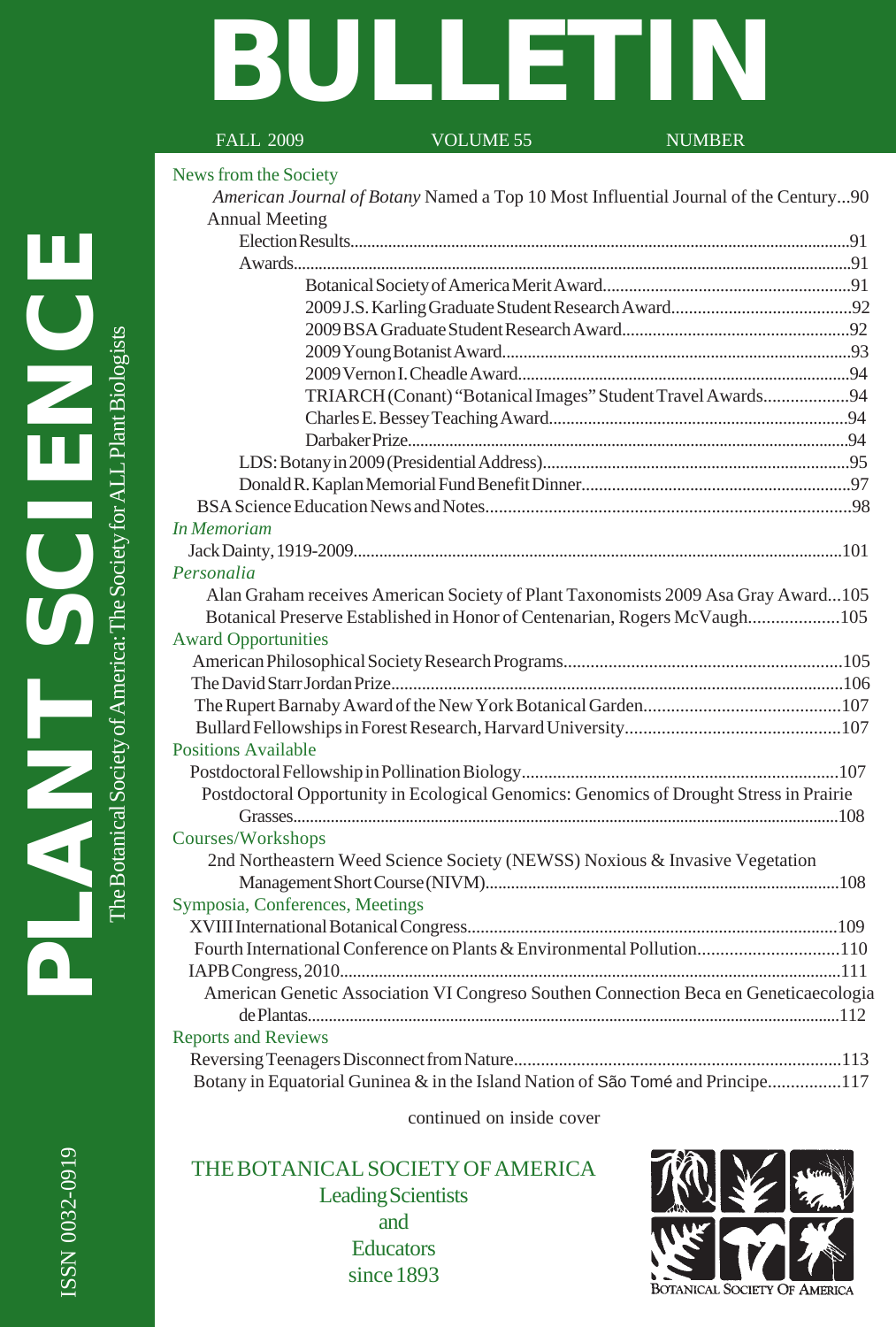| contents continued:                              |  |
|--------------------------------------------------|--|
|                                                  |  |
|                                                  |  |
| Peer Review in <i>Plant Science Bulletin</i> 140 |  |

The Society visited Snowbird Utah for the second time in five years and this meeting was even better than the last. Approximately 1200 botanists and mycologists participated in a variety of field trips, workshops, special lectures, symposia, and talks. In addition to our usual botanical fellow-societies, we were symbiotically joined by our Mycological colleagues. For those of you who were not able to attend, we will be featuring some of the highlights of the meeting in this issue and the next. Also featured in this issue are one of the educational programs of the Fairchild Tropical Botanical Gardens and another installment of our international botany series.

The Fairchild has three major educational programs. The Explorer Program, grades k-12, is now 29 years old and still going strong. The Discovery Program, grades 3-12, is an innovative new program using GPS units and focused on biomimicry. The Fairchild Challenge, open to middle school and high school students (and piloting for elementary levels) is a very large and complex outreach program and is the focus of our article.

The International Section takes us to Equatorial Guinea, a small country on the west coast of Africa with big challenges and big opportunities in botany. It is on the southern limit of the Guinean Rainforests, a global biodiversity hot spot. I should note that in addition to this series of articles, the section is working on a proposal for a joint meeting with Peruvian botanists in Peru. Hopefully we'll have more to report in a future issue. For now, enjoy this issue and the end of summer.

**News from the Society**

# *American Journal of Botany* **Named a Top 10 Most Influential Journal of the Century**

The Special Libraries Association (SLA) has selected the *American Journal of Botany* as one of the 10 most influential journals of the past 100 years in the field of biology and medicine. The SLA announced the results on June 16, 2009 at its annual business luncheon in Washington, DC.

To commemorate the SLA's 100th anniversary, The Biomedical and Life Sciences Division (DBIO) of the SLA convened an international panel of 9 eminent subject experts to compile a ballot for an electronic poll of their membership to determine the 100 most influential journals of biology and medicine over the 100 years of the association's existence. The AJB—published by the Botanical Society of America (BSA)—competed in a field of 13 nominated journals of Botany and was recently selected as one of the top 100. This new honor is even more prestigious.

Prof. Judy Jernstedt (Univ. of California, Davis), current Editor-in-Chief of the AJB, said, "This is an enormous honor for the American Journal of Botany, to be in the company of such distinguished journals. Our work is cut out for us, to try to be worthy of this recognition and to continue to improve the quality and stature of this society-supported journal."

The President of the BSA and former Editor-in-Chief of the AJB, Prof. Karl J. Niklas (Cornell University), said, "The BSA membership can take great pride in seeing their flagship publication honored in this way. Since the inception of the BSA, our members have striven to produce and disseminate peer-reviewed scientific articles of the highest quality. The recognition of the AJB as

- the Editor

# *PLANT SCIENCE BULLETIN*

#### ISSN 0032-0919

Published quarterly by Botanical Society of America, Inc., 4475 Castleman Avenue, St. Louis, MO 63166-0299. The yearly subscription rate of \$15 is included in the membership dues of the Botanical Society of America, Inc. Periodical postage paid at St. Louis, MO and additional mailing office.

POSTMASTER: Send address changes to: Botanical Society of America Business Office P.O. Box 299 St. Louis, MO 63166-0299 E-mail: bsa-manager@botany.org

Address Editorial Matters (only) to: Marshall D. Sundberg, Editor Dept. Biol. Sci., Emporia State Univ. 1200 Commercial St. Emporia, KS 66801-5057 Phone 620-341-5605 E-mail: psb@botany.org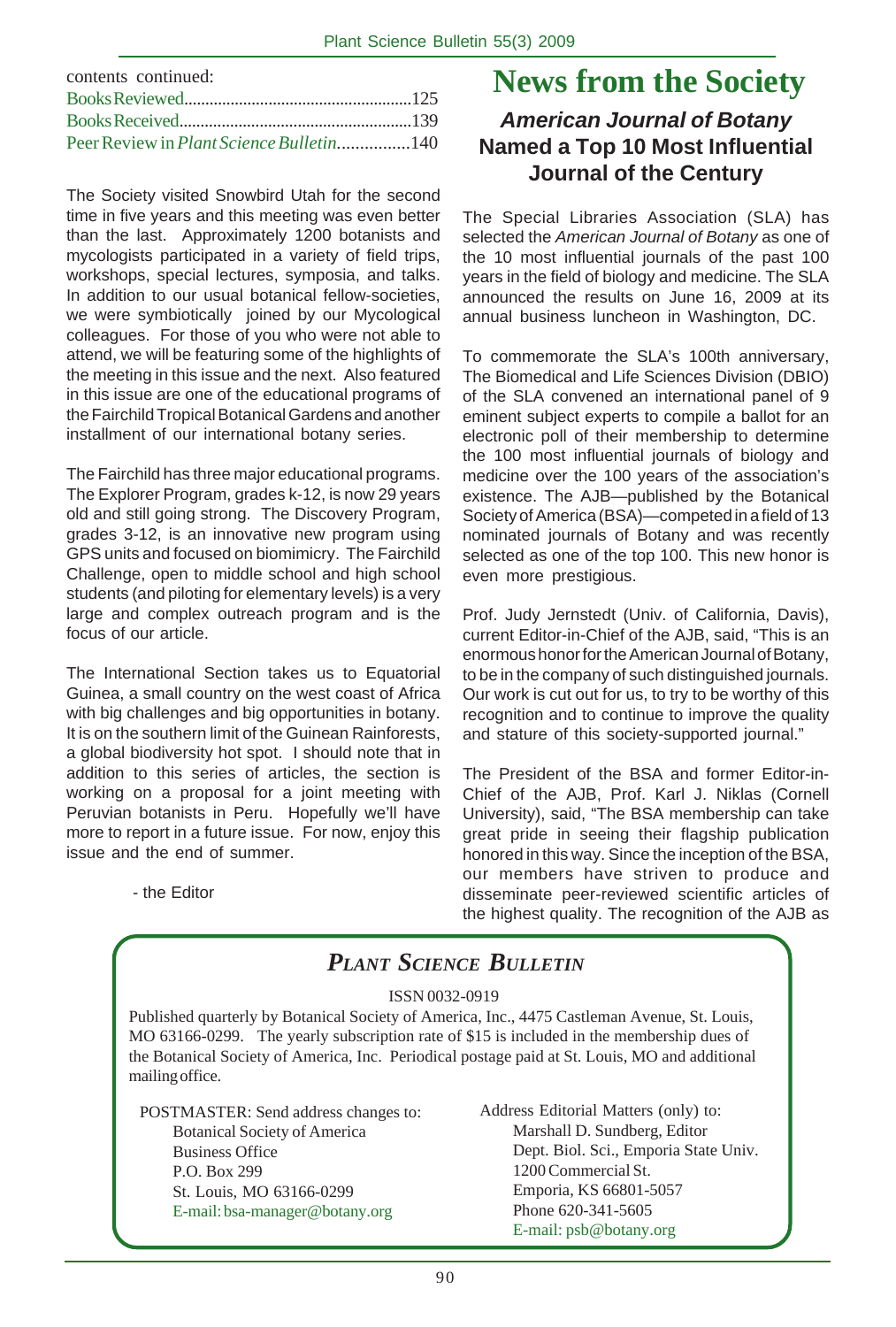one among the top 10 journals in biology and **Annual Meeting** medicine testifies to their hard work and dedication and to the importance of non-profit scientific societies like the BSA."

The remaining Top 10 journals include *Science, Nature, Proceedings of the National Academy of Science, New England Journal of Medicine, Journal of the American Medical Association, British Medical Journal, Journal of Zoology, American Journal of Physical Anthropology*, and *Journal of Paleontology*.

The SLA is a professional organization of subject specialist librarians, information managers, and publishing industry representatives. To learn more about the criteria for selecting the most influential journals, visit http://units.sla.org/division/dbio/ publications/resources/dbio100.html.

The Botanical Society of America (www.botany.org) is a non-profit membership society with a mission to promote botany, the field of basic science dealing with the study and inquiry into the form, function, development, diversity, reproduction, evolution, and uses of plants and their interactions within the biosphere. It has published the *American Journal of Botany* (www.amjbot.org) for nearly 100 years. For further information, please contact Richard Hund, Project Manager of the *American Journal of Botany*, at rhund@botany.org or Amy McPherson, Managing Editor of the *American Journal of Botany*, at amcpherson@botany.org.

Thanks for your time!

Sincerely,

Dr. Karl Niklas President Botanical Society of America

# **BSA Election Results**

 Congratulations to Dr. Judith Skog as the incoming BSA President-Elect. Joining her will be Dr. Pamela Diggle as our Secretary for the next three years, and Rachel Meyer as the new Student Representative for two years.

In line with changes to our bylaws earlier in the year, we have three new positions on the BSA Board to support developments in specific areas of importance to the Society. They are: Dr. Scott Russell for Publications; Dr. Dennis Stevenson for Development; and Dr. Christopher Haufler for Education.

Thank you to Dr. Steve Weller for his service as Secretary for the past three years, to Andrew Schwendemann as Student Representative and for his role on the bylaws committee, and to Dr. Pamela Soltis for her extraordinary efforts as BSA Past-President.

## **Awards**

#### **Botanical Society of America Merit Award**

**Dr. Norm Ellstrand** - 2009. The Botanical Society of America recognizes Dr. Norman C. Ellstrand with the Merit Award for his studies on plant population genetics; Ellstrand is one of the country's foremost experts on plant gene flow, the movement of genes from one organism to another. His research has involved the study of the possibility of escape of genes from genetically engineered crops into their wild relatives as well as the potential consequences of that escape. Ellstrand's work has shown that crops can mate with their wild relatives at rates and distances much higher than previously supposed. He also has shown that the hybrids are often more

# *PLANT SCIENCE BULLETIN*

Editorial Committee for Volume 55

Joanne M. Sharpe (2009) Coastal Maine Botanical Gardens P.O. Box 234 Boothbay, ME 04537 joannesharpe@email.com

Nina L. Baghai-Riding (2010) Division of Biological and Physical Sciences Delta State University Cleveland, MS 38677 nbaghai@deltastate.edu

Root Gorelick (2012) Department of Biology Carleton University Ottawa, Ontario, Canada, K1H 5N1 Root\_Gorelick@carleton.ca

Jenny Archibald (2011) Department of Ecology and Evolutionary Biology The University of Kansas Lawrence, Kansas 66045 jkarch@ku.edu

Elizabeth Schussler (2013) Department of Botany Miami University Oxford, OH 45056 schusse@muohio.edu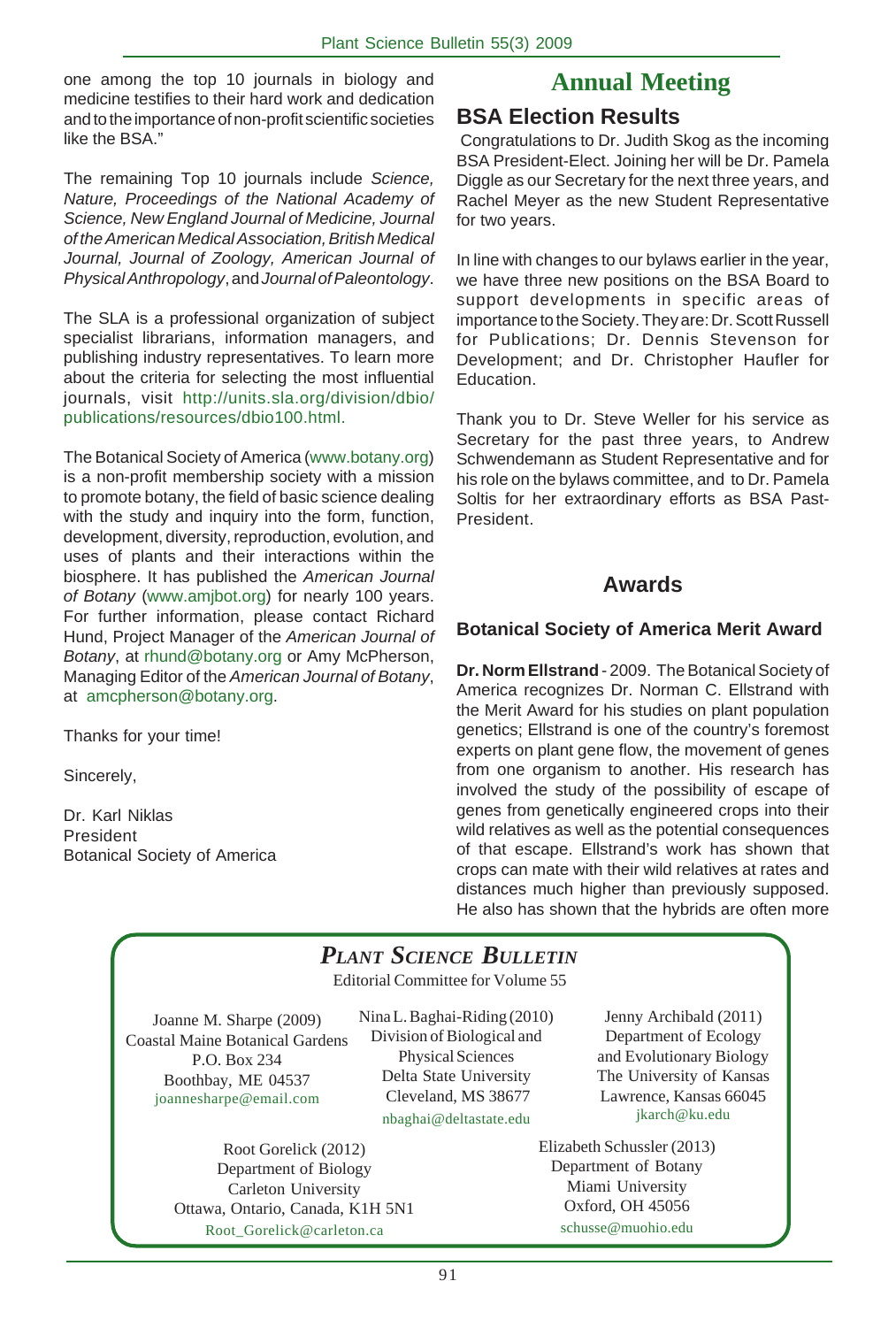fit than suspected, suggesting that once transgenes occur in hybrids they will spread readily. Ellstrand has warned that if transgenes confer an advantage to a weed, such as herbicide resistance, that weed will become more difficult to control.His recent research has come to focus on the evolution of invasiveness in plants. He was among the first to suggest that invasive species could evolve from relatively innocuous progenitors. Ellstrand is the author of more than 100 peer-reviewed research papers and of the influential book *Dangerous Liaisons? When Cultivated Plants Mate with Their Wild Relatives*. Norman Ellstrand is richly deserving of the Merit Award, the highest award of the Botanical Society of America.

**Dr. Alan Graham** - 2009. The Botanical Society of America recognizes Dr. Alan K. Graham with the Merit Award for his lifetime of perceptive and careful study, by which Graham has laid the foundations for our "concepts about the origins and history of tropical vegetation" in the Western Hemisphere during the past 75 million years. Encouraging numerous students and colleagues for several decades, he has greatly advanced the field of vegetation history, the basis of our understanding the past migrations of plants and animals in North and South America, their evolution, and the way in which we should understand their present distributions. For his life's works, the Botanical Society of America awards Dr. Alan Graham with its highest award.

**Dr. Gar Rothwell** - 2009. The Botanical Society of America recognizes Professor Gar W. Rothwell with the Merit Award because he has demonstrated a level of professional commitment and accomplishment that we all strive to attain. He is a world-class scholar as judged by his peers, an effective and persuasive teacher as judged by his University and students, and an active and convincing advocate for the plant sciences as judged by the scientific community. As noted by one of his peers: Rothwell's "work with fossil ferns of many types…helped to more accurately define the three major radiations of true ferns and to sharpen the focus when molecular clade estimates and phylogenetic analyses based only on molecular data conflicted with each other." These individual, but highly intertwined activities in his career have been carried out at the highest level of professionalism and with a sense of purpose that is rarely matched. "Scholar, teacher, and extraordinary professional citizen" for the plant sciences underlines the distinguished career of Gar W. Rothwell, who so richly deserves the BSA's Merit Award.

**Dr. Marshall Sundberg** - 2009. Professor Marshall D. Sundberg has demonstrated excellence in basic research, education, and exceptional service to the

professional botanical community. His studies on the morphology of teosinte and its relatives are considered stellar contributions. Sundberg has made many valuable contributions to the Society, especially to the teaching section (vice-chair, program chair and workshop and section chair for many years) and as chair of the committee which revised and expanded the valuable 1995 booklet, *Careers in Botany*. This small booklet with large outreach for our society and for educators provided the resources to help students and professionals alike to understand the importance of a botanical education and how they could apply it to their life's work. Professor Sundberg has also chaired the Society's Education Committee, Membership and Appraisal Committee and assumed editorial responsibility for the *Plant Science Bulletin*. As the current editor of our Bulletin, established in the 1950's as a vehicle for disseminating information for our colleagues in the Plant Sciences, Marsh has surpassed this goal with his choice of subject matter, editorial insights and innovative reports. Marshall Sundberg is a notable public ambassador, speaker, researcher and advocate for plant biology at state, national, and international venues. Marshall Sundberg has earned the Botanical Society of America Merit Award, the highest honor our society can bestow on a colleague who has made outstanding contributions to botanical science and dedicated his career to our profession.

#### **2009 J. S. Karling Graduate Student Research Award Recipient**

#### **Andrew B. Schwendemann**

University of Kansas, KS - Advisor, Dr. Thomas N. Taylor, *Deep time plant physiology and its implications for climate change*

#### **2009 BSA Graduate Student Research Award Recipients**

#### **Madelaine Bartlett**

University of California, Berkeley, CA - Advisor, Dr. Chelsea D. Specht, *Evolution of floral symmetry in the petaloid monocot order Zingiberales*

#### **Jessica M. Budke**

University of Connecticut, Storrs, CT - Advisor, Dr. Cynthia Jones, *Examining the matrotrophic calyptra and its role in moss sporophyte development using* Funaria hygrometrica *L. (Bryophyta).*

#### **Ben R. Grady**

University of Wisconsin, Madison, WI - Advisor, Dr. Kenneth J. Sytsma, *Systematics and Edaphic Endemism in* Eriogonum *(Polygonaceae): An Integrative Approach*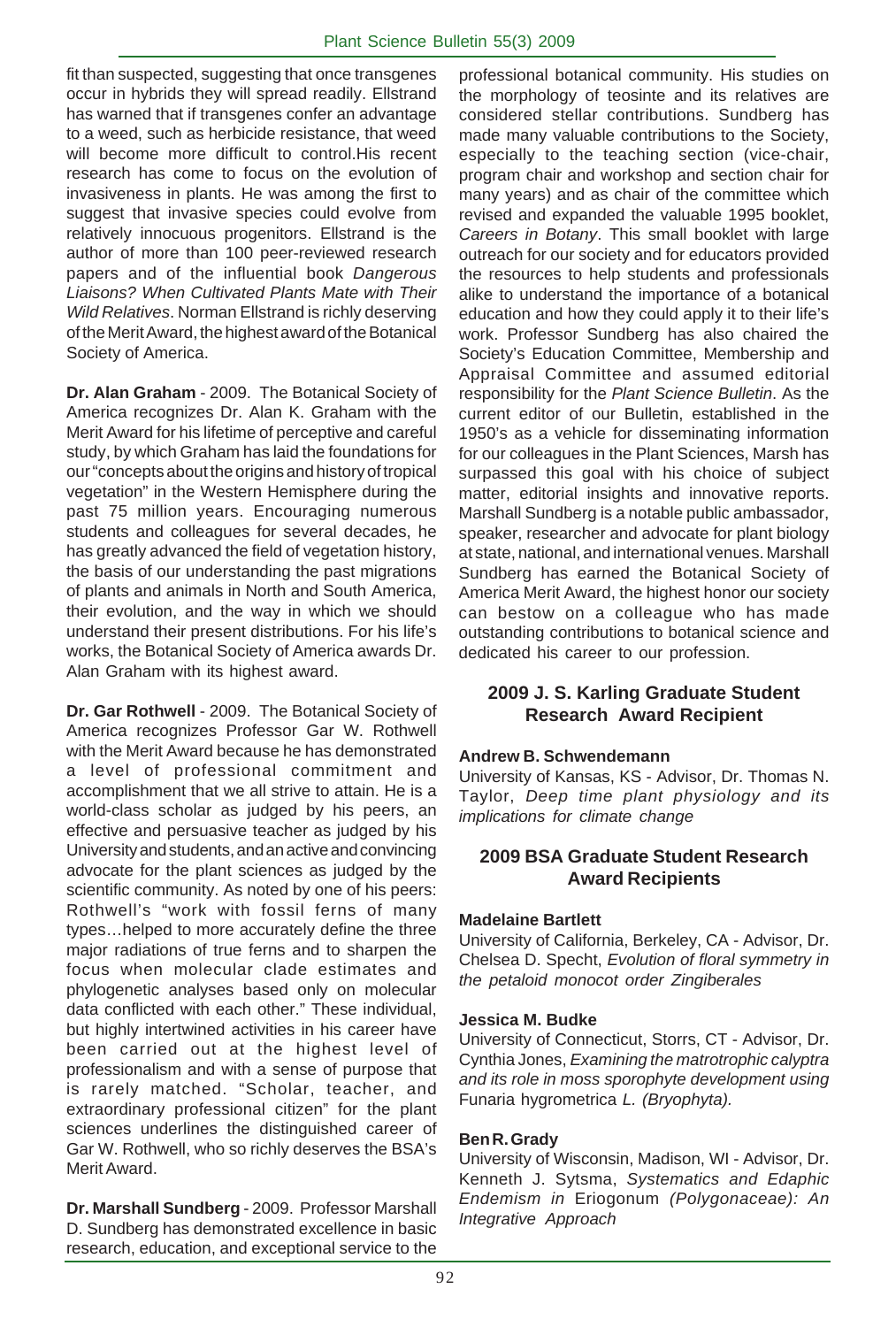#### **Alison Hale**

University of Pittsburgh, Pittsburgh, PA, - Advisor, Dr. Susan Kalisz, *Testing the stability of obligate mutualisms using the plant-arbuscular mycorrhizal fungi interaction as a model system*

#### **Robert G. Laport**

University of Rochester, Rochester, NY - Advisor. Dr. Justin Ramsey, *Reproductive Isolation in the North American Creosote Bush (*Larrea tridentata*, Zygophyllaceae)*

#### **Maribeth Latvis**

University of Florida, Gainesville, FL - Advisor, Drs. Pamela S. & Douglas E. Soltis, *Tracking Migration, Diversification, and Gene Losses Across North and South America in* Agalinis *(Orobanchaceae)*

#### **Nicole E. Miller**

Washington University, St. Louis, MO - Advisor, Dr. Peter Hoch, *Stress-adaptation and competition for pollinators: Implications for endemism*

#### **Patricia Lu-Irving**

University of Washington, Seattle, WA - Advisors, Dr. Richard G. Olmstead, *How do shifts in dispersal strategy affect the distribution and diversification of species? An example from the* Lantana-Lippia *complex (Verbenaceae)*

#### **Alexandra Sasha Rohde**

University of Pittsburgh, Pittsburgh, PA, - Advisor, Dr. Tia-Lynn Ashman, *Temperature and Water Effects on Phenology and Opportunity for Positive Assortative Mating in* Plantago

#### **Jane E. Ogilvie**

University of Toronto, Toronto, ON, Canada, - Advisor, Dr. James Thomson, *Pollination Facilitation Subalpine in Gentians*

#### **Robert N. Schaeffer**

Dartmouth College, Hanover, NH, - Advisor, Dr. Rebecca Irwin, *Direct and indirect effects of nectar microbial communities on pollinator behavior and plant fitness*

#### **2009 Young Botanist Award Recipients Certificate of Special Achievement**

**Andre Calaminus** University of Florida, Gainesville, FL - Advisor, Dr. Pamela S. Soltis

**Julia I. Chapman** Ohio University, Athens, OH - Advisor, Dr. Phil Cantino

**Anna Dennis** Willamette University, Salem, OR - Advisor, Dr. Dr. Susan R. Kephart

**Brinton Domangue** James Madison University, Harrisonburg, VA - Advisor, Dr. Conley K. **McMullen** 

**David Farler** Miami University, Oxford, OH - Advisor, Dr. John Z. Kiss

**Karl Gorzelnik** James Madison University, Harrisonburg, VA - Advisor, Dr. Conley K. McMullen

**Annie Hanks** Humboldt University, Eureka, Ca - Advisor, Dr. Frank J. Shaughnessy

**Lucas T. Henderson** Humboldt University, Eureka, Ca - Advisor, Dr. Alexandru M. F. Tomescu

**Richard LaMar Hederstrom** Connecticut College - Advisor, T. Page Owen, Jr.

**Jane A. Hopkins** Miami University, Oxford, OH - Advisor, Dr. John Z. Kiss

**Amelia Huerta** Miami University, Oxford, OH - Advisor, Dr. John Z. Kiss

**Emily Johnston** Ohio University, Athens, OH - Advisor, Dr. Harvey E. Ballard, Jr.

**William John Karis** Connecticut College -Advisor, T. Page Owen, Jr.

**Roxanna Khadem** University of California, Los Angeles, CA - Advisor, Dr. Ann M. Hirsch

**Ashley Klymiuk** University of Alberta, Edmonton, AB, Canada - Advisor, Dr. Ruth A. Stockey

**Adam Kotaich** Willamette University, Salem, OR - Advisor, Dr. Susan R. Kephart

**Meagan Lebeau** SUNY Plattsburgh, Plattsburgh, NY - Advisor, Dr. Chris Martine

**Ralph McNeilage** University of Tennessee, Knoxville, TN - Advisor, Dr. Elias J. Fernandez

**Megan Pallo** University of Missouri, Columbia. MO - Advisor, Dr. J. Chris Pires

**Adel Peña** Florida International University, Miami, FL - Advisor, Dr. Suzanne Koptur

**Valinn Joseph Vincent Ranelli** Connecticut College - Advisor, T. Page Owen, Jr.

**Deb Rojas** California State University, Chico, CA - Advisor, Dr. Christopher T. Ivey

**Laura Schmidt** Central Michigan University, Mount Pleasant, MI - Advisor, Dr. Anna K. Monfils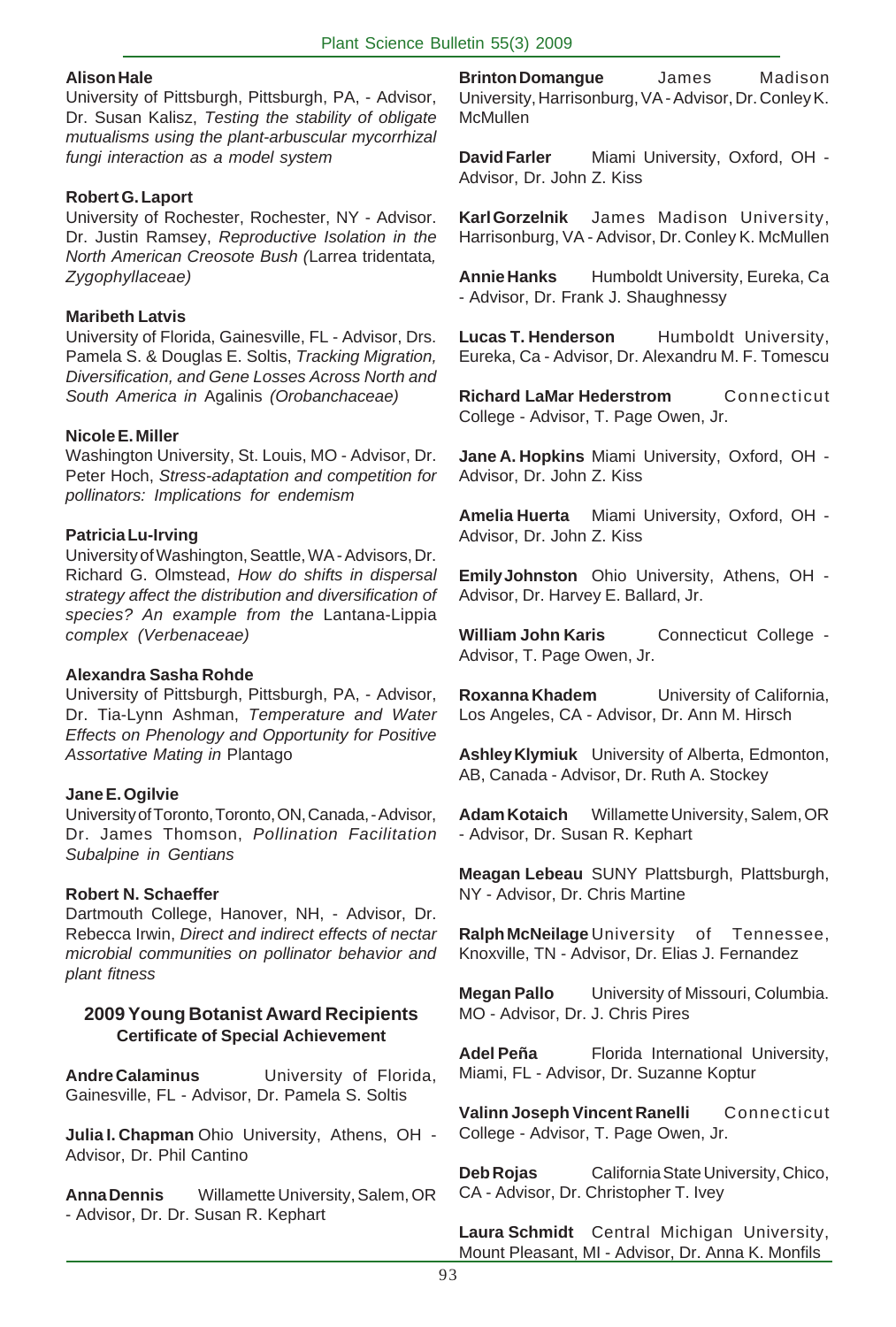**Angela Schultz** University of Colorado, Denver, CO - Advisor, Dr. Dr. Leo Bruederle

**Allison Schwartz**University of California, Los Angeles, CA - Advisor, Dr. Ann M. Hirsch

**Michael Schwieterman** Miami University, Oxford, OH - Advisor, Dr. John Z. Kiss

**Michael R. Sekor**Vassar College, Poughkeepsie, NY - Advisor, Dr. Mark A. Schlessman

**Molly Sultany** Willamette University, Salem, OR - Advisor, Dr. Susan R. Kephart

**Jennifer VanWyk** Vassar College, Poughkeepsie NY - Advisor, Dr. Mark A. Schlessman

#### **2009 Vernon I. Cheadle Student Travel Award**

**Madelaine Bartlett** - University of California, Berkeley, CA - Advisor, Dr. Chelsea Specht Botany 2009 presentation: "*CYCLOIDEA-like genes and the evolution of floral symmetry in the* Zingiberales."

**Brett A. Bergman** - California State Polytechnic University, Pomona, CA - Advisor, Dr. Frank W. Ewers Botany 2009 presentation: "*Effect of Leaf Nodes on the Mechanical Properties of Stems*."

**Nathan Derieg** - University of California, Santa Barbara, CA - Advisor, Dr. Scott HodgesBotany 2009 presentation: "*Molecular basis of an adaptive trait: floral anthocyanin production in* Aquilegia."

**Julia Nowak** - University of British Columbia, Vancouver, BC - Advisor, Dr. Quentin Cronk Botany 2009 presentation: "*Morphological oddity of the Krishna Fig*.

#### **TRIARCH (Conant) "Botanical Images" Student Travel Award**

**First Place, Mauricio Diazgranados**, Saint Louis University **Nature Games**\$500

**Second Place, Julia Nowak**, University of British Columbia **Canola vascular bundles**\$250

**Third Place, James Cohen**, Cornell University **Apocynaceae flower close up**\$150 **Botany 2009** Student Travel Award

#### **Charles Edwin Bessey Teaching Award**

**Dr. Roger Hangarter** is the Class of 1968 Chancellor's Professor in the Department of Biology at Indiana University. Although he is foremost a botanical researcher who studies how plants use light and gravity to regulate their growth and development, he recognizes the synergistic relationship between research and teaching. He is highly committed to, and has been highly successful at, communicating botany to public audiences. His Plants-In-Motion website provides a large collection of his own time-lapse plant movies and educational materials for teachers and students worldwide. He also develops visually compelling educational projects. His work is exhibited in US science museums as well as art galleries. Using timelapse photography, Dr. Hangarter has created movies allowing us to see that plants are living organisms capable of some extraordinary things. His time-lapse movies provide a unique opportunity to demonstrate the dynamics of plant life. Professor Hangarter has shared his vision with the BSA at its annual meetings on several occasions—- including his most memorable delivery of the 2006 Educational Forum and Outreach plenary address entitled "Communicating an Awareness of Plants through Science and Art" at the Chico, CA meeting. In short, Dr. Roger P. Hangarter's significant and ever-evolving body of botany education work represents teaching innovation, documented national impact, attention to scientific quality, and a quest for public enlightenment.

#### **Darbaker Prize**

**Dr. Patrick Keeling**, Canadian Institute for Advanced Research, Evolutionary Biology Program, Department of Botany, University of British Columbia, Vancouver, BC, Canada. Dr. Keeling's research has contributed in a substantial and meaningful way in the area of organelle evolution, genetransfer, and genome evolution, including plastid evolution, in the microalgae of the Chromalveolates and Ulvophyceae.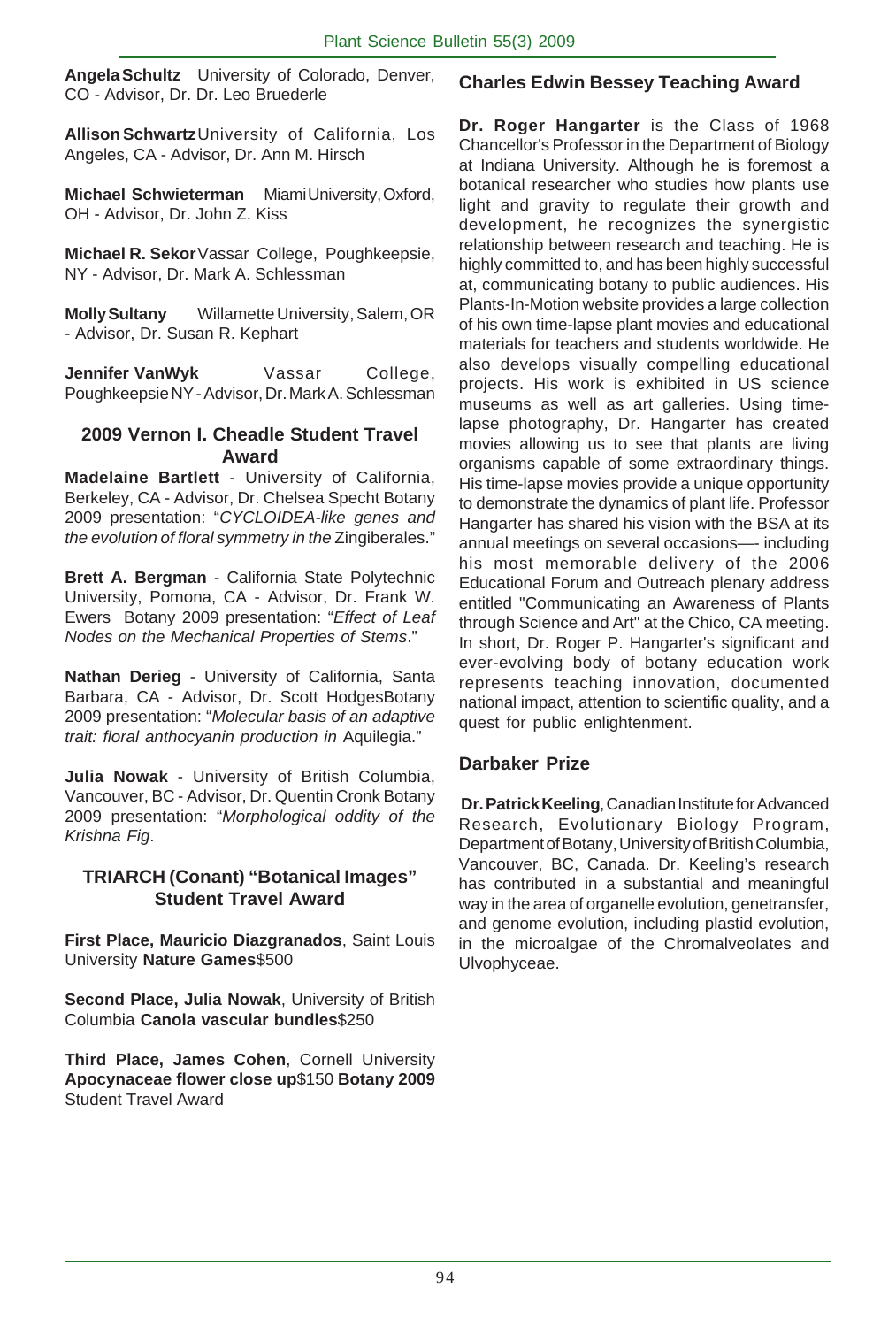# **LDS: Botany in 2009**

Kent E. Holsinger, Presidential Address Botanical Society of America

Department of Ecology & Evolutionary Biology U-3043, University of Connecticut, Storrs, CT 06269-3043

Botany & Mycology 2009 was held in Snowbird. Snowbird is in Utah not far from Salt Lake City, the Mormon Temple, and the monument marking the spot where Brigham Young announced on 24 July 1845 that this is the place. So you might think that "LDS" refers to the Church of Jesus Christ of Latter Day Saints, and in Utah it does. But it's not what I'm referring to.

You might remember that the meeting was Botany *& Mycology* 2009 and think that I'm mildly dyslexic. After all, mycologists study fungi, *Claviceps* is a fungus, and it produces a compound that made Timothy Leary famous in the 1960s – lysergic acid diethylamide, LSD. I may be mildly dyslexic, but that's not what I'm referring to either.

Or if you really think I've gone off the deep end (and if you're still reading this, you probably do) you may think that I'm severely dyslexic and that instead of "LDS" I really meant to write "SLD", referring to the SLAC Large Detector. But the SLAC Large Detector is collecting data on the Z0 boson, which has nothing to do with botany, and I'm pretty sure that I'm not severely dyslexic. No, I really did mean to write "LDS", and this is why.

The meeting was Botany & Mycology *2009*, and we all know that 2009 is a very important year. It is the 200<sup>th</sup> anniversary of Darwin's birth on 12 February 1809 and the 150<sup>th</sup> anniversary of his publication of *On the Origin of Species*. So that's the "D". And, of course, Darwin made many fundamental contributions to botany for which he'd be remembered today, even if he'd never written the *Origin*.

You probably also remember that another very important person was born on 12 February 1809, Abraham Lincoln. That's the "L". So where does the "S" come from? That requires a little detour into history.

You probably don't know that in 1849 the U.S. Patent Office issued patent number 6469 for a device to lift boats over shoals in rivers, but if you did know that you'd also know that patent number 6469 is the only patent ever issued to someone who would later become President of the United States – Abraham Lincoln. So Lincoln and Darwin share something

besides a birthday. They share a commitment to science and technology.

In fact, Lincoln's commitment to science was so great that in the depths of the Civil War, in 1863 a couple of months before the Battle of Gettysburg, he signed the act establishing the National Academy of Sciences "to investigate, examine, and report upon any subject of science or art" (http:// www7.nationalacademies.org/archives/ nasfounding.html).

So the "S" is science, and the Botanical Society of America is celebrating 2009 as a Year of Science, along with many other scientific organizations, colleges, universities, museums, and educational organizations. We have a lot to celebrate in 2009 besides Darwin and Lincoln. Here's a very short list of examples:

-The 400<sup>th</sup> anniversary of Galileo's first use of a telescope to observe the heavens in 1609,

-The 150<sup>th</sup> anniversary of the founding of the Missouri Botanical Garden in 1859,

-The 250<sup>th</sup> anniversary of the founding of the Royal Botanic Gardens Kew in 1759,

-The 800<sup>th</sup> anniversary of the founding of Cambridge University in 1209, and

-The 1250<sup>th</sup> anniversary of the founding of the oldest university in the world, the University of al-Qarawiyyin in 759.

. change, biodiversity loss, emerging diseases, But we also have a lot to be concerned about. A survey that the Pew Research Center for the People & the Press released this summer shows a wide divergence in attitudes between scientists and the general public (http://pewresearch.org/pubs/1276/ science-survey). While more than 80% of scientists agree that human activity is warming the earth and that living things evolved by natural processes,<sup>1</sup> only about 50% of the general public agree that human activity is warming the earth and barely 30% agree that living things evolved by natural processes. At a time when some of the greatest challenges facing us require some knowledge of science – climate personal genomics, nanotechnology to name a few – the need for broad understanding of science has never been greater.

The Pew Survey also asked scientists to rate the importance of various problems in translating science into policy. More than 80% of us agreed that the public isn't knowledgeable – not surprising and not a new observation. It just so happens that 2009 is the anniversary of another event that you may never have heard about (if you're young) or that you've forgotten about (if you're old, like me) – the Rede lecture at Cambridge by C. P. Snow in which he lamented the divide between two cultures. "Literary intellectuals at one pole – at the other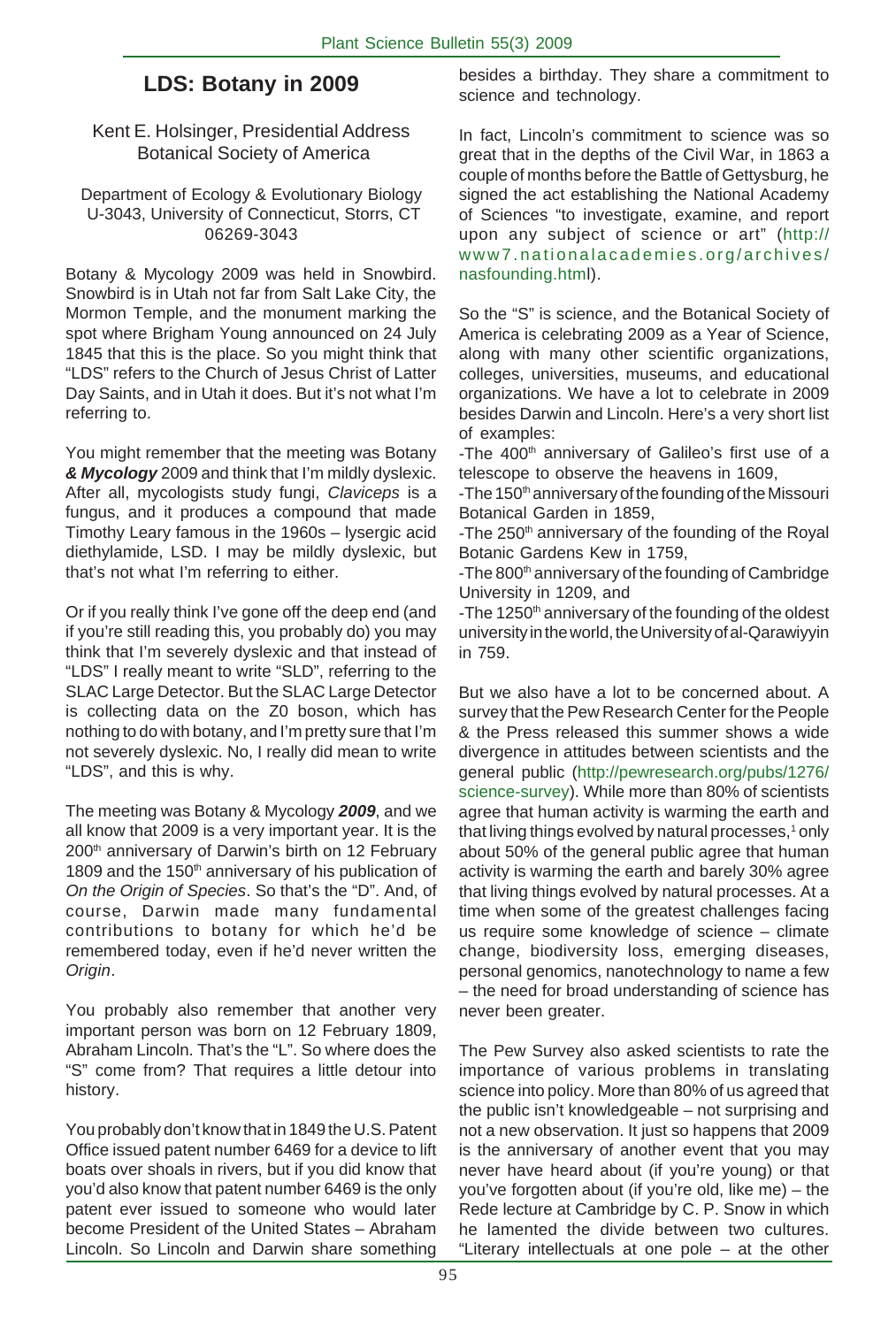scientists…Between the two a gulf of mutual incomprehension" (C.P. Snow, "The Two Cultures", *New Statesman* 6 October 1956).

That's the way we always describe it. "The public doesn't know enough." We look at survey results, like those from Pew, and convince ourselves that we need to teach people more science – and we do. But is that *all* we need to do? (Would I be asking the question if I thought the answer was "Yes"?)

Think about these results (also from the Pew survey):

·More than 80% of respondents think that science's effect on society is mostly positive. That's good.

·But they don't know much about what we think: Only a little more than half agree that scientists think humans are causing global warming or that humans evolved. That's bad.

·But only about 30% of respondents know that members of the U.S. House of Representatives have a 2-year term, only about half are familiar with Brown *v*. Board of Education, and nearly 30% don't know that the First Amendment protects free speech. So the public doesn't know basic civics much better than they know science.

The problem for science is not just that they don't know it, but that they don't care. So you have to wonder: Is the lack of science knowledge in the general public *their* problem, or is it ours? Maybe, as Pogo might have said, "We have met the enemy and he is us."

So how do we overcome the mutual incomprehension? We start with education for sure. We know how to do that, and we do it pretty well. Again from the Pew Survey, fewer than 20% of those who never attended college have a high level of general science knowledge, but almost 60% of those who finished college do. We need to continue to invest in and enhance our educational efforts, both as graduate students and faculty and as professional societies.

But teaching our students won't be enough, unless we're willing to wait 10-15 years and to write off the hundreds of millions of people who are beyond school age. We have to reach out beyond schools and colleges to engage a broader audience and to cultivate an appreciation for science. That's part of the reason for Year of Science 2009. For botanical societies, there are some obvious opportunities. We ought to build stronger connections with horticultural societies, garden clubs, and botanical gardens and arboreta, for example. We should also explore how best to use "new media" – blogs, Facebook, and the like  $-$  to engage a broader

audience and to communicate the wonder and excitement of botany and science.

But (you knew there was going to be a "but", didn't you?) that won't be enough. Educating and engaging are great, but they presume that it's the *public* that has the problem, not us. Let me remind you of another anniversary we're celebrating this year. The 250<sup>th</sup> anniversary of the founding of Wedgwood China. Why do I mention this? There's the obvious Darwin connection. Josiah Wedgwood was Darwin's maternal grandfather, but that's not the only reason I'm mentioning it. In addition to being a Year of Science, 2009 is also the year in which Waterford Wedgwood declared bankruptcy. Why? Because in the words of Judith Flanders, it had lost "Josiah's intuitive grasp, his flair, his zest for selling" (*New York Times* 9 January 2009; http:// www.nytimes.com/2009/01/10/opinion/ 10flanders.html).

I'm afraid we may be more like the Waterford Wedgwood that went bankrupt than the Wedgwood that Josiah founded. Josiah succeeded because he understood his market. He listened to his customers. Remember, the problem we're trying to solve is one of *mutual* incomprehension. Maybe we need to listen a little more carefully.

Over 2000 years ago Aristotle outlined the principles of persuasion in his *Rhetoric* (see http:// plato.stanford.edu/entries/aristotle-rhetoric/ for a summary). The first principle is *logos*: the logical structure and evidence of the argument itself. That's the part that we as scientists tend to focus on and tend to think ought to be sufficient. Aristotle was devoted to reason and rationality, but he knew that reason and rationality weren't enough.

The second principle is *ethos*: the character and trustworthiness of the speaker. Think about that for a moment. Just over a week before Botany & Mycology 2009, Walter Cronkite passed away. At the height of his career he was, as David Halberstam wrote, "the most trusted man in America" (reprinted in *The Atlantic* 18 July 2009). When Walter spoke, America and the world listened.

Those of us old enough to have watched him will also remember that it was Walter who anchored the launch of Apollo 11, which landed on the moon 40 years ago in July, and many of the other launches starting with those of the Mercury program 8 years earlier. It was a time when science and technology captured the public imagination, and Walter's credibility must have been part of the reason. But it wasn't only his credibility. It was his infectious

enthusiasm. Walter was positively giddy when Apollo 11 blasted off. That's the third principle, *pathos*: engage the emotions of the listener. If your listener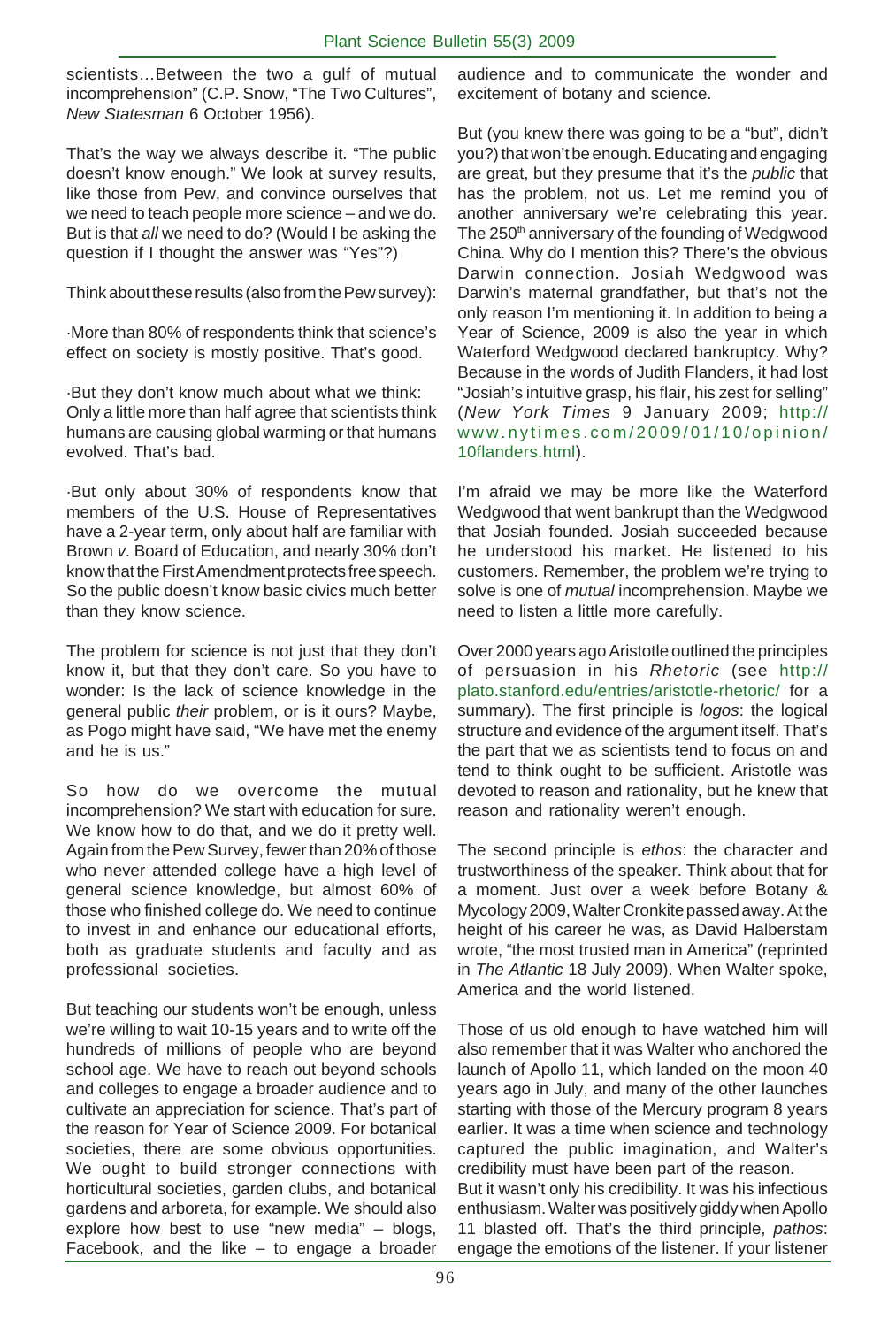gets bored, game over.

So in thinking about how to bridge the gap we have to remember that evidence and logic are necessary, but they're not enough. We need to remember why we do science, because it's *FUN* and exciting, and we need to share that excitement with others. We need to do it to ensure the health of our science, but we also need to do it to ensure the health of our world. The world needs science – and scientists.

*Note:* On the morning after I gave this address *Nature* published an editorial, ("Inspiring nonscientists," *Nature* 460:552; 2009; http:// www.nature.com/nature/journal/v460/n7255/full/ 460552a.html) encouraging scientists to look at the TED conference talks (http://www.ted.com/themes/ top\_10\_tedtalks.html) as a model to follow. Here's their conclusion:

TED talks tend to have a strong feel-good aspect, often featuring calls to make the world a better place. Rarely is the audience provoked or seriously challenged. But that's not necessarily bad — the attendees have paid thousands of pounds apiece in this case to have an uplifting time, after all. They are eager to hear about new ideas. And the process does spread those ideas among people who are themselves influential and well connected.

Scientists wishing to inspire non-scientists should look at a few of these talks online and learn a thing or two.

The PowerPoint slides that accompanied this talk are available on SlideShare: http:// www.slideshare.net/kholsinger/bsa-presidentialaddress-2009.

#### (Endnotes)

<sup>1</sup> It 's frightening to think that more than 10% of scientists surveys think that living things did not evolve by natural processes.



# **Donald R. Kaplan Memorial Fund Benefit Dinner**

The Developmental and Structural Section, with approval of the BSA Council, initiated the Donald R. Kaplan Memorial Lecture in Comparative Development Fund at the 2008 BSA meetings. Principle and interest from this fund will be used to invite a leading scholar to present a talk in comparative development of plants, sponsored by the Society as a whole, at the annual BSA meetings.

The Fund Raising Committee (Todd Cooke, Cynthia Jones, Chelsea Specht and Darleen DeMason, chair) organized a benefit dinner on Monday evening at Snowbird. A portion of each ticket went into the fund and an auction and raffle were held of donated gifts from both corporations and individuals. Frank Ewers was the Master of Ceremonies and Joe Armstrong expertly ran the auction. The major donors were AIBS, NRC Research Press, University of California Press and University of Chicago Press.

Among the private donations was a wooden bowl made by Jack Fisher, which went for \$100. In addition to the lighthearted bidding wars during the auction, the entertainment included a botanical joke contest and a "name the author contest." Ann Hirsch and Stefan Kirchanski donated wine for each table, which also contributed to the festive and jovial atmosphere.

On a more serious note, the evening finished with a talk given by Chelsea Specht entitled "Bringing morphology into the field: diversity, complexity, and adaptation of plant form."

"Even though the college man raises no more wheat than his neighbor, he will have more satisfaction raising it. He will know why he turns the clod; he will challenge the worm that burrows in the furrow; his eyes will follow the field mouse that scuds under the grass; he will see the wild fowl winging its way across the heaven. All these things will add to the meaning of life and they are his."

—Liberty Hyde Bailey

Compliments of Jim Wandersee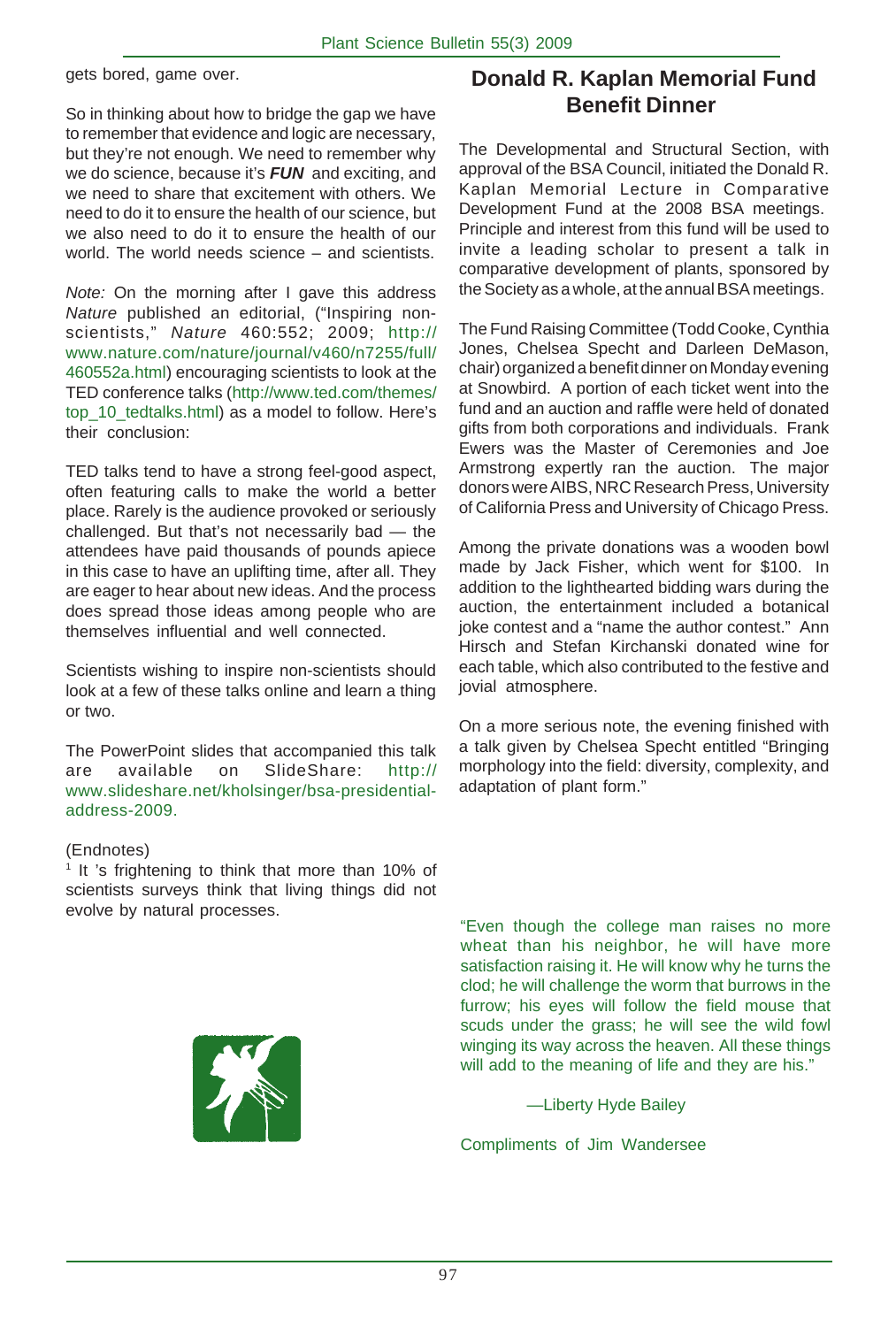# **BSA Science Education News and Notes**

BSA Science Education News and Notes is a quarterly update about the BSA's education efforts and the broader education scene. We invite you to submit news items or ideas for future features. Contact: Claire Hemingway, BSA Education Director, at chemingway@botany.org or Marshall Sundberg, PSB Editor, at psb@botany.org.

#### *PlantingScience* — *BSA-led student research and science mentoring program*

*Summer Learning Fun for Teachers.* The second PlantingScience Summer Institute was held June 8-16. What a phenomenal group of accomplished and committed middle school and high school teachers! And what an engaging and enlightening learning environment the scientist presenters offered these 12 teachers who came to Texas A&M University from across the country.

Paul Williams and Amber Robertson, along with input from classroom field-testing teacher Kathy Vanderloop, introduced the new Rapid Cycling Brassica Genetics Strand. Larry Griffing, along with teacher leaders Allison Landry and Toni Lafferty, introduced the Arabidopsis Genetics Strand. Beverly Brown led pollen and pollinator movement inquiries, with field-testing teacher Valdine McLean posting comments to teacher teams online. Following five days of science inquiry immersion, Claire Hemingway, Carol Stuessy, Sandy Honda, and Teresa Woods provided focused sessions to support implementing in the classroom, communicating with scientists and peers, and getting the most of the curricular materials.



Summer Institute teachers using simple but effective magnifying tools from Paul's Sandbox with guidance from Amber Roberston, graduate student University of Wisconsin, Madison (left) and Paul Williams, professor emeritus University of Wisconsin, Madison and Wisconsin Fast Plants (right panel).



Discussing ideas for pollinator movement experiments led by Beverly Brown, Associate Professor Nazareth College.



Examining results of new assay technique Larry Griffing, Associate Professor Texas A&M University, tested during the institute.

Larry Griffing also led a workshop at the 2009 American Society of Plant Biologists meeting in Hawai'i. Thanks to Larry for introducing 19 teachers to PlantingScience and continuing to strengthen the ASPB and PlantingScience collaboration.

Teresa Woods will be coordinating another round of classroom field-testing for the genetics and pollination modules this school year. She's also working with Renee Lopez Smith and Marshall Sundberg as they develop new PlantingScience modules. If you have interests in contributing to writing new units or shadowing student experiments and mentoring field-testing classes, please contact psteam@plantingscience.org.

*Gearing up for PlantingScience School-year Sessions* — *Interested in Mentoring Students Online? Option to Join the 2009-2010 Master Plant Science Team.*

We invite you to join the effort to enhance the standard school science experience by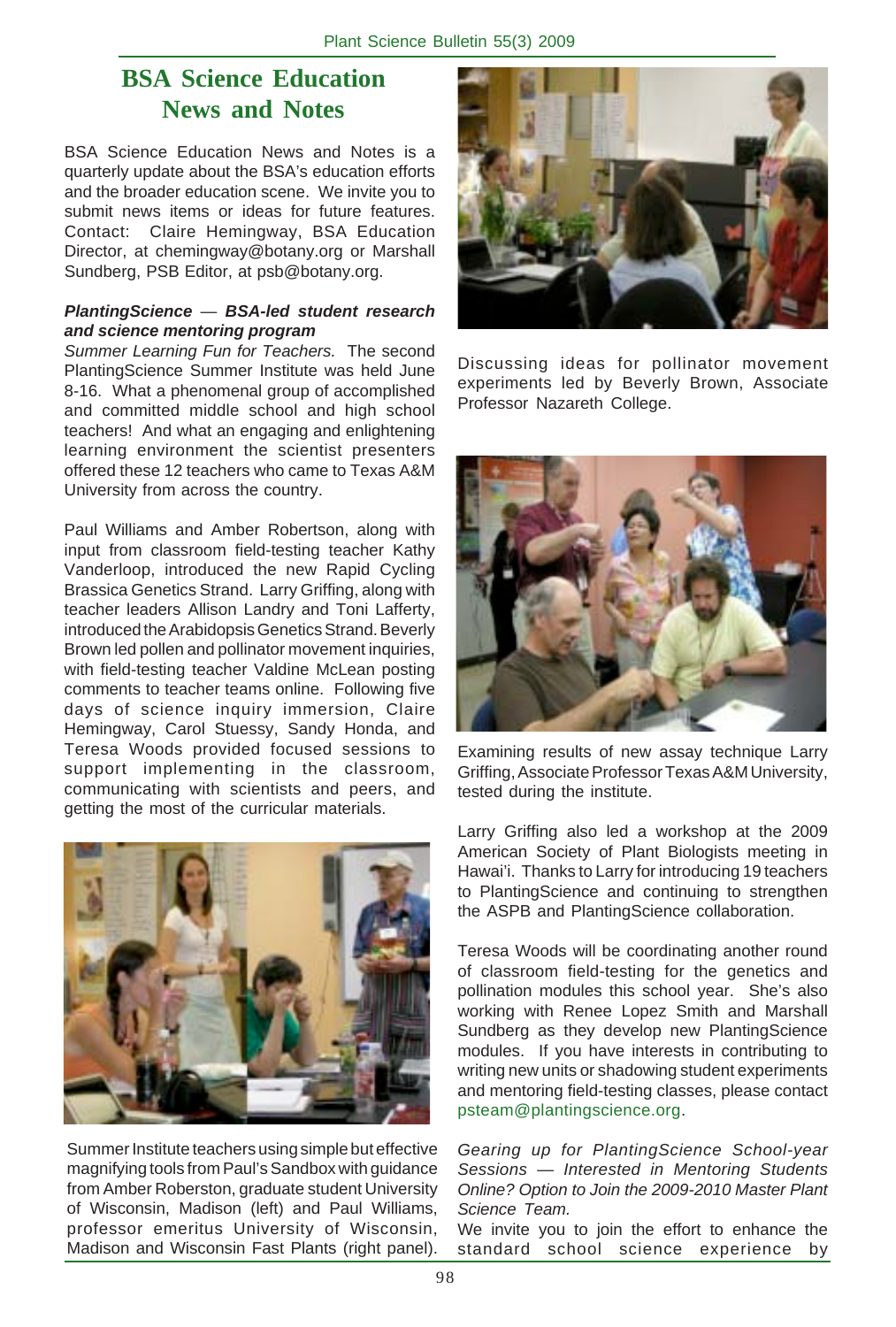communicating online with student teams as they plant investigations in their classroom.

If you have about an hour a week to volunteer during the 2-month Fall or Spring Online Session, consider joining as Scientist Mentor. The Fall 2009 Online Session will officially run October-November. The Spring 2010 Session will likely run mid Februarymid April.

Special opportunities are open to graduate students and post-doctoral researchers who can commit to mentoring 3-4 teams in both Fall and Spring Online Sessions.

#### **The BSA will sponsor 20 students/post-docs to serve on the 2009-2010 Master Plant Science Team.**

For information and an online application form, please see the Scientist page on www.plantingscience.org. Or use the link below. http://www.plantingscience.org/ index.php%3Fmodule=pagesetter%26func= viewpub%26tid=4%26pid=62

Plant IT Careers, Cases, and Collaborations Second Institute for Teachers and Career Camp for High School Students

How people use plants was the theme for the second Plant IT Institute for Teachers and Summer Career Camp for Students. Co-PI Ethel Stanley and presenter Toni Lafferty introduced 14 teachers from across the country to teaching plant biology content through student investigative cases. Materials and resources for the Apple Seeds Case, Seedy Sock Case, and Chia Case developed by Ethel and Toni are available online. Be sure to also check out the seven cases created by teacher teams during the 2009 Summer Institute, and investigative case materials from the 2008 session. You'll find these under the teacher tab on the project website http:/ /myPlantIT.org

analyze seed evidence in the Seedy Sock forensic plant science case.

In week two, the session was infused with the livewire energy of 25 students primarily from Houston. They came to campus to explore cases with teachers, visit lab and research facilities, learn about college life, and meet scientists, professionals, and science media experts. Plant professionals from the USDA, TAMU Departments of Biology, Entomology and Horticulture, AgriLife, the Horticultural Greenhouse, Fruit and Vegetable Improvement Center, and local businesses Producers Cooperative and GreenTeams Inc. gave the students an idea of the diverse careers available to individuals interested in working with and sharing knowledge about plants.



Students interview Dr. Lori Hinze of the USDA Cotton Germplasm Research Group.

Charles Kazelik (aka Dr. Biology) and Beth Judy (aka Flora Delaterre) helped student prepare for the experience of interviewing the professionals they would meet by modeling an interview and gave the students tips on telling their own stories.



Ethel Stanley talking with Sandi and Becky as they



[Check out Dr. Biology's interview with Flora Delaterre on Ask-A-Biologist: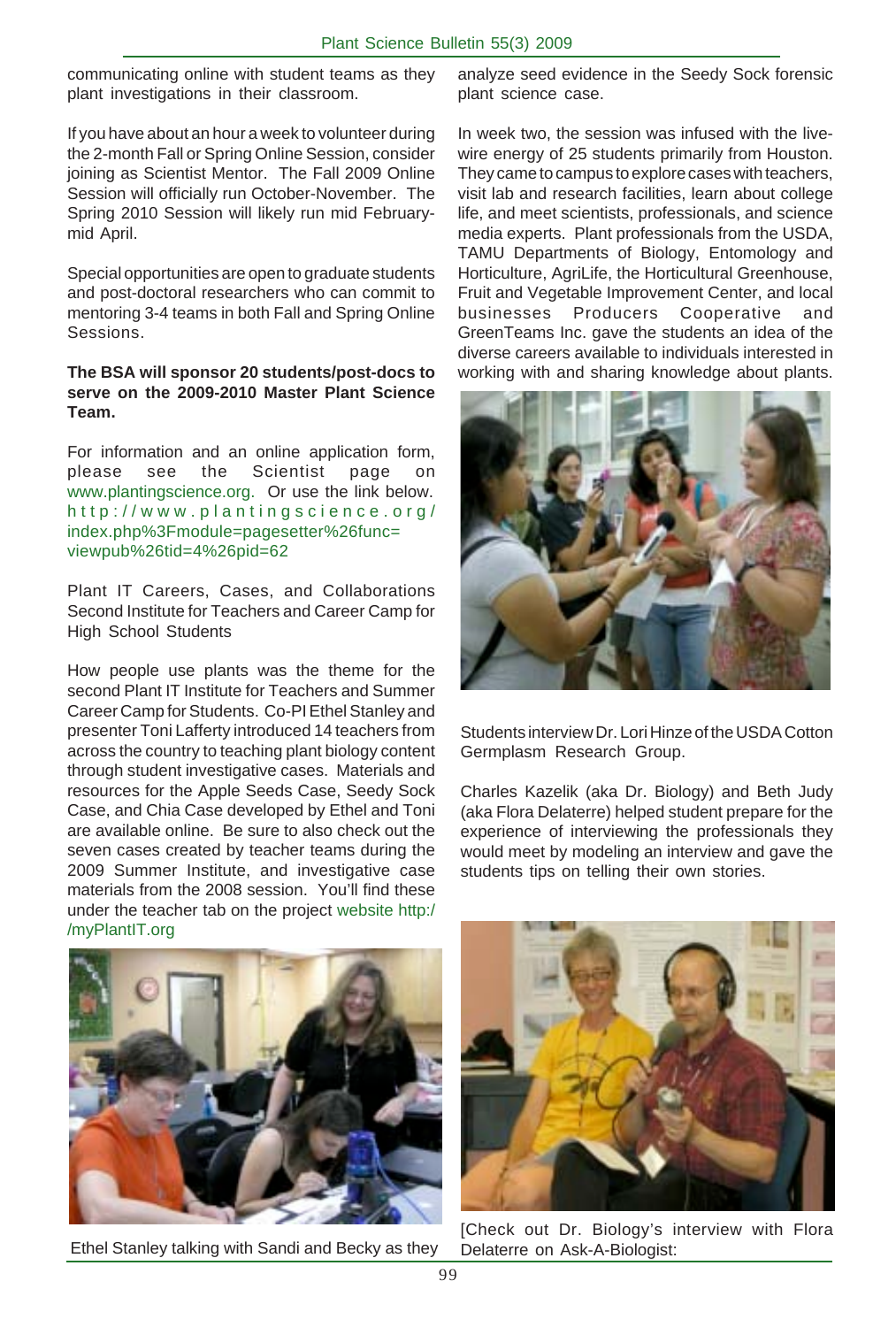#### http://askabiologist.asu.edu/podcasts/ content\_logs/vol50\_log\_aab\_podcast.html

Check out Flora Delaterre's Radio Shows on Medicinal plants: http://www.floradelaterre.com/

And don't miss the 2009 PlantIT Student blogs on the project website: http://myplantit.org/blog/

Our thanks to Co-PI Carol Stuessy, Associate Professor Department of Teaching, Learning, and Culture at Texas A&M University, and her graduate students for their incredible work hosting and collecting education research data for both the PlantingScience and Plant IT Summer Institutes!

#### Science Education in the News

*Science Video Contest Winners Announced*— Visual learners are in for a treat with the science videos submitted to recent contests. Educational videos reach new heights and new audiences. Find a new teaching tool or watch for the shear pleasure.

ChloroFilms, plant videos on YouTube supported by the American Society for Plant Biologists, Botanical Society or America and Canadian Botanical Society, awarded the winning video to "Fertile Eyes."

#### http://www.chlorofilms.org/

The Scientist Video Awards, sponsored by The Scientist Magazine and SciVee, cover a wide range of topics. Plant videos include water pressure measurement in the xylem of transpiring leaves and plant biotech for food and environment.

http://www.the-scientist.com/ videoawards/

> http://www.scivee.tv/node/11148 http://www.scivee.tv/node/10853

*Long-Rage Vision for Transformative Change*— The Carnegie Institute for Advanced Study Commission on Mathematics and Science Education released a report, The *Opportunity Equation: Transforming Mathematics and Science Education for Citizenship and the Global Economy*, that calls for an urgent and coherent effort to "do school differently" in order to deliver excellence equitably to all students. The report may be downloaded from:

http://www.opportunityequation.org/

#### **Editor's Choice. Botany in Science Education Journals**

Robert Marquard and Rebecca Steinbeck 2009. A Model Plant for a Biology Curriculum. *American Biology Teacher* 71: 235-244.

Four teaching modules on reproduction, inheritance, biochemistry, and germination involving Cleome are described.

Kaesha Neil 2009. Flowering Phenology: An Activity to Introducte Human and Environmental Effects on Plant Reproduction. *American Biology Teacher* 71: 300-304.

An activity and discussion to introduce the concept of flowering phenology to high school students with extensions to field data collection.

Lara B. Pacifici, Craig Miller, and Norman Thomson. 2009. Student Participation in Ecological Research: Preliminary Insights from Students' Experiences in the Smoky Mountains. *JNRLSE* vol. 38.

Students' electronic journals kept during summer research internships at the Great Smoky Mountain National Park are analyzed to identify impacts of research experience for young people.

Zhong Ma, Cynthia Cooper, Hyun-Joo Kim, and Diane Janick-Buckner. 2009. A Study of Rubisco through Western Blotting and Tissue Printing Techniques. *CBE Life Sci Educ* 2009: 140–146.

Description of laboratory exercise for a cell biology course introducing techniques for quantitative and qualitative analysis of Rubisco from various plants.

Baskauf, Steven J. and Bruce K. Kirchoff. 2008. Digital Plant Images as Specimens: Toward Standards for Photoghraphing Living Plants. *Vulpia* 7:16-30.

We all use plant images in our teaching and research, and now, with the widespread availablity of digital cameras and digital imaging, it is more reasonable than ever to visually document all aspects of plant morphology. Baskauf and Kirchoff present, and illustrate, a system of standards for documenting plants. There are separate standards for woody angiosperms, herbaceous angiosperms, gymnosperms, ferns and other vascular non-seed plants, and cacti. High quality images illustrate each of the standards. The intent is that these will become the standards for Morphobank http:// www.morph-bank.net.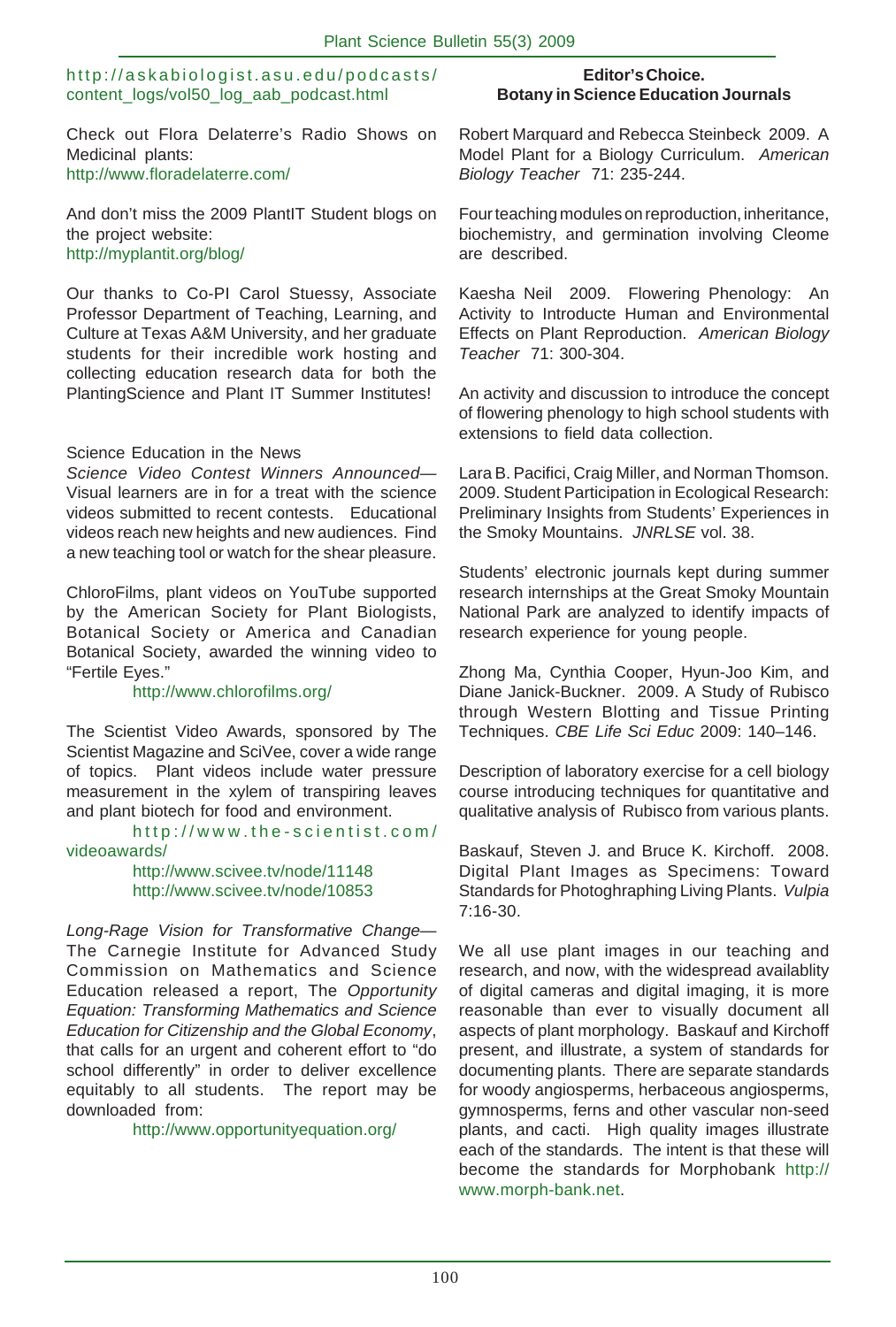# *In Memoriam:* **Jack Dainty 1919 - 2009**

Jack Dainty was a pioneering plant biophysicist who introduced a thermodynamic approach to the study of the movement of water and ions across plant cell membranes. Although he began scientific life as a nuclear physicist, an early interest in natural history and an early transformative teaching experience led him into the field of biophysics. Jack established strong research groups in plant biophysics first at the University of Edinburgh, and subsequently at the University of East Anglia and then University of Toronto. Through a series of influential review articles and research papers, Jack established the importance of understanding the basic physical processes that underlie the ion and water relations of plant cells.

Jack was born in an economically depressed coalmining town near Sheffield, England. His father had died when he was three, and he grew up in what he described as a deprived and poverty-stricken environment, an experience that made him a lifelong committed socialist. Although none of his immediate family had continued schooling past the age of 14, Jack received a scholarship to attend Mexborough secondary school where he specialized in mathematics, physics and chemistry in the last two years. He was taught English by the mother of A.S. Byatt and Margaret Drabble, but at that stage his consuming interest in literature was dormant. Jack was a very keen football player and at one stage was head-hunted by one of the professional Yorkshire football teams but mathematics prevailed! He also maintained a personal interest in natural history, going on long walks in the South Yorkshire countryside and reading British naturalists such as Gilbert White. In 1937, Jack won a scholarship to Cambridge University (an almost impossible achievement from such a background) to study mathematics, but he switched to physics, and graduated with first class honors in 1940. At the beginning and end of each term, he would cycle between Mexborough and Cambridge, a distance of 120 miles with his books secured on the back of the bike.

Completion of his studies at Cambridge coincided with the early days of the Second World War, and Jack was recruited by the military authorities to remain at Cambridge as part of a team working on nuclear fission. This research ultimately led to the construction of an atomic bomb, but it was realized at the time that only the United States had sufficient industrial power to actually make such a bomb. One of Jack's specific responsibilities was to calculate whether Germany had enough heavy water to make an atomic bomb (which it did not). Jack became



head of the cyclotron team and spent the war years working on basic aspects of nuclear fission; for this work he received the Stokes Medal from Cambridge University in 1945. He was an ARP (air raid protection) warden and when on duty played bridge with Fred Hoyle and others to pass the time. Also, because of a shortage of faculty during the war years, Jack did a great deal of teaching, lecturing on atomic and nuclear physics and giving tutorials. He later said that teaching strengthened his understanding of physics and was of great importance when he switched to biological problems. During his time at Cambridge, Jack continued his interest in natural history, chiefly birdwatching, and read more deeply in evolutionary biology, including works by Darwin, Huxley, Mayr and Dobzhansky.

After the war, Jack spent two years at the Canadian Atomic Energy Laboratories in Chalk River, Ontario, where he helped to establish the program in nuclear physics and worked on methods to measure doses of radioactivity received by biological tissues. In 1949, he was invited to join the physics faculty in the Department of Natural Philosophy at the University of Edinburgh where he built up a research group around a small accelerator. In the early 1950's Jack was asked by the head of the department, who knew of his interest in biology, to take on the task of teaching elementary physics to a large class of medical, dental and veterinary students. Although he initially balked, he was offered the opportunity to establish a new Department of Biophysics as an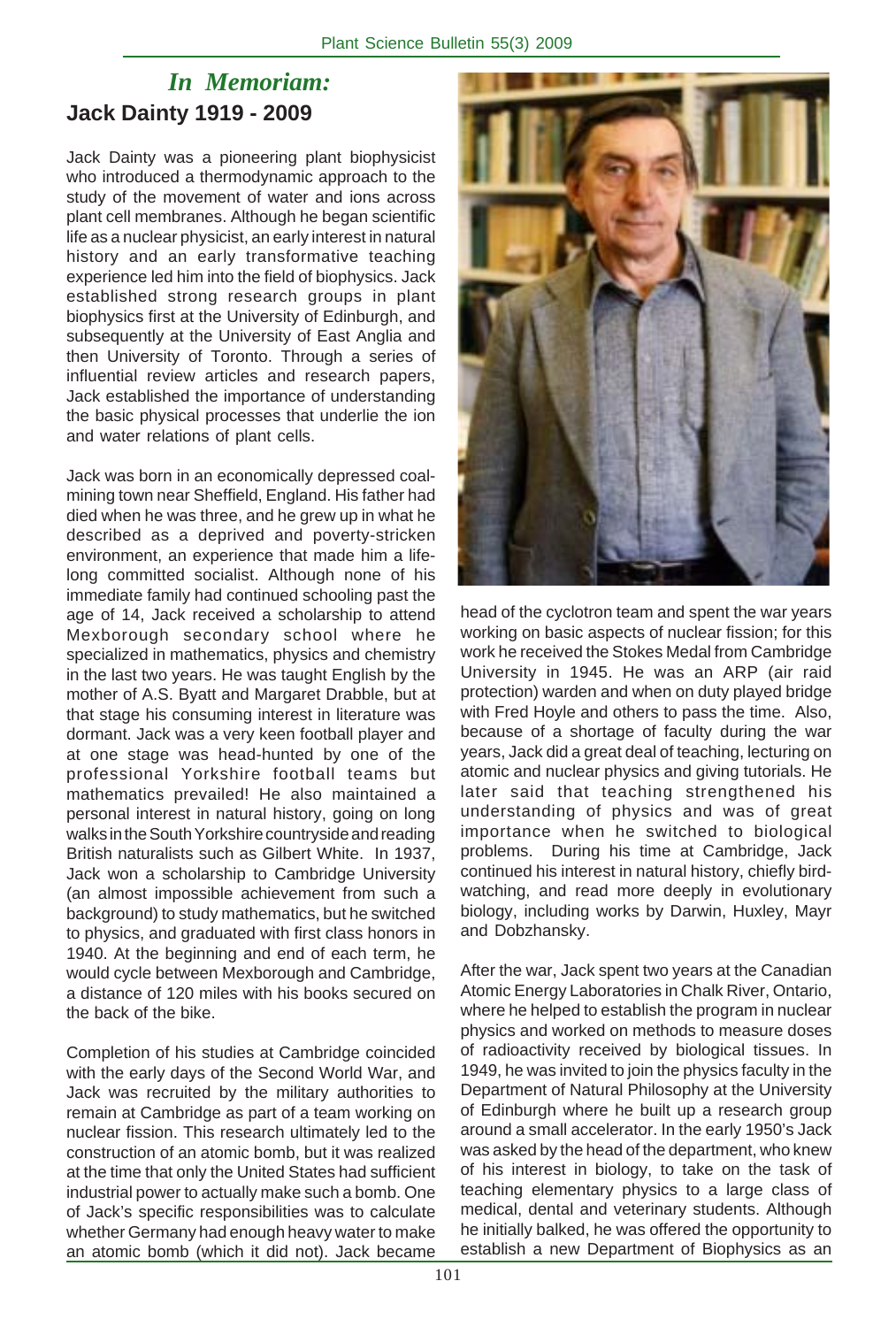inducement, and thus, in his own words, he moved into biology "almost by accident". Early collaboration with an animal physiologist on the exchange of sodium across the membranes of cat nerve cells pointed Jack in the direction in which he was to make his most important contributions: the transport of water and ions across the membranes of plant cells. A brilliant physics graduate student, Enid MacRobbie (now Professor Emeritus, University of Cambridge) joined forces with Jack to work on membrane transport in plants, using the characean alga *Nitellopsis* and radioactive isotopes to measure influxes and effluxes of Na, K, and Cl. These pioneering studies demonstrated the presence of ion pumps in the cell membrane and tonoplast and established that the fast-diffusion, so-called free space, fraction of ions was located exclusively in the cell wall, not in the protoplast as previously thought. Further collaboration with Alex Hope at the University of Sydney on water permeability and ion exchange in the giant cells of the freshwater alga *Chara corallina* established that the rate of water exchange was controlled by the rate of diffusion across the unstirred layers of water external to the cell membrane.

These early publications made clear the importance of a biophysical approach to plant membrane transport and transformed the field. As a consequence, Jack was invited to write several reviews in the early 1960s, including ones for the Annual Review of Plant Physiology and Advances in Botanical Research. In these he argued that the older concepts of "suction pressure" and "diffusion pressure deficit" be replaced by more rigorous irreversible thermodynamic approach to understanding the driving forces of plant water relations. In 1963, Jack moved to the new University of East Anglia in Norwich where he attracted a strong group of academic visitors, graduate students and post-doctoral fellows working on ion and water relations, including the ion exchange capacity of cell walls and the measurement of membrane potentials. Here, he carried on with his strong interest in teaching physics to undergraduate biology students, as well as to graduate students in biophysics. His lectures to M.Sc students started at 8 am because everyone was so busy that this was the only time available. Jack somehow made it but often looking the worse for wear. The students were prepared and provided coffee and he would cadge a cigarette and puff away as lucidity prevailed.

In 1969, Jack moved again to the University of California at Los Angeles, first to the Laboratory of Nuclear Medicine and Radiation Biology and then to Department of Botany at UCLA. At that time, Hal Mooney had recently moved from UCLA to Stanford and Jack volunteered to look after his grad students and to teach an undergraduate course in plant ecology. Jack saw this as an opportunity to integrate his knowledge of biophysics with a life-long interest in natural history. Despite the enjoyment of putting a biophysical slant on everything ecological, he decided in the end that ecology was biologically too complex for a physical scientist. Development of this course, however, influenced the direction of research taken by Park Nobel at UCLA, who subsequently made important biophysical contributions to plant ecology and the course also provided the foundation for the successful advanced textbook written by Nobel.

After just two years at UCLA, Jack moved to the Department of Botany at the University of Toronto to take up the position of Chair and the opportunity to return to biophysical plant physiology. A former grad student from East Anglia, Mel Tyree, joined faculty at same time and together they formed a fruitful collaboration, studying water relations of *Tsuga canadensis* using the Scholander pressure bomb and symplastic transport between the giant internodal cells of *Chara corallina* using radioactive tracers as a test of theoretical considerations. In the mid-1970s, Bill Lucas (now University of California, Davis) joined the lab to continue electrophysiological work on the properties of  $HCO<sub>3</sub>$ - transport across the cell membrane of *Chara* and demonstrated the dramatic effects of cations on  $HCO<sub>3</sub>-$  influx and membrane integrity. Other students and associates also worked on the electrophysiology of membrane transport and on the ion exchange properties of plant cell walls. During this period, he was also an Associate Editor of *Plant Physiology,* a position that he took very seriously but enjoyed. Jack stepped down as Chair in 1976 and retired from the University of Toronto in 1984. In retirement, he continued collaboration with his successor, Eduardo Blumwald (now at UC Davis) on the regulation of ion channels in the cell membranes of halophytes. Jack continued to be sought after as a consultant and collaborator in various aspects of membrane biology and biophysics throughout his life. His most recent publication dealt with the biomechanics of aquatic vegetation (Schutten et al., 2005, J. Ecol. 93: 556-571); thus, his publication record spanned more than 60 years (another joint MS is under review at present).

As Chair of the Department of Botany at the University of Toronto, Jack was distinguished by his strong sense of fair play, open-mindedness, and lack of pretension. Despite his distinguished academic career, his behavior was democratic and his attitude toward the diversity of fields of study found in the department inclusive. He was uniquely able to personally connect with individual faculty members, support staff, and graduate students and was generous with advice and encouragement. Throughout his life, Jack was a loyal and steadfast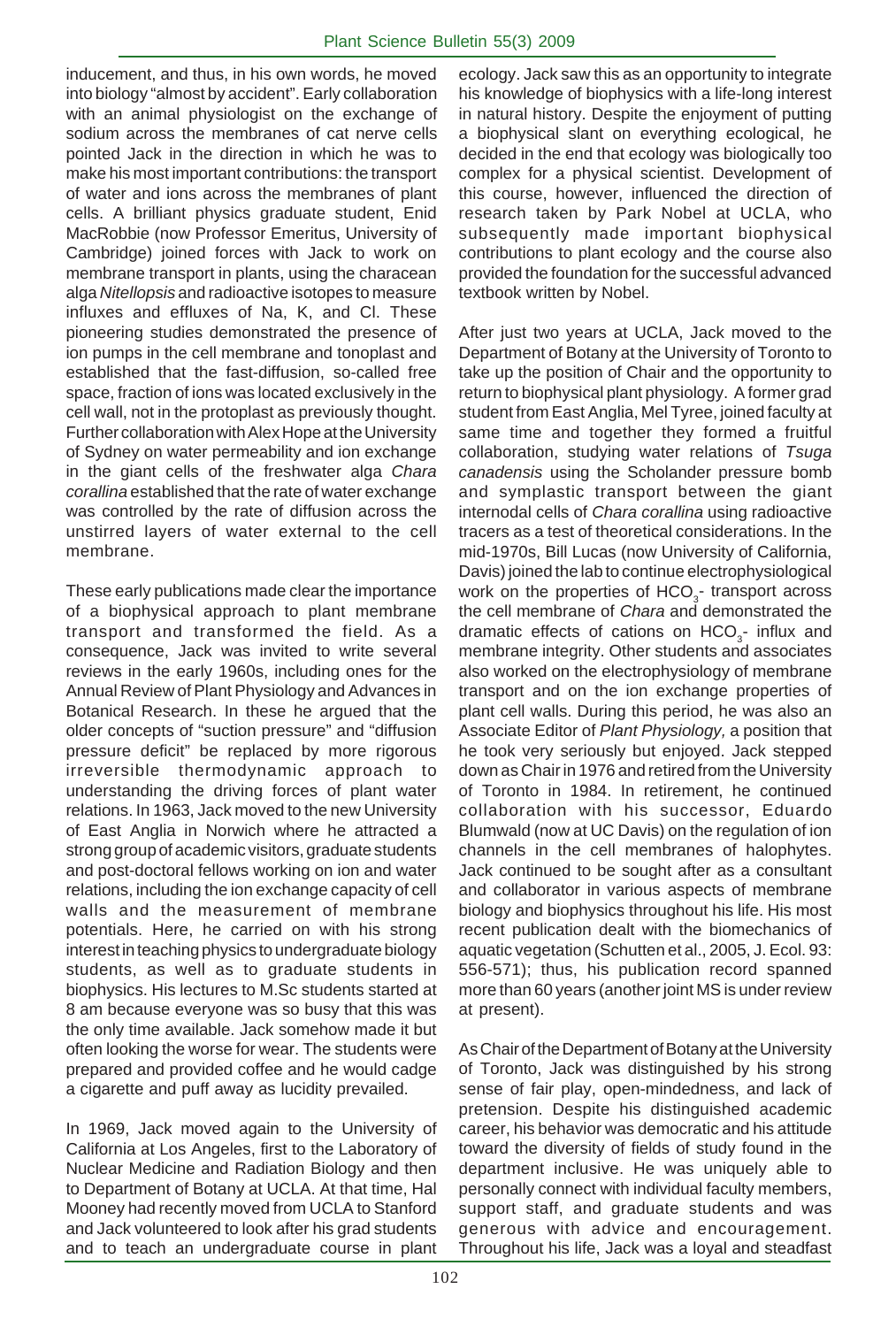friend of many, maintaining friendships and collaborations with many in North America, the U.K and Europe, and Australia.

Teaching played an important part throughout Jack's career and he later stated that one of his most significant accomplishments was inculcate a feeling in students for the biophysical aspects of biology. For example, while at the University of Toronto, he taught an introductory biology course for non-Biology students on the "Design of Organisms" that discussed questions of size and shape and how these were determined by the physics of diffusion, the bulk flow of fluids, and biomechanical constraints. The text book for this course was "Gulliver's Travels", a choice that surprised many of the students, but one that forced them to think analytically about biological size. While an untenured faculty member, I (Nancy) audited an upper division course on "Plant Biophysics" taught by Jack (and Mel Tyree) and was entranced by how straightforward and logical he made the physical processes underlying membrane transport and the bulk flow of fluids in the xylem and phloem seem. Even an elementary understanding allowed an evaluation of conflicting theories and a check on the interpretation of experimental evidence.

The significance and impact of Jack's research accomplishments were recognized by appointment as "University Professor", the highest academic honor at the University of Toronto. He has been a recipient of the Gold Medal of the Canadian Society of Plant Physiologists and was elected a Corresponding Member of the Botanical Society of America and of the American Society of Plant Physiologists. Jack was also a Fellow of the Royal Society of Canada, the American Society for the Advancement of Science, and the Royal Society of Edinburgh. He was elected as a Foreign Associate of the Academy of Sciences of the Institute of France and also he was appointed an Academician of the National Academy of Lincei, Rome. Sadly, election to the Royal Society of London eluded him, a reflection of the somewhat myopic views of the day. In 1994, he was invited to write a biographical chapter for the Annual Review of Plant Physiology and Plant Molecular Biology (Vol 41: 1-40).

In retirement, he lived in France and Norwich in East Anglia, U.K. Much of the time was spent avidly reading European and North American literature or watching football. He had an excellent command of languages; a month before he died he had just finished reading a novel in French. He celebrated his  $90<sup>th</sup>$  birthday a few weeks before he died with family, friends and colleagues, but had been in failing health for over a year. Jack is survived by Mary Elbeck and their sons Anton, Chris and Patrick and by Trish Shea and their sons Jack and Matthew.

At the University of Toronto he is remembered by the Jack Dainty Graduate Scholarship in Ecology and Evolutionary Biology, which was set up two months before he died. It gave him considerable pleasure that a Scholarship was to bear his name. So far about half of the funds needed have been donated. (Donations may be sent to the University of Toronto at Office of Advancement, Faculty of Arts & Science, 100 St. George Street, RM 2033, Toronto, ON, M5S 3G3, Canada. Cheques should be made payable to 'University of Toronto' and identified as 'Jack Dainty Fund')

Nancy G. Dengler Robert L. Jefferies Department of Ecology & Evolutionary Biology University of Toronto

Corresponding member, Jack Dainty passed away in Norwich in June, 2009 at 90. He contributed to Plant Science in Britain, Scotland, USA, Canada, Australia and many European nations by applying physical theory to water and mineral transport in plants, and by founding departments of plant biophysics in Edinburgh, Scotland and East Anglia, England. From 1969 through 1980's he was in North America first at UCLA (1969-1971), then as Chair of The Botany Department at University of Toronto (1971-1984). He produced hundreds important papers and a series of books and chapters on plant biophysics and membrane transport, as well as providing editorial advice for *J. Plant Physiology, AJB*, and many other journals. Two British tributes are found in The Guardian and The Times (http://www.timesonline/tol/comment/ obituaries/article657821.ece and http://www.guardian.co.uk/science/2009/jun/24/ obituary-jack-dainty).

#### Jack Dainty's Major Contributions to Plant Science

Jack Dainty transformed the field of transport of water and solutes in plant cells and tissues, introducing strict physical principles and analysis. His legacy is three-fold, in his own scientific publications. in the strong influence he had on others, not only through personal contact and collaborations but also remotely through the literature, and in the scientific dynasties he founded when research students trained by him went out to found their own groups.

After his transfer from nuclear physics to set up Biophysics in Edinburgh in 1953 he worked first on the ionic relations of algal cells, including a giant Characean alga, an experimental system which had been used extensively by Osterhout and Blinks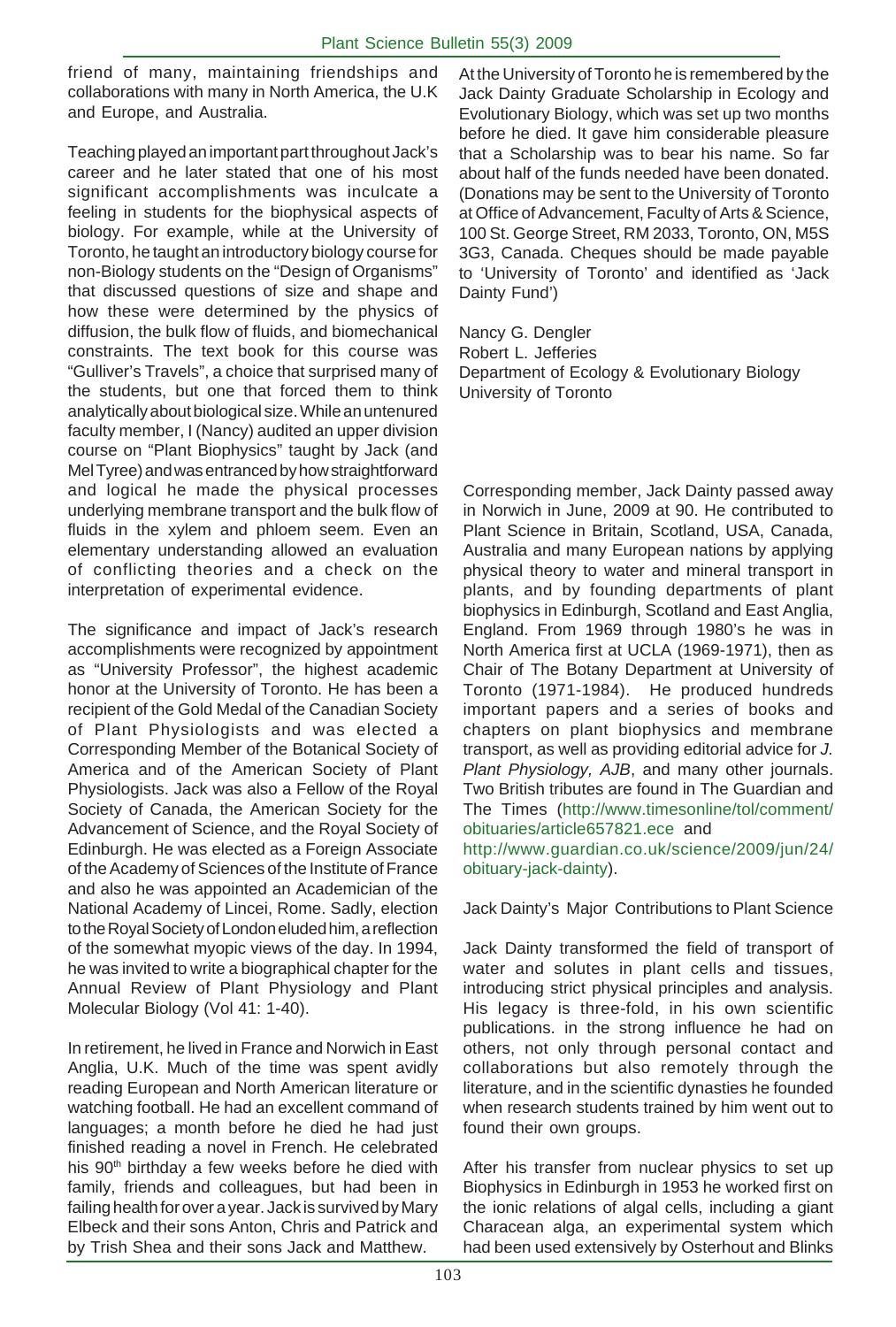in the 1930s at Harvard, Rockefeller and Stanford. Dainty then moved on to investigate the water permeability of plant cells, work which revealed the importance of unstirred layers in membrane transport. His studies of the ion exchange properties of cell walls demonstrated the role of fixed charges on cell wall polymers in determining ion access to the membrane. He went on to use the principles of irreversible thermodynamics to analyze movement of water and solutes across plant cell membranes, using a frictional model to characterize solute-water interactions. He provided insight into the mechanism of osmosis.

A portion of his legacy are the establishment of active research groups in three Universities, Edinburgh, East Anglia, and Toronto, and in each case he and his students and collaborators pursued rigorous biophysical research on an extremely wide range of problems in plant transport, on single cells, tissues and whole plants. They maintained a dominant position in the field for several decades. In Edinburgh and East Anglia he established graduate courses in Biophysics, which brought graduates in the physical sciences into biology. He taught them to think as biologists,and inspired them to remain in biological research. Together with his efforts to get biologists in general to think quantitatively, this may turn out to be one of the most important contributions of a remarkable career.

#### Dainty's Work in Australia

Dainty had made close contacts with botanists in Australia working on membranes in his early transition days from physics into botany in the 1950's. Dainty said "This experience of working in Australia with Alex Hope and Alan Walker was of the greatest benefit to me, not only owing to the ideas we had and the experiments we did. It was the first time I had worked in a biological milieu, and I believe I derived much from my close contacts with Bob Robertson, Joe Wiskich, and others who were more biochemically inclined than I and were trained as biologists, not physicists. Similar ideas were being followed in Australia, particularly by Alex Hope. Alex had been a member of a remarkable group in the Physics Department of the University of Tasmania at Hobart. This group was the brainchild of Lester MacAulay, the head of the department, who had an interest in how plants function and encouraged some graduate students to share it. Bruce Scott, Alex Hope, Alan Walker, Geoff Findlay, and Ian Newman are all from this school and have helped to make plant biophysical physiology eminent in Australia. In 1958 Alex was in the C.S.I.R.O. Plant Physiology Unit at the University of Sydney, This turned out to be an extremely fruitful collaboration. We came up with what I believe to be one or two important concepts from the experiments we carried out on the water permeability of *Chara australis* (now *corallina*) and on the ion exchange properties of the *Chara* cell wall."

#### Dainty's Work in the USA

Jack Dainty ,as a corresponding member of the Botanical Society of America, helped with Physiological and Molecular journal editing and Symposia for 25 years. He was also a member of the American Society of Plant Physiologists (Plant Biologists) and on the editorial board of *Plant Physiology*. He worked in the United States twice, once during the Los Alamos Atom Bomb days wherein his English team of nuclear physicists came to the US as well as Chalk River ,Canada. His second period was at UCLA (first to the Laboratory of Nuclear Medicine and Radiation Biology and then to the Department of Botany) for several years from 1969-1971 (where one of us (AT) visited him frequently). Dainty said of this period , " My short time at UCLA was certainly pleasant, thanks to George Laties, Park Nobel, Jacob Biale, and others." His peripatetic wanderings at scientific meetings kept him in contact with a series of plant scientists in the USA from his USA post-docs John Gutknecht and Anitra Thorhaug to many membrane workers throughout the USA, including British, Canadian and Austrialian workers who had come to the USA. He very much appreciated Botanical Society of America conferring a Corresponding membership title on him, writing to one of us (AT) in his last years about how he enjoyed the journal immensely and the honor bestowed on him at Norman, Oklahoma in 1979 where he received this honor. Dainty was also an Associate Editor of the *Journal Plant Physiology* for two periods of three years, handling biophysical papers—under the late Martin Gibbs.

Anitra Thorhaug , Yale University, School of Forestry and Environmental Studies, New Haven CT, USA

Enid MacRobbie, Cambridge University, Cambridge , England

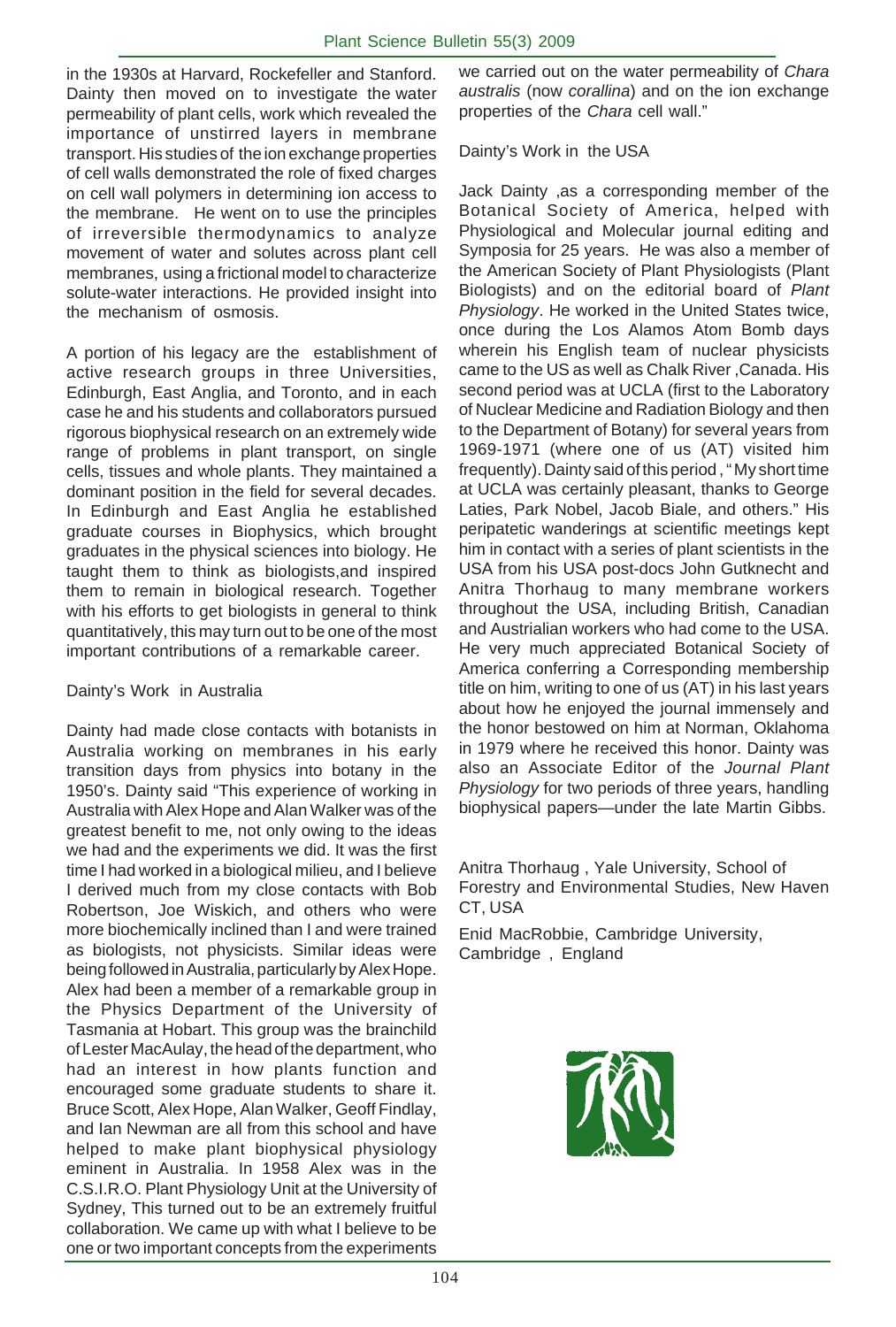# *Personalia*

# **Alan Graham Receives American Society of Plant Taxonomists' 2009 Asa Gray Award.**

The Asa Gray Award is given by the ASPT to an individual for outstanding accomplishments pertinent to the goals of the Society. This year's Asa Gray Award recipient is **Dr. Alan Graham**, Curator of Paleobotany & Palynology at the Missouri Botanical Garden and Professor Emeritus at Kent State University, where he received university awards for excellence in teaching and research and served as major advisor for 16 graduate students. Alan's extensive and diverse efforts on late Cretaceous and Cenozoic vegetation and flora of the New World have resulted in 118 scientific articles, two soleauthored books (*Late Cretaceous and Cenozoic History of North American Vegetation*, in 1999, and *Late Cretaceous and Cenozoic History of Latin American Vegetation*, in 2009), two co-edited and co-authored books (*Floristics and Paleofloristics of Eastern Asia and Eastern North America*, in 1972, and *Vegetation and Vegetational History of Northern Latin America*, in 1973), and 120 contributed and invited talks. Alan's contributions to teaching include a five-week course in Mexico that was taken by over 350 students over 14 years. He has served on the editorial board of *Systematic Botany*, in addition to other journals, and donated a 25,000 palynological slide reference collection and associated literature collection of nearly 17,000 reprints to the Smithsonian Tropical Research Institute. For these and other contributions, the ASPT is pleased to recognize Alan with this year's Asa Gray award.



A high school student proudly displays the fruits of his labor in a school garden - - see "Reversing Teenagers Disconnect from Nature" - p. 113.

# **Botanical Preserve Established in Honor of Centenarian, Rogers McVaugh**

On Saturday June 6, Rogers McVaugh and his son Michael McVaugh, Professor Emeritus at University of North Carolina-Chapel Hill, held a 100<sup>th</sup> birthday party at the Hill Alumni Center on the UNC campus for Rogers, who reached his centenary on May 30, 2009. Over 60 friends and family attended this celebration, including many botanical colleagues from UNC, Duke University and North Carolina State University, and some colleagues from Mexico with whom he has worked. One of these colleagues, Dr. Javier Curiel, a physician with botanical interests, announced the establishment of a botanical preserve in Jalisco province in his honor, namely the Jardin Botanico Rogers McVaugh. It will be used to promote and educate about the unique mix of tropical and temperate vegetation in that area and environmental conservation. Dr. Curiel summarized some of the more interesting plants that occur in the forest preserve, and noted also that several interesting large mammals inhabit the area, including at least three types of large cats (puma etc).

# **Award Opportunities**

# **American Philosophical Society, Research Programs**

All information and forms for all of the Society's programs can be downloaded from our website, http://www.amphilsoc.org/ Click on the "Fellowships and Research Grants" tab at the top of the homepage.

#### **INFORMATION ABOUT ALL PROGRAMS Purpose, scope**

Awards are made for non-commercial research only. The Society makes no grants for academic study or classroom presentation, for travel to conferences, for non-scholarly projects, for assistance with translation, or for the preparation of materials for use by students. The Society does not pay overhead or indirect costs to any institution or costs of publication.

#### **Eligibility**

Applicants may be residents of the United States or American citizens resident abroad. Foreign nationals whose research can only be carried out in the United States are eligible. Grants are made to individuals; institutions are not eligible to apply. Requirements for each program vary.

#### **Tax information**

Grants and fellowships are taxable income, but the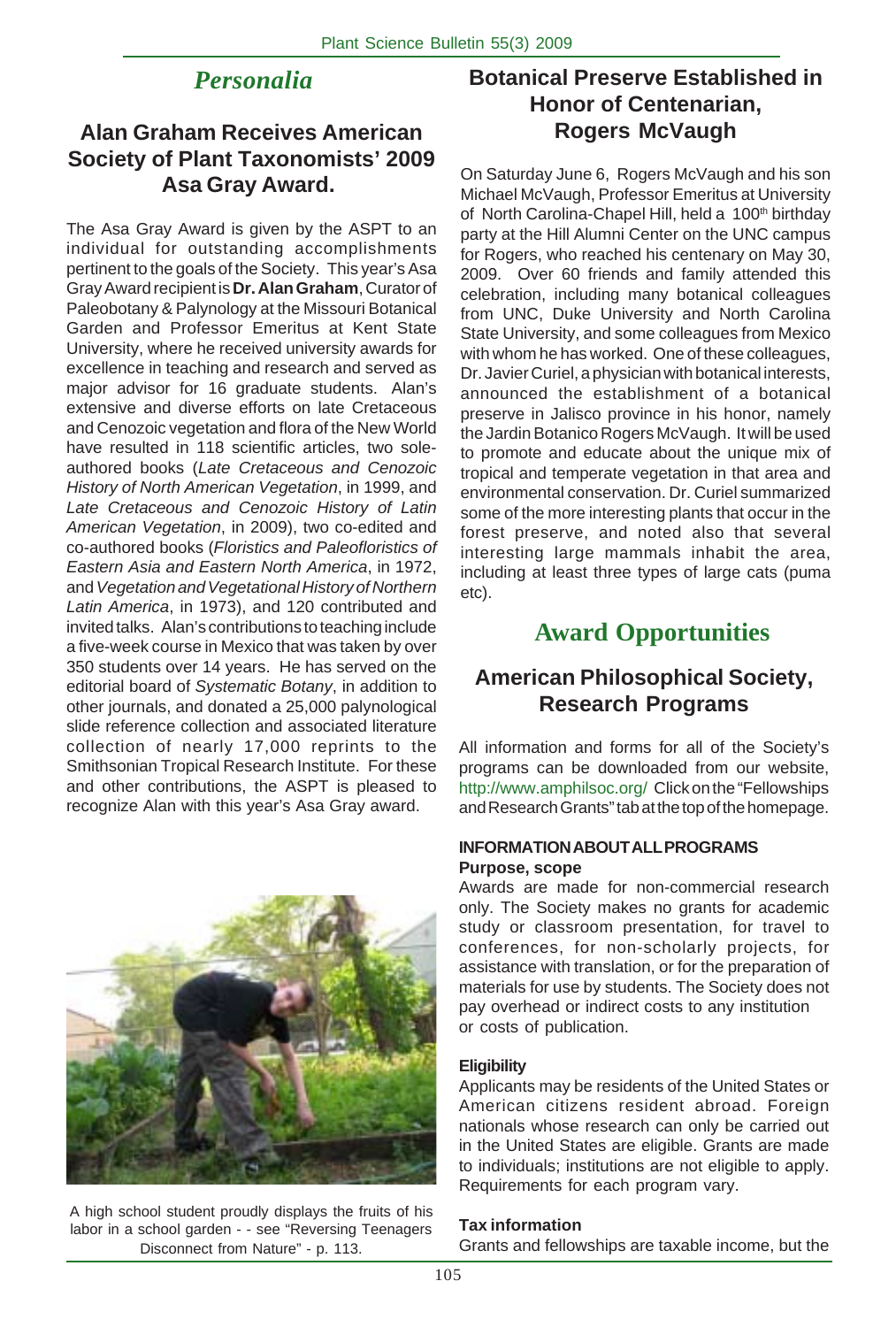Society is not required to report payments. It is recommended that grant and fellowship recipients discuss their reporting obligations with their tax advisors.

#### **Contact information**

Questions concerning the FRANKLIN and LEWIS AND CLARK programs should be directed to Linda Musumeci, Research Administrator, at LMusumeci@amphilsoc.org or 215-440-3429.

#### **INDIVIDUAL PROGRAMS**

#### **Franklin Research Grants Scope**

This program of small grants to scholars is intended to support the cost of research leading to publication in all areas of knowledge. The Franklin program is particularly designed to help meet the cost of travel to libraries and archives for research purposes; the purchase of microfilm, photocopies or equivalent research materials; the costs associated with fieldwork; or laboratory research expenses.

#### **Eligibility**

Applicants are expected to have a doctorate or to have published work of doctoral character and quality. Ph.D. candidates are not eligible to apply, but the Society is especially interested in supporting the work of young scholars who have recently received the doctorate.

#### **Award**

From \$1,000 to \$6,000.

#### **Deadlines**

October 1, December 1; notification in February and April.

#### **Lewis and Clark Fund for Exploration and Field Research**

#### **Scope**

The Lewis and Clark Fund encourages exploratory field studies for the collection of specimens and data and to provide the imaginative stimulus that accompanies direct observation. Applications are invited from disciplines with a large dependence on field studies, such as archeology, anthropology, biology, ecology, geography, geology, linguistics, and paleontology, but grants will not be restricted to these fields.

#### **Eligibility**

Grants will be available to doctoral students who wish to participate in field studies for their dissertations or for other purposes. Master's candidates, undergraduates, and postdoctoral fellows are not eligible.

#### **Award**

Grants will depend on travel costs but will ordinarily be in the range of several hundred dollars to about \$5,000.

#### Deadline

February 15; notification in May.

#### **The David Starr Jordan Prize For Innovative Contributions to the Study of**

## **Evolution, Ecology, Population and Organismal Biology**

In 1986, Cornell, Indiana and Stanford Universities established a joint endowment to fund a prize in honor of David Starr Jordan, a scientist, educator and institution builder of enormous influence on higher education in the United States who had important ties to each of these universities. The prize is international in scope and presented approximately every three years to a young scientist (40 years of age or less) who is making novel innovative contributions in one or more areas of Jordan's interest: evolution, ecology, population and organismal biology.

The intent of this prize is to recognize young scientists who are making research contributions likely to redirect the principal foci of their fields. In addition to a cash award, the recipient will receive a commemorative medal, will attend an awards ceremony, visit each of the sponsoring institutions and give scholarly presentations of his/her work. The selection of the prize winner will be made by a committee composed of representatives from each of the three institutions.

The sixth David Starr Jordan Prize will carry a prize of \$20,000.00 and will be announced in Fall of 2009. This year the award ceremony will be held at Cornell University.

Nomination forms are posted on the David Starr Jordan Prize Website (www.davidstarrjordan.org). Nomination forms with supporting materials should be submitted by email. Questions should be directed to:

Dr. William L. Crepet, Chair Plant Biology Department 412 Mann Library Building Cornell University Ithaca, New York 14853 (607-255-2131 - FAX 607-255-5407) email WLC1@cornell.edu

*All nomination materials must be received prior to August 15, 2009.* For more information including a list of previous prize winners and their accomplishments, visit: www.davidstarrjordan.org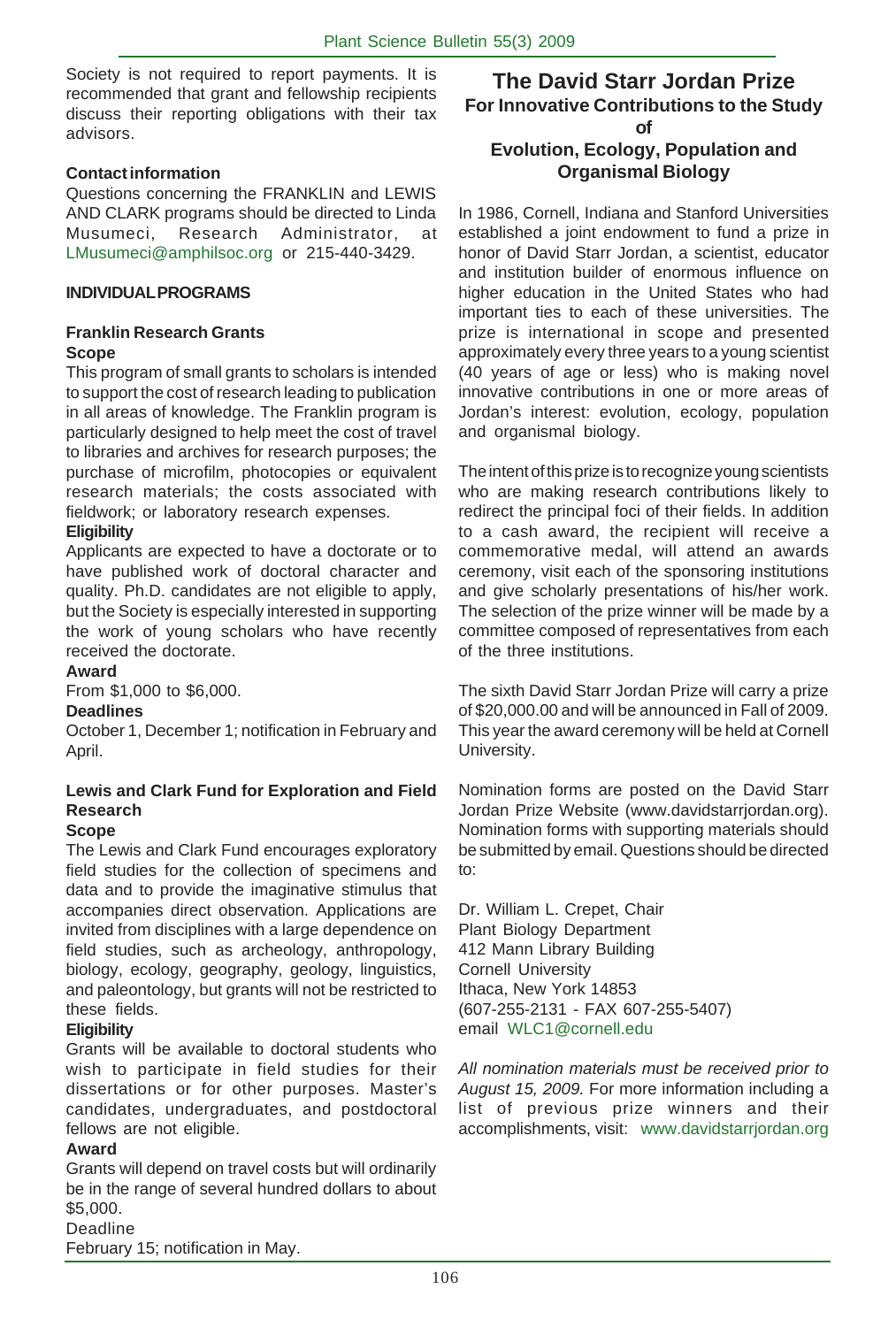# **The Rupert Barnaby Award Of The New York Botanical Garden**

The Rupert Barneby Award, named in honor of the late NYBG scientist and renowned legume expert, consists of US\$ 1000.00 granted annually to assist researchers to visit The New York Botanical Garden to study the rich herbarium collection of Leguminosae. Comprising over 320,000 specimens, including ca. 8450 types, the collection is widely considered to be one of the best curated and most comprehensive of its kind, particularly with regard to New World legumes. Graduate students and early career professionals with research in systematics and/or legume diversity are given special consideration. Anyone interested in applying for the award should submit their curriculum vitae, a two-page proposal describing the project for which the award is sought, and the names of 2-3 references. The application should be addressed to Dr. Benjamin M. Torke, Institute of Systematic Botany, The New York Botanical Garden, 200th Street and Kazimiroff Blvd., Bronx, NY 10458- 5126, USA, and received no later than December 1, 2009. Submission by e-mail is preferred (send to: btorke@nybg.org). Announcement of the recipient will be made by December 15, 2009. Travel to NYBG should be planned for a period, preferably of at least two weeks, in 2010. Recipients are asked to give a presentation about their research at NYBG.

# **Bullard Fellowships in Forest Reearch Harvard University**

Each year Harvard University awards a limited number of Bullard Fellowships to individuals in biological, social, physical and political sciences to promote advanced study, research or integration of subjects pertaining to forested ecosystems. The fellowships, which include stipends up to \$40,000, are intended to provide individuals in mid-career with an opportunity to utilize the resources and to interact with personnel in any department within Harvard University in order to develop their own scientific and professional growth. In recent years Bullard Fellows have been associated with the Harvard Forest, Department of Organismic and Evolutionary Biology and the J.F. Kennedy School of Government and hve worked in areas of ecology, forest management, policy an conservation. Fellowships are available for periods ranging from six months to one year after September 1<sup>st</sup>. Applications from international scientists, women and minorities are encouraged. Fellowships are not intended for graduate students or recent postdoctoral candidates. Information and application instructions are available on the Harvard Forest web site; http://harvardforest.fas.harvard.edu. Annual deadline for applications is February 1<sup>st</sup>.

#### **American Institute of Biological Sciences (AIBS) Legislative Action Center**

Available to all members of **The Botanical Society of America**, the new American Institute of Biological Sciences (AIBS) Legislative Action Center (www.capwiz.com/ aibs) is a free online tool that alerts you when important science legislation is coming up and then allows you to quickly and effectively communicate with members of Congress, the President, and local elected officials, as well as send letters to national and local news outlets.

If scientists are to play a role in shaping science policy, securing funding for research, promoting science education, or helping the public understand scientific issues, it is important to become an active citizen, so you are encouraged to join the Action Network with the AIBS Legislative Action Center (www.capwiz.com/aibs) today!

# **Positions Available Postdoctoral Fellowship in Pollination Biology**

A postdoctoral position is expected to be available to conduct research to identify, characterize, map traits that contribute to out-crossed insect-mediated pollination in soybean.

The funds will come through the USDA ARS; candidates must be U.S. citizens. Candidates with a Ph.D. and demonstrated ability to conduct QTL molecular mapping and the ability to conduct transmission and scanning electron microscopy are encouraged to apply. The microscopy will be done in the Bessey Microscopy and NanoImaging Facility at Iowa State University in collaboration with Dr. H.T. Horner. The position is expected to be available mid-spring 2010 and funding will be for 2 ½ years, subject to satisfactory performance. The salary will be at the GS-11 level, plus benefits. Please check with Dr. R.G. Palmer to confirm that the grant was awarded before sending documents, which include curriculum vitae, reprints of published papers, and the names, addresses, telephone numbers, and emails of three referees to:

Dr. Reid G. Palmer SDA ARS G301 Agronomy Iowa State University Ames, Iowa 50011

Email: reid.palmer@ars.usda.gov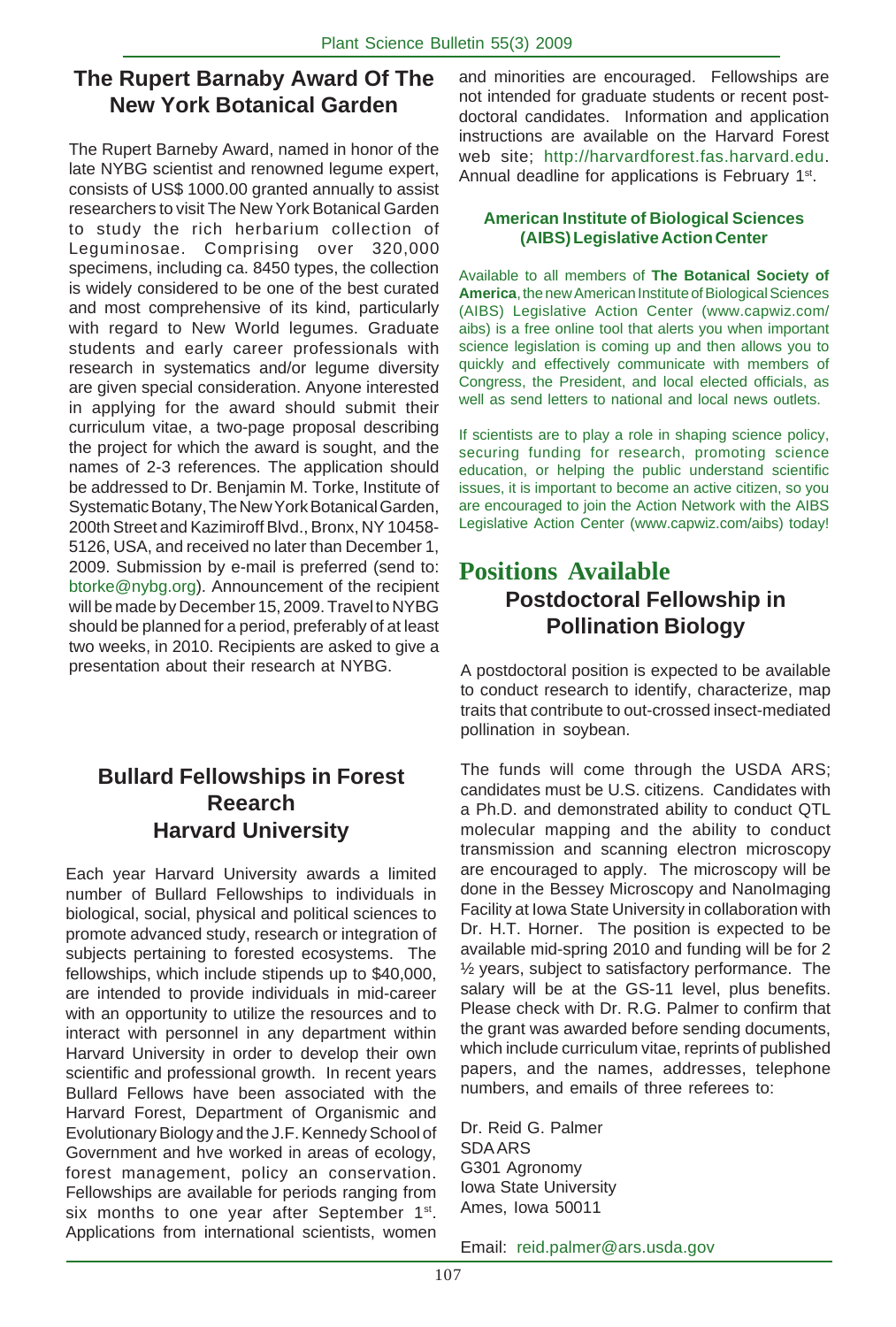# **Postdoctoral Opportunity in Ecological Genomics: Genomics of Drought Stress in Prairie Grasses**

Kansas State University Postdoctoral Opportunity AVAILABLE. We have a position available for a post-doctoral research associate to study the ecological genomics of drought stress. The project will include studies of the responses of natural prairie ecosystems to variation in precipitation using the ecologically dominant prairie grass big bluestem as a model. The work is part of a project funded by the USDA Plant Biology Abiotic Stress program. The project will include common garden transplant experiments and genomic approaches to test for the signature of adaptive genetic differentiation among natural populations of big bluestem across the precipitation gradient of the Great Plains.

This specific research assembles investigators with complementary expertise in Plant Ecological Genomics (Johnson www.ksu.edu/johnsonlab, Garrett www.ksu.edu/pdecology), Genomics (Ahkunov eakhunov@ksu.edu), Evolutionary Genetics (Morgan http://www.ksu.edu/morganlab) and Restoration Ecology (Baer, SIU www.plantbiology.siu.edu/Faculty/Baer/index.html) to elucidate the response and adaptation of prairie grasses to abiotic stresses. This work will take place in the laboratories of Drs. Johnson, Akhunov, and Garrett and in field sites across the Great Plains, with close collaboration with Drs. Morgan and Baer. There will also be opportunities to interact with other researchers in the context of the KSU Ecological Genomics Institute

(www.ecogen.ksu.edu).

For this postdoctoral position, we seek candidates with a Ph.D. in the biological sciences with interest in evolutionary and ecological genetics. Preference will be given to individuals with experience in functional genomic approaches, including nextgen sequencing, custom microarray development based on 454 screens, using custom arrays to screen patterns of gene expression among ecotypes in response to drought stress and VIGS techniques. Importantly, applicants should have the interest and willingness to cross disciplines. The successful candidates must be able to design and conduct independent experiments. Excellent oral and written communication skills and the ability to work well in a team-based/collaborative research atmosphere are essential.

Applications will begin to be reviewed on Aug 15, and will continue until the position is filled. Start date for the post-doctoral position is Sept 6, 2009. A complete application must consist of:

1) A cover letter detailing your qualifications and how they relate to the advertised position.

2) A professional resume

3) Reprints/preprints of publications

4) Names and contact information for three referees

Send a complete application package by e-mail to: dmerrill@ksu.edu

Complete applications can also be mailed to: Doris Merrill, Program Coordinator Ecological Genomics Institute Division of Biology, Kansas State University 104 Ackert Hall, Manhattan, KS 66506-4901 Phone: (785) 532-3482 Fax: (785) 532-6653

# **Courses/Workshops**

# **2nd Northeastern Weed Science Society (NEWSS) Noxious & Invasive Vegetation Management Short Course (NIVM)**

September 21-25th, 2009 near Harrisburg, Pennsylvania.

This course has evolved to meet the demand and need for training and instruction of professionals involved in the administration and/or application of management strategies for invasive plants here in the Northeastern United States. The short course is designed for public and private land managers (parks, conservancies, preserves, forests, private parcels and farms) from Maine to North Carolina who desire a better understanding of non-cropland weed management. A huge success in 2008, the course has expanded to include even more topics. This year, **pre-registrants** can select from a choice of topics they most want to see included in the week long event. Other topics will cover principles of vegetation management, early detection and rapid response training as well as in-depth instruction on herbicide properties, biological, mechanical and chemical tools of weed control and hands on weed identification each day. Classroom, laboratory and field exercises will be utilized and the program is designed to encourage interaction between students and instructors. This year's course will also offer different session workshops for novice and advance applicators.

Weed management professionals affiliated with the society instruct and staff the course. This event is a not-for-profit activity of the Northeastern Weed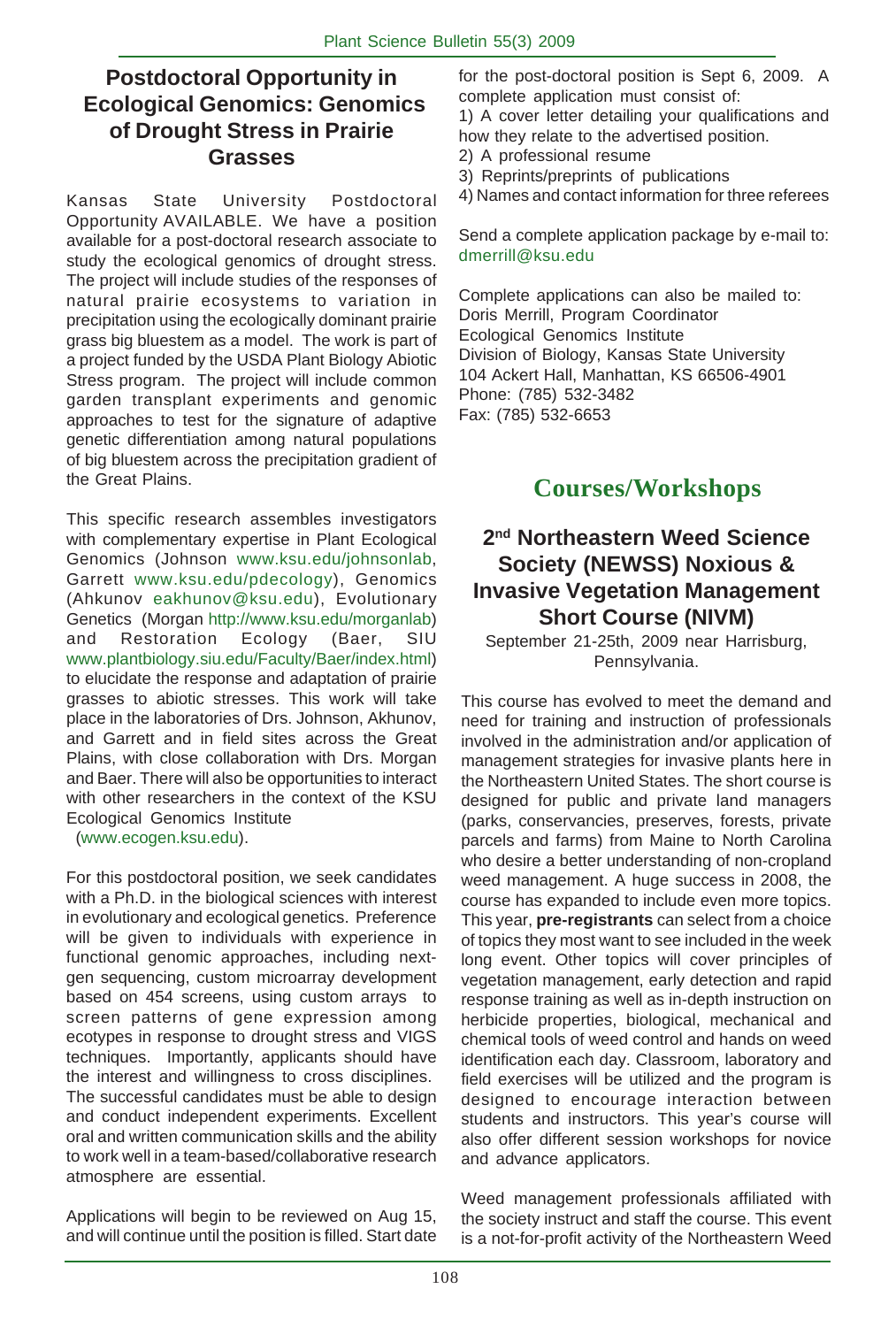#### Plant Science Bulletin 55(3) 2009

Science Society and is sponsored in part by a grant from the U.S. Forest Service. To cover anticipated expenses and course training materials the course tuition will be \$400.00 for a 4.0 day terrestrial course and \$150.00 for a 1.0 day aquatic course or a discounted \$500.00 for those individuals interested in staying for the entire event. Students will need to cover travel, lodging and some meal expenses. The course is limited to the first 75 pre-registered applicants for the terrestrial portion of the course and the first 75 pre-registered applicants for the one day aquatic. Pre-registration is required to attend this course and should be submitted before **June**.

The announcement flyer and pre-registration documents are now posted on the NEWSS Website. We appreciate your assistance in disseminating this important and exciting information to potential registrants.

Melissa A. Bravo, Coordinator for NEWSS NIVM Short Course Botanist/Weed Scientist Bureau of Plant Industry Pennsylvania Department of Agriculture 2301 North Cameron Street, Harrisburg, PA 17110 mbravo@state.pa.us 717-787-7204

# **Symposia, Conferences, Meetings**

# **XVIII International Botanical Congress**

The Australian botanical community invites you to Melbourne, Australia inJuly 2011 to participate in the XVIII International Botanical Congress.

Australiahas a vibrant scientific community active across all botanical disciplines and its researchers play a prominent and highly collaborative role in international biological sciences.

The Australian flora, with its many endemics and strong Gondwanan element, provides a unique opportunity full of inspiring experiences for the botanical visitor. Its ancient landscape includes vast deserts, tropical and temperate rainforests, floristically rich heathlands and unique eucalypt forests. Marine environments include a rich flora and the most extensive coral ecosystem, the Great Barrier Reef.

Australia's botanical community is eager to welcome our colleagues from around the world to the 2011 IBC for an intellectually stimulating and socially memorable occasion.



Judy West, Congress President For more information see: http://www.ibc2011.com/ Default.htm (note: call for Symposia is now open)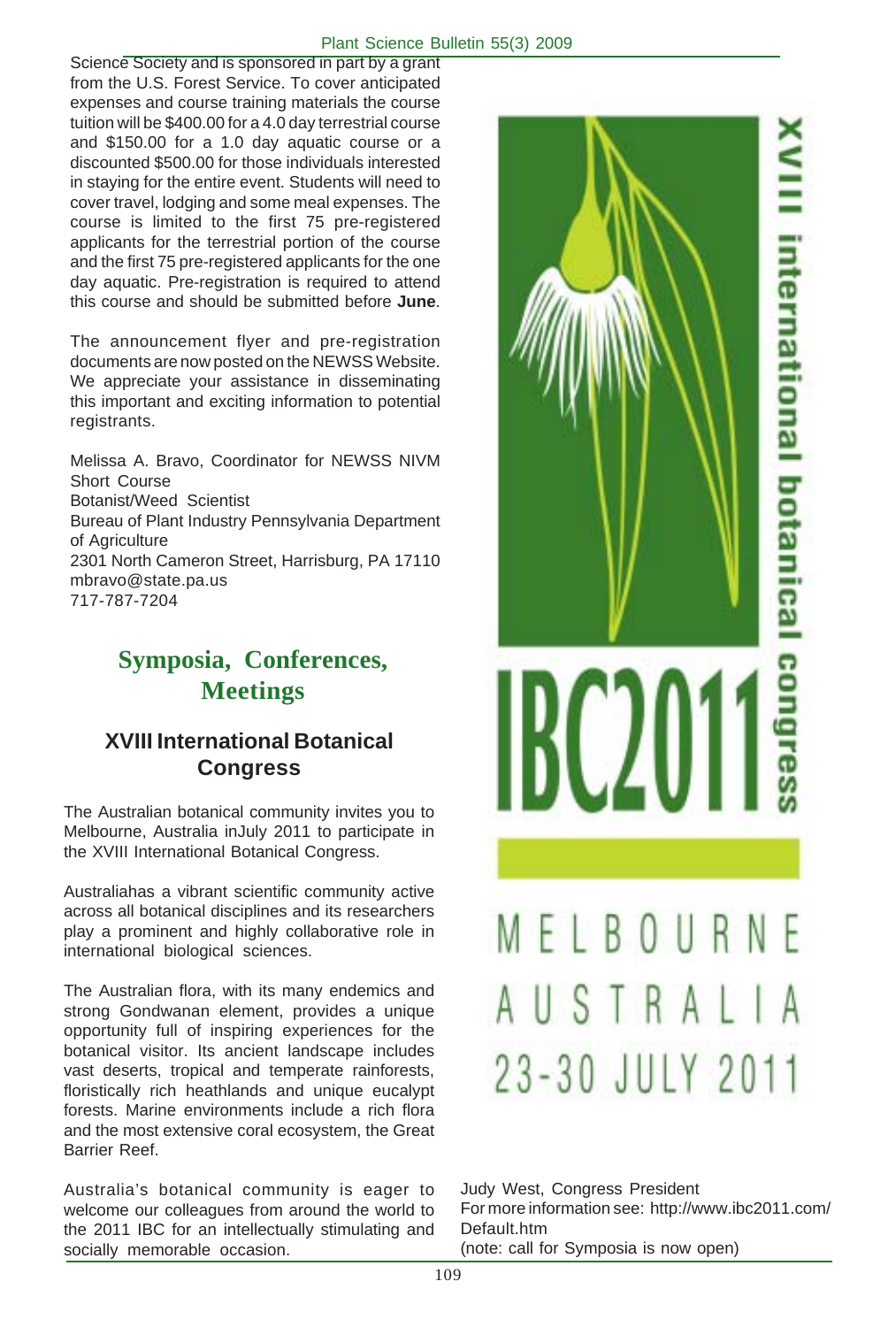# **Fourth International Conference on Plants & Environmental Pollution**

7-10 February, 2010 Lucknow, India

It is to inform you that the first circular - Call for registration and Abstracts - for the Fourth International Conferenace on Plants and Environmental Pollution (ICPEP-4) has been issued and it can be viewed/dowloaded from the links given below;

1. View Conference information: http:// isebindia.com/icpep-4/icpep-4.html

2. Download the first circular - Call for registration and Abstracts: http://isebindia.com/icpep-4/icpep-4\_1st\_circular.pdf (430 kb)

3. Download the Registration Form only: http:// isebindia.com/icpep-4/icpep-4\_reg\_form.pdf

For additional information contact:

(Dr. K J Ahmad & Dr. R D Tripathi) Organizing Secretaries, ICPEP-4 International Society of Environmental Botanists National Botanical Research Institute Lucknow-226001, India E-mail: isebnbrilko@sify.com or isebmail@gmail.com Webpage: http://isebindia.com

"The Identification of Grasses," by H. D. Harrington

A grass can be "glumey" in more ways than one When its classification remains to be done; You pull off the parts, and soon feel your age Chasing them over the microscope stage!

You peer through the lenses at all of the bracts And hope your decisions agree with the facts; While your oculist chortles with avid delight As you strain both your eyes in the dim table light.

You are left on the horns of quite a dilemma When you count the nerves on the back of the lemma; Then you really get snoopy and turn each one turtle To see if the flower is sterile or fertile.

And then the compression, no problem is meaner— Is it flat like a wallet or round like a weiner? "How simple," you think, "for a mind that is keen"— But what do you do when it's half-way between?

You probe and you guess how the florets will shatter, For you know later on it is certain to matter; You long for the calmness of labor that's manual When the question arises— "perennial or annual?"

And that terrible texture, the meanest of all, Is one of the pitfalls in which you can fall; "Catrilaginous" maybe—or is it "chartaceous?" Has even the experts exclaiming "good gracious!"

Then you wail as you wade through the long tribal key "Oh why must this awful thing happen to me?" "Grasses are easy," our teacher declares, As he mops off a brow that is crowned with grey hairs! —

Compliments of Karl Niklas

#### **Complete the following online survey by 8 September!**

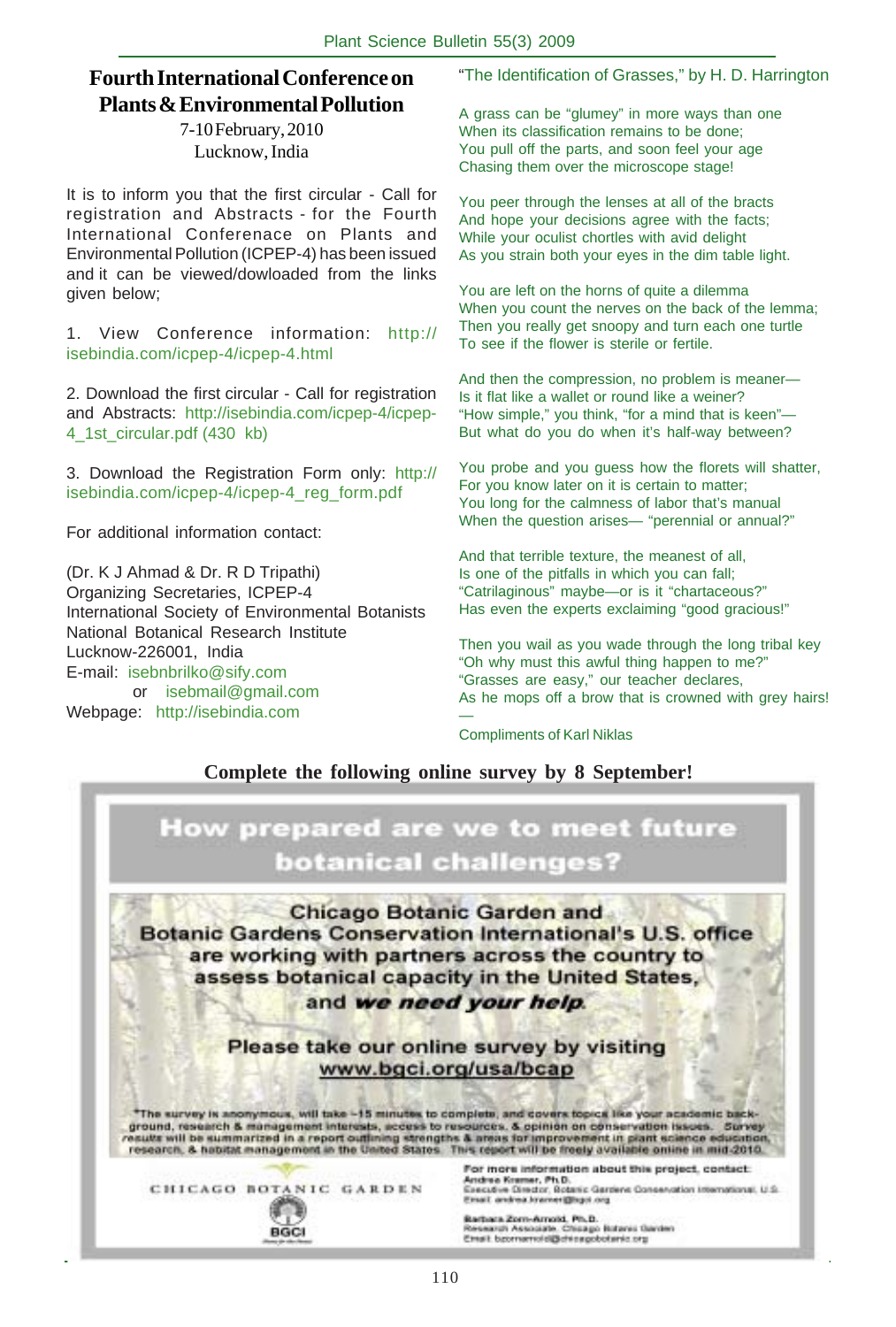

'Sustainability through agricultural biotechnology: Food, biomaterials, energy, and environment"

# June 6-11, 2010 • St. Louis, Missouri USA

The 2006 meeting of the International Association for Plant Tissue Culture and Biotechnology, held in Beijing, China saw a change in the name of our association to the International Association for Plant Biotechnology (IAPB). Since that 2006 meeting, the Executive Committee of the IAPB has worked to create a better flow of information to and between attendees and to plan for the next congress. I am pleased to share some information with you and invite you and your colleagues to attend the upcoming congress.

In 2010, the IAPB will meet in St. Louis, MO—near the heart of the U.S. agriculture industry. It was in St. Louis that many of the early discoveries of plant biotechnology were made. It is also a region that contains outstanding research institutions, private companies, and growers groups that develop and/or employ the products of agriculture. We, the current leadership of the IAPB and the committee members planning the meeting, hope you will join us in St. Louis in the summer of 2010 for an exciting meeting of plant science and biotechnology. Learn the latest advances in plant biotechnology with informative sessions on fundamental and applied aspects of plant sciences presented by leading international scientists. Topics to be addressed through plenary addresses, keynote lectures, and poster presentations include:

> \* climate change and its effects on agriculture \* advances in plant science: tolerance to heat, droughts, insects, and diseases \* advances in biofuels and other biorenewables from plants \* metabolic engineering of plants/cells for pharmaceuticals and nutriceuticals \* agriculture and biotechnology in developing countries \* biosafety, regulatory structures and commercialization \* advances in tissue culture and transformation \* germplasm preservation

#### REGISTRATION OPENS SOON

Member of IAPB and/or SIVB: Early Registration: (August 15-Feb 1, 2010) - \$575 Regular Registration: (Feb 2-Apr 30) - \$625 Late Registration: (May 1-Jun 1) - \$725 Onsite Registration: (anytime after Jun 1) - \$800

Non-member: Early Registration: (August 15-Feb 1, 2010) - \$650 Regular Registration: (Feb 2-Apr 30) - \$725 Late Registration: (May 1-Jun 1) - \$825 Onsite Registration: (anytime after Jun 1) - \$900

Student Early Registration (August 15-Feb 1, 2010) - \$400 Student Late Registration (May 1-onsite) - \$500 Single Day Registration: \$250

One Day Fees: Any One Day: (Fee includes coffee, lunch and registration materials) - \$250 US

Membership Fees: If you elect to join or renew your membership in either IAPB or SIVB during the registration process, please select the "Member" rate when you register.

> Join or Renew your IAPB Membership: Non US Rate - \$25 US; US Rate - \$45 US Join or Renew your SIVB membership: Non US Rate and US Rate - \$160 US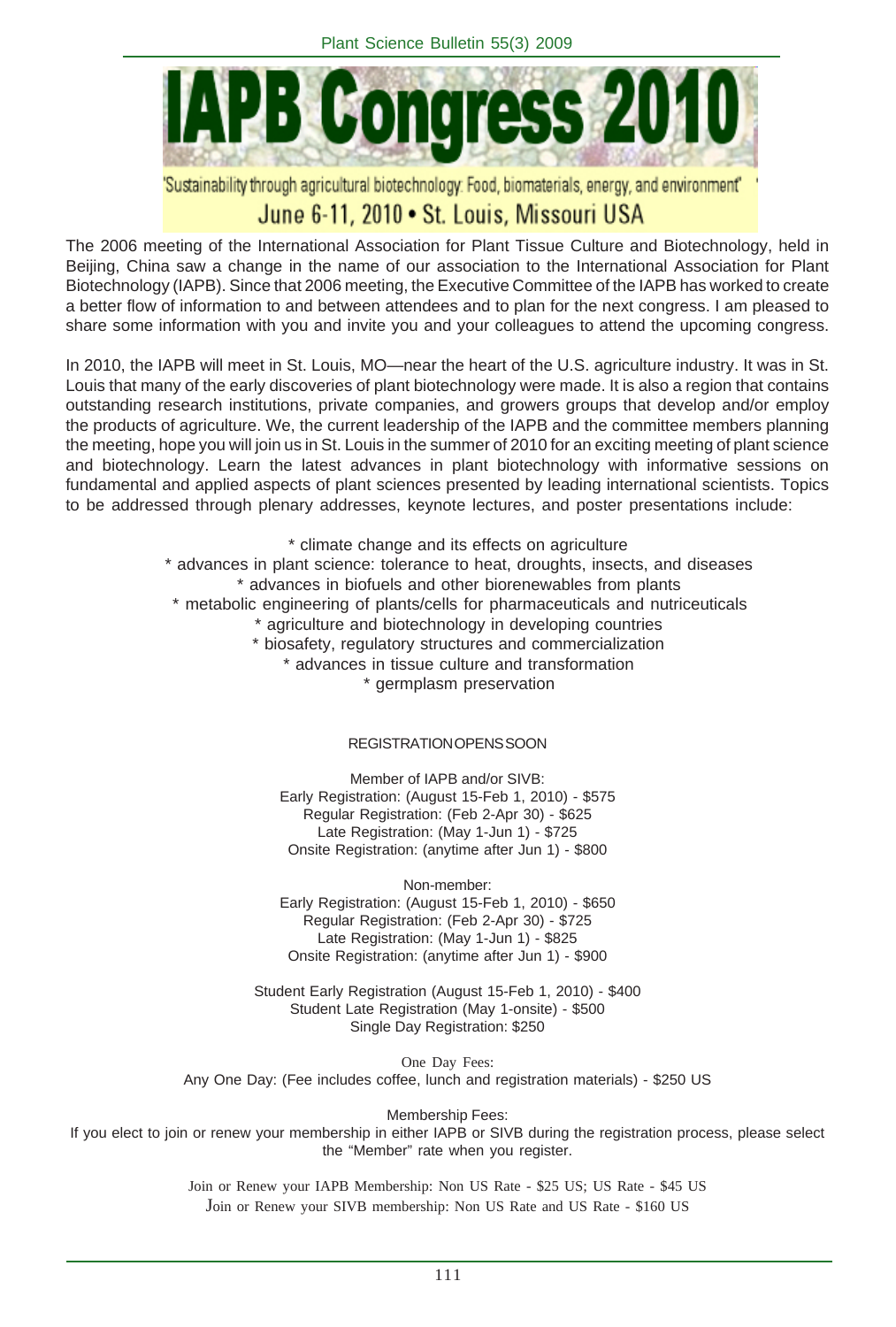#### **AMERICAN GENETIC ASSOCIATION VI CONGRESO SOUTHERN CONNECTION BECA EN GENÉTICA ECOLÓGICA DE PLANTAS** 15 – 19 Febrero 2010

#### Bariloche, Argentina

La American Genetic Association (AGA) financiará las actividades relacionadas con el Simposio "Plant ecological genetic insights in the southern hemisphere" que tundra lugar durante el VI Congreso de Southern Connection que se llevará a cabo entre el 15 y 19 de febrero de 2010 en Bariloche, Argentina.

AGA ofrece 20 becas parciales para asistir al VI Congreso de Southern Connection. Las becas están dirigidas exclusivamente a estudiantes latinoamericanos. Podrán postular aquellos que se encuentren realizando estudios de maestría o doctorado y estudiantes postdoctorales cuya finalización de tesis de doctorado no supere los tres años. Las becas cubrirán costos de inscripción y alojamiento con media pensión. Los gastos de traslados y otros gastos generales serán responsabilidad de cada postulante.

#### Requisitos generales

- Ser estudiante de postgrado o profesional joven.
- Ser originario y residente de Latinoamérica.

• El tema de estudio debe relacionarse con alguna/s de la/ s siguiente/s área/stemática/s: genética ecológica, genética de poblaciones, genética de la conservación, filogeografía y/o filogenia.

• Cada participante seleccionado deberá presentar en el Congreso en modalidad oral o poster el trabajo contenido en el resumen enviado para postular a la beca.

#### Procedimiento para postular

Para postular a las becas, enviar por correo electrónico el resumen del trabajo a presentar en el Congreso, que deberá contener hasta 1500 caracteres, incluyendo objetivos, métodos, resultados y conclusiones a: southernconnection2010@gmail.com Indicar en el ASUNTO: BECA AGA y en el cuerpo del correo incluir los siguientes datos personales: Nombre y apellidos completos, grado que estudia, año de ingreso, Institución donde estudia, nombre de la Tesis, nombre del Tutor y fecha esperada de término de la Tesis. Por favor indique su preferencia de formato (oral o poster), teniendo en cuenta que las presentaciones orales están sujetas a disponibilidad de espacio. El resumen se deberá adjuntar en formato Word y el nombre del archivo deberá ser el nombre y apellido del postulante (Por ejemplo jose\_perez.doc).

#### NO SE ACEPTARÁN POSTULACIONES ENVIADAS POR FAX O POR CORREO POSTAL

#### Fecha límite de postulación Lunes 10 de agosto 2009

Los resultados se darán a conocer por correo electrónico a cada postulante seleccionado el día 21 de agosto de 2009. La nómina de postulantes seleccionados será publicada desde el 21 de agosto en la página web del Congreso

http://www.sccongress2010.com.ar. Las decisiones son finales e inapelables

#### **AMERICAN GENETIC ASSOCIATION VI CONGRES SOUTHERN CONNECTION Scholarships for the Symposium on Ecological Plant Genetics**

15 – 19 February, 2010 Bariloche, Argentina

The American Genetic Association (AGA) will finance activities related to the Symposium Plant Ecological Genetic Insights in the Southern Hemisphere that will take place during the sixth Congress of Southern Connection that will take place between 15 and 19 February 2010 in Bariloche, Argentina.

AGA offers 20 partial scholarships to attend the Sixth Congress of Southern Connection. The scholarships are directed exclusively to Latin American students studying for the master's or doctorate or postdoctoral students who completed their doctoral theses no more than three years ago. The scholarships will cover costs of registration and accommodation with half board. The costs of transportation and other expenses will be the responsibility of every applicant.

#### General Requirements

- Be a graduate student or young professional.
- Originate and be a resident of Latin America.

• The study must be linked to any of the folowing areas or themes: green genetics, population genetics, genetics of conservation, phylogeography and/or phylogeny.

• Each participant selected must be submitted to Congress an oral or poster presentation summarized in the abstract sent to apply for the scholarship.

Procedure to apply for the grants, e-mail the abstract of the work to submit to the Congress, and which must contain up to 1500 characters, including objectives, methods, results and conclusions to:

#### southernconnection2010@gmail.com.

Indicate in the header: SCHOLARSHIP AGA and in the email body include the following personal data: full name, degree studying, the year in income, Institution where he studied, the name of the Thesis, name of the Guardian and expected date of completion of the thesis. Please indicate their preference of format (oral or poster), taking into account that the oral presentations are subject to availability of space. The summary must attach in word and the file name must be the first and last name of the postulant (for example jose perez.doc).

#### APPLICATIONS SENT by FAX OR BY POSTAL MAIL ARE NOT ACCEPTABLE

Deadline Monday August 10 2009. Successful applicants will be notified on August 21, 2009. The listing of applicants selected will be published on August 21 on the web page of the Congress http://www.sccongress2010.com.ar. The decisions are final and without appeal.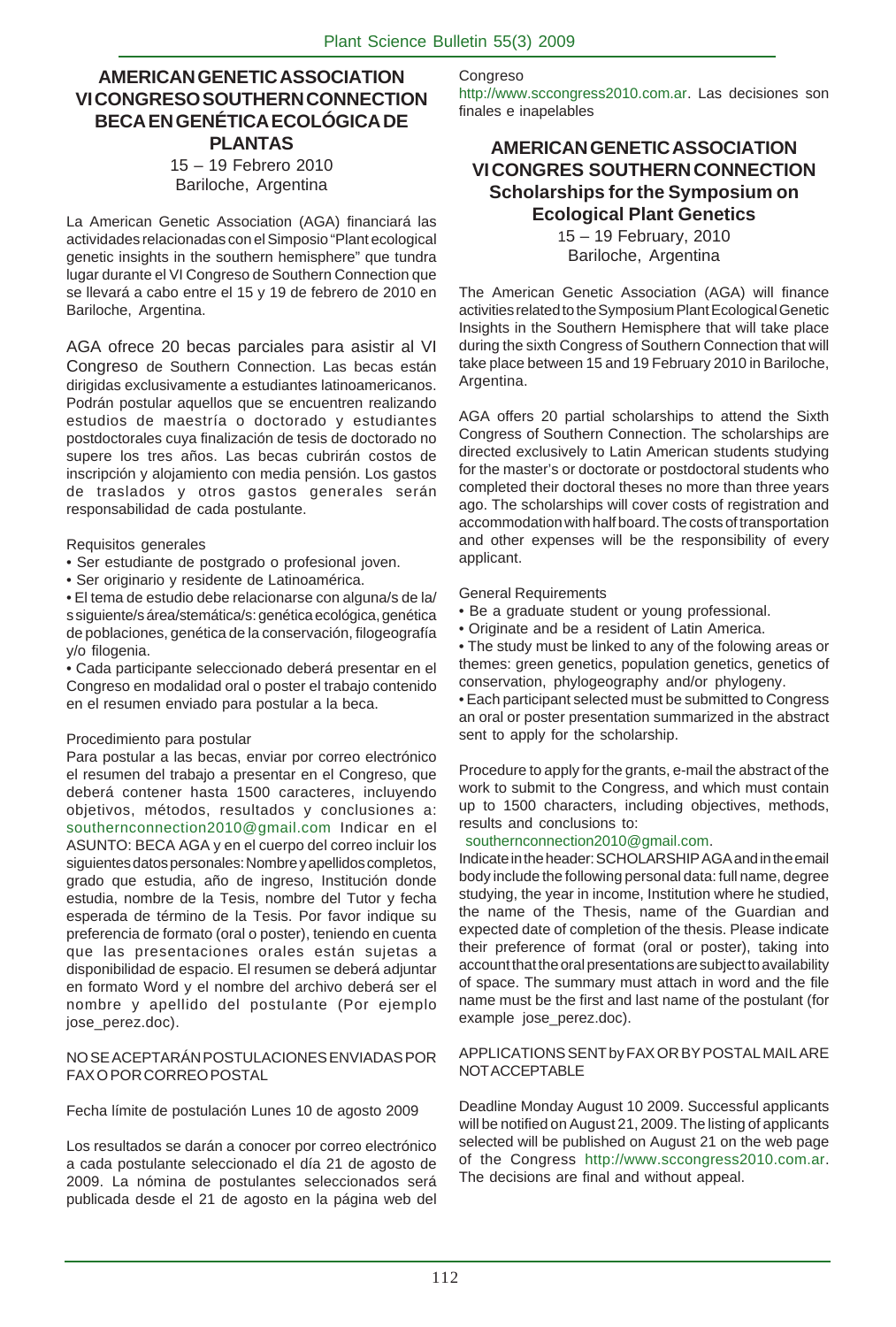# **Reports and Reviews**

# **Reversing Teenagers' Disconnect from Nature**

Caroline Lewis, Director of Education Fairchild Tropical Botanic Garden



Group photo of students debaters from high schools county-wide at the annual Fairchild Challenge Environmental Debate

#### **Identifying the problem**

Fairchild Tropical Botanic Garden exists as an 83 acre oasis of plants and wildlife in the midst of highly urban Miami-Dade County. Sandwiched between two National Parks, Everglades to the west and Biscayne Bay to the east, the majority of Miami residents will never likely experience either. Why? Who or what is to blame? Parents? Teachers? School Systems? Community and Government organizations? The pace of life today? Maybe, all of these.

Evidently, there is a chasm-like disconnect from nature among our young people, the long-term effects of which are, at best, disturbing. Today, large culturally and socio-economically diverse populations have limited access to green spaces, overscheduled agendas, and an abundance of indoor, electronic, sedentary entertainment - a recipe for significant nature deficit and disengagement. Our young people are alarmingly out-of-touch with the outdoors, and we are less willing or less able to make time to connect with nature.

To some extent, parents and teachers may make more of an effort at the elementary grade levels. At our botanic garden, for the past three decades, we've hosted and continue to host some 60 youngsters, daily, for hands-on learning activities. The experience is transformative, with comments from elementary school students that tug at your heart. Sample reactions include: I loved when we had to dig in the ground and find worms. ~ I cannot believe I was seeing nature itself!  $\sim$  This is the best day of my life. I wish I could live here!

It seems the even bigger void in addressing nature deficit in young people is in the teenage years. In an article written in 2002, Jane Goodall, world renowned scientist, noted that "the greatest danger to our future is apathy." This maxim should resonate as a call to action for parents, teachers, school systems, community organizations and government. It helped us at Fairchild Tropical Botanic Garden realize that we must design and provide meaningful opportunities to engage young people, if we are going to help reverse their chasm-like disconnect from nature.

#### **The Fairchild Challenge – a working solution**

At Fairchild Tropical Botanic Garden in Coral Gables, Miami, Florida, we measure success in numbers of species saved through research and conservation and lives changed through education and engagement. Thus, in 2002, in order to encourage thousands of urban teenagers to better appreciate the beauty and value of nature and foster their environmental awareness, scholarship and stewardship, we launched the Fairchild Challenge. Now, through their teachers, more than 50,000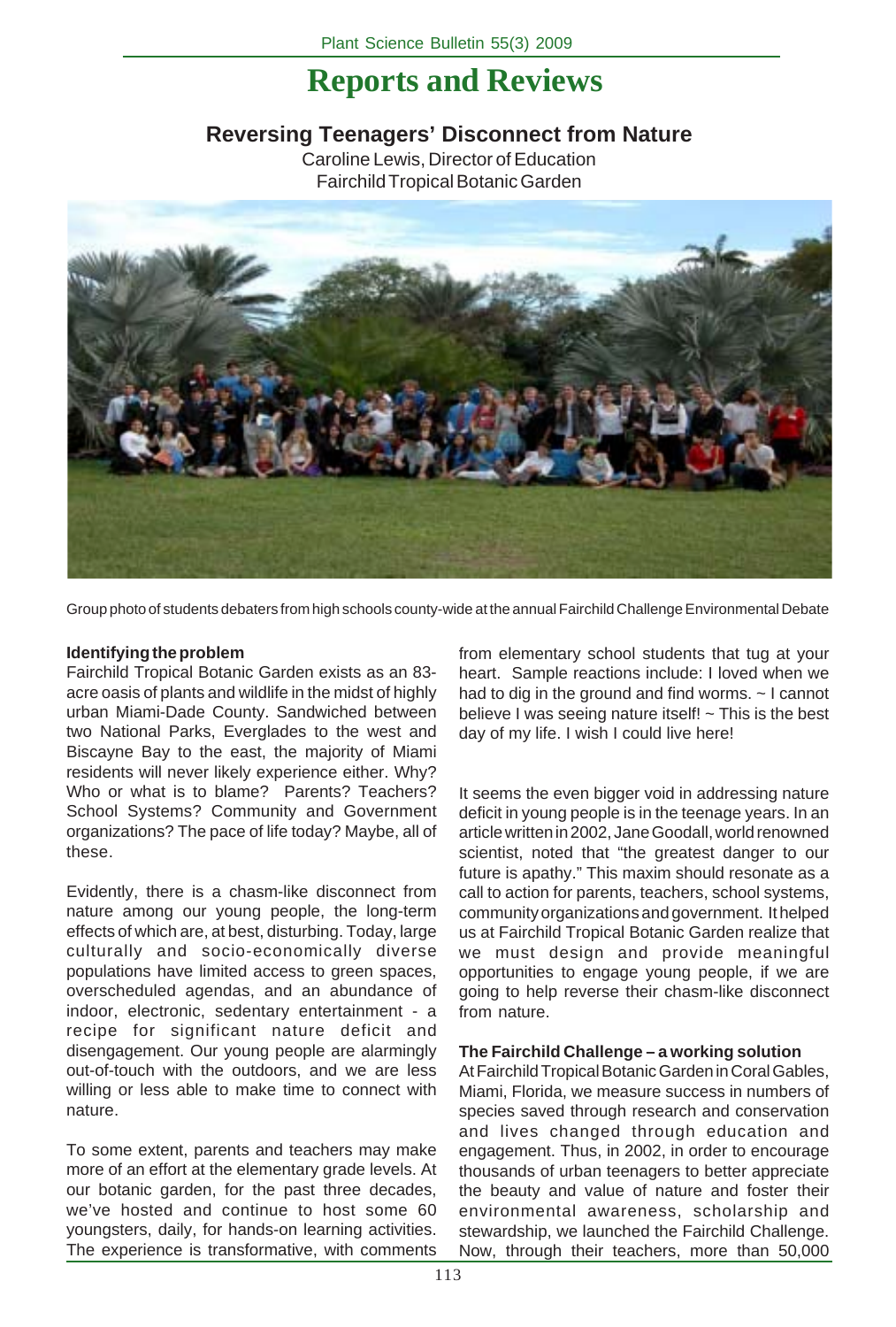South Florida students from 141 middle and high schools are engaged in the program.

The mission of the Fairchild Challenge is to foster interest in the environment by encouraging young people to: appreciate the beauty and value of nature, develop critical thinking skills, understand the need for biodiversity and conservation, tap community resources, become actively engaged citizens, and recognize that individuals do indeed make a difference.

The Fairchild Challenge is launched annually at the beginning of each school year, and ends with an Awards Ceremony in May. It is a free, interdisciplinary environmental program that offers separate but



A middle school student models her hat made out of plant parts at the Fairchild Challenge Plant and Paper Hats Fashion Show

related Challenge options or competitions for middle and high schools, grades 6-8 and 9-12, respectively. The program allows schools to earn points by participating in some or all of the Challenge options. These are interdisciplinary, aligned with state education standards, and pitched to schools via teachers in a variety of disciplines. The program is designed to engage thousands of teenagers and, by extension, their teachers, parents, friends and communities.

The menu of Challenge options varies annually and may include: Create/restore/expand and interpret school gardens or natural habitats. Investigate water flow and quality. Perform original poetry, song or dance celebrating nature. Explore cultural uses of plants through intergenerational interviews. Create artwork inspired by nature. Produce themed



Two students find inspiration in the Garden at the annual Fairchild Challenge Art Workshop

skits, public service announcements, and pod casts. Build models of LEED buildings, solar cookers and solar model cars. Explore careers working alongside scientists and naturalists. Prepare high-nutrientvalue plant-based meals. Capture people and plants through photojournalism. Produce research-based opinion papers and projects. Participate in formal debate on local/global topics. Compare environmentally friendly versus unfriendly products. Promote green initiatives and report on efforts taken at home, school and in the community. Complete school energy and waste audits and biodiversity inventories. And, we are always exploring new ideas from staff and stakeholders.

The Fairchild Challenge quickly becomes an allschool effort. Annually, schools earning at least 700 points (a very attainable goal) earn the Fairchild Challenge Award. Prize money is also awarded to the top point-scoring schools to be used toward environmental initiatives. Fairchild Challenge



Student participating in the Fairchild Challenge at La Selva Biological Station in Costa Rica, one of 46 trained Fairchild Challenge Satellite Partner sites worldwide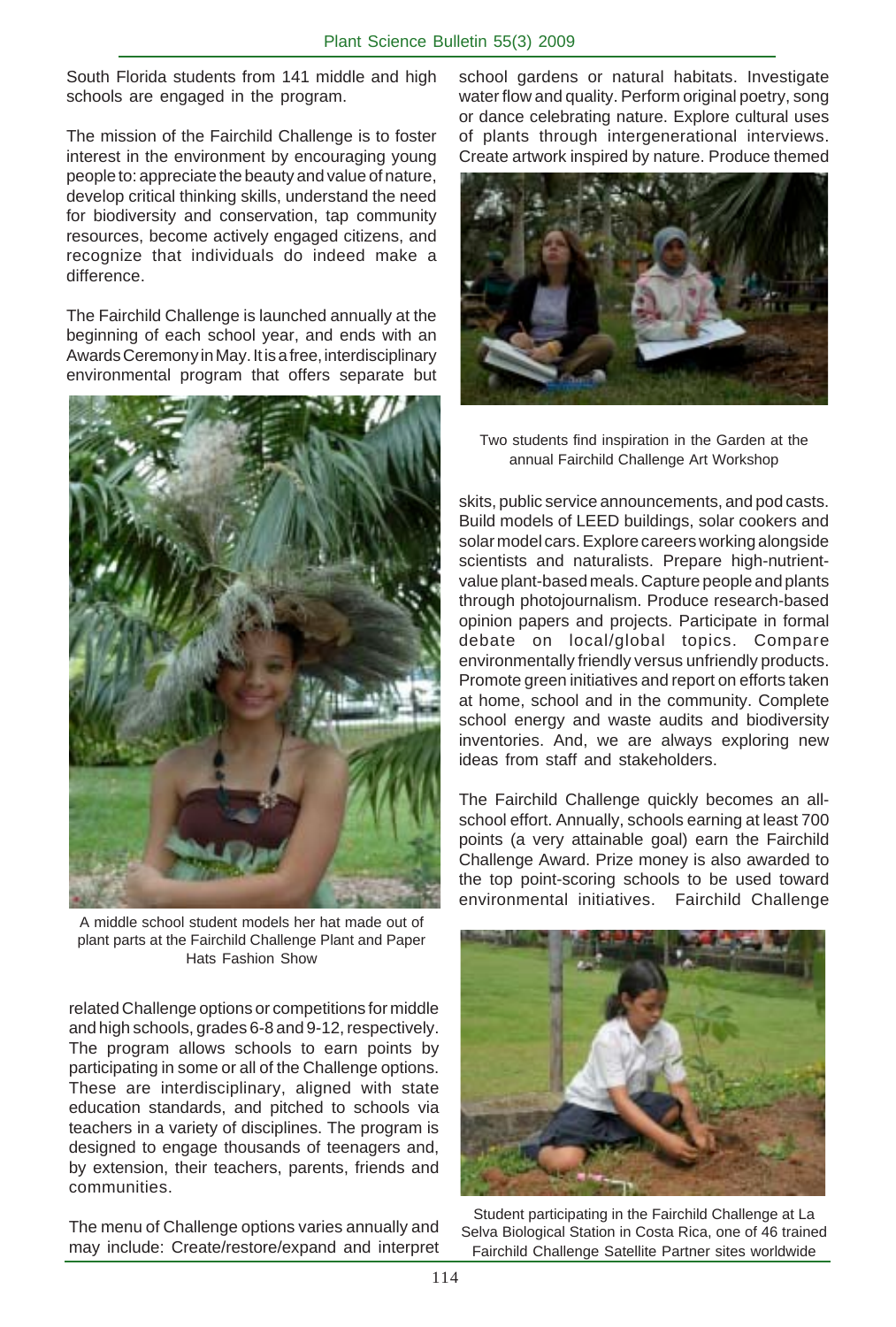participating students receive Challenge T-shirts or drawstring backpacks (with winning student design) and family passes to the Garden. Outstanding students and teachers are also recognized, as are school-nominated student Environmental Role Models, affectionately called ERMies. Additionally, schools earning the Fairchild Challenge Award for five consecutive years are named Fairchild Challenge Schools of Excellence. The program allows parents, teachers, school systems, community and government organizations to work together to shape the program and celebrate the creativity and accomplishments of tens of thousand of students.

Fairchild Challenge schools include Title 1 schools



A group of high school students proudly poses on stage at the Fairchild Challenge Awards Ceremony

and college prep private schools, as well as charter schools and schools for physically and emotionally handicapped kids. Promoting the program through schools maximizes youth involvement, regardless of age, race, religion, socioeconomic status, interest, and ability. Additionally, we support schools by offering garden mini-grants, plants and tree saplings, teacher professional development, comprehensive web resources, media coverage, transportation subsidies, lunch or snacks at all events, and resources for specific options, including seeds for germination experiments, solar energy kits, art supplies, environmental films on DVD for critique, etc.

The Fairchild Challenge readily attracts partnerships with community members who volunteer as ambassadors, evaluators, funders, and sponsors, and include artists, scientists, county officials, school district staff, educators, and parents. We also partner with colleges, universities, parks, nature centers, government agencies, community groups, and private businesses. Very fluidly, the Fairchild Challenge is able to include, embrace and

promote a range of other nature-friendly initiatives, supporting the work of like-minded organizations.

Fundraising for the program is broad-based and donor retention is high. Often, our donors volunteer in the program and see firsthand how engaged the students, teachers and schools become. Our funders, partners and stakeholders embrace the Fairchild Challenge for its hands-on approach to connecting youth with nature, appeal to diverse learners, empowerment of students, positive impact on school climate, and celebratory design.

Teachers of all disciplines also embrace the program; 97% of those surveyed indicated they would participate annually. Alumni of the Fairchild Challenge (now college students) are coming back to volunteer in the program. Feedback from students and teachers indicate that we are helping to build communities of learners who appreciate the beauty and value of nature. Samples of student and teacher feedback comments from the past several years include:

**Student feedback:** I saw the environment with new eyes. ~ I learned so much about the environment that can be applied in my life in the future.  $\sim$  Thank you for giving us a voice in our community.  $\sim$  The



Students from the top-scoring Middle School proudly display certificates and winning entries at the Fairchild Challenge Awards Ceremony for Middle Schools

Challenge has motivated me to make changes in my personal life that I had never considered. ~ When I am outdoors I can forget about everything that is going on in my life and concentrate on its beauty and purpose without ever getting tired of it. ~ I learned creative ways to educate peers about environmental issues. ~ I learned that plants are extremely important to the survival of all living things. ~ Nature is even more beautiful than we think, just open your eyes. ~ After participating in the Challenge options, I feel important and needed in my community.  $\sim$ Learning through the Fairchild Challenge has taught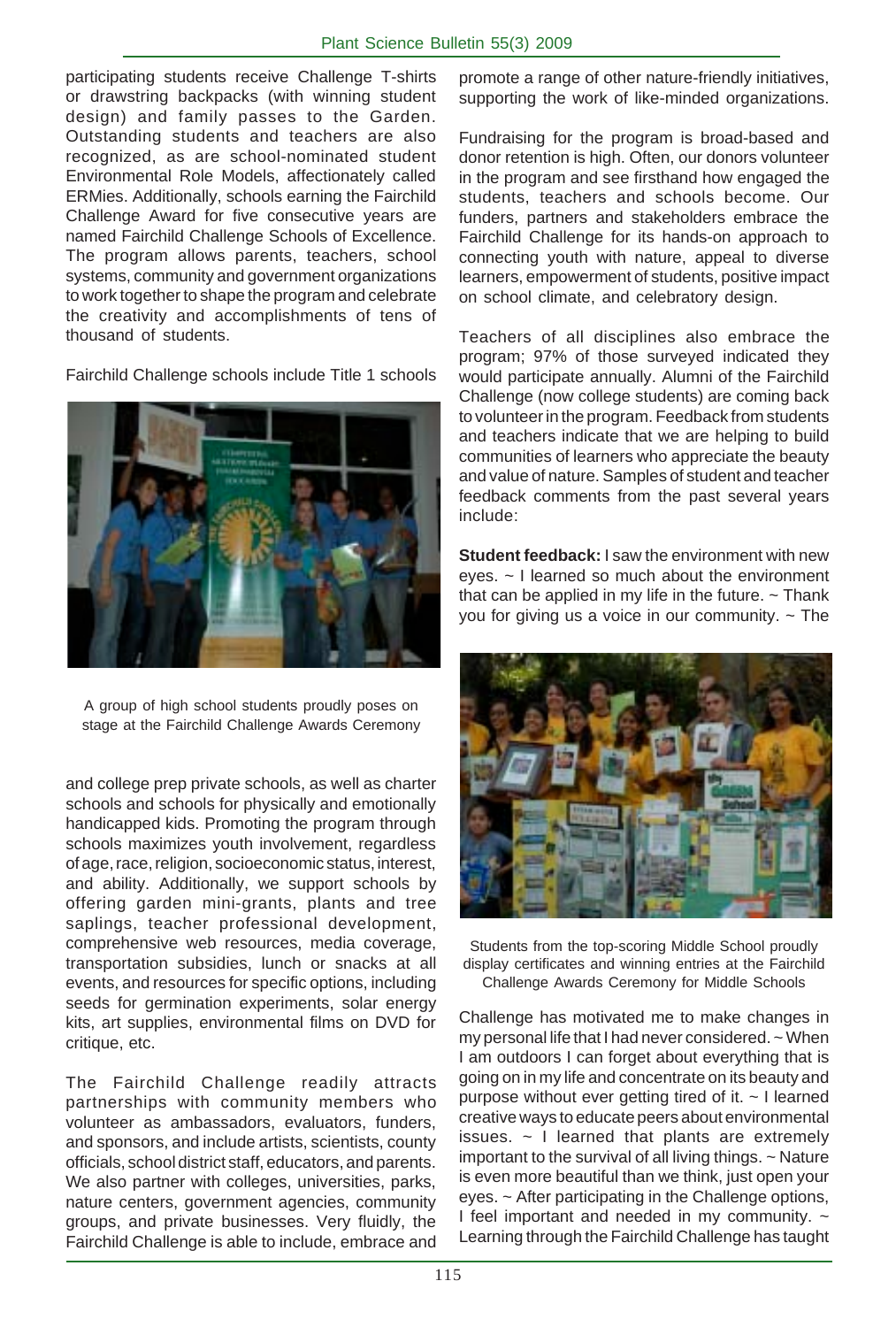me to be a better citizen and encouraged me to take an active part in making the world a better place.

**Teacher feedback**: The Challenge has made caring about the environment 'cool' to my students.  $\sim$ Thank you for the honor of being the bridge that encourages students to participate in life, contribute to community, and live in harmony with their environment. ~ It is amazing how much this program impacts our community by the efforts of our students. ~ I have been energized and inspired to involve my students much more in environmental issues. ~ Faculty are now learning about their environment through students. **~** Autistic students were recognized for their abilities instead of their differences. ~ Please thank the donors for supporting a program that brings urban kids closer to nature.



Two high school students get up and close with a magnifier and Poinciana flower during Environmental Immersion Day at Fairchild Tropical Botanic Garden

 $\sim$  This is an incredible program that engages students in their own education. ~ It helps expose students to the natural beauty of our area that most of them don't even know is here.  $\sim$  The Fairchild Challenge touches the future, allowing students to see their role in a constantly evolving world environment. ~ Thank you for finding exciting ways to help the teachers build interest in conservation, trees, and the whole gamut of environmental issues.  $\sim$  Thanks again for sponsoring such a wonderful competition. This year's teachers are already getting materials ready for next year and their enthusiasm is contagious.

#### **Next steps**

The Fairchild Challenge is proving to be an effective way to engage tens of thousands of teens and preteens, and by extension, their schools, families, friends, neighbors and communities. Interest is growing nationally and internationally. Educators from 43 zoos, public gardens and museums have attended Fairchild Challenge Satellite Training workshops to learn about and eventually implement the Fairchild Challenge in their own communities. Sites trained range from Chicago and Utah, to Durban, South Africa and Costa Rica. Thus far, eight sites have, with guidance, designed and launched their own Fairchild Challenge for their area schools, and several more sites are in the planning phases.

Additionally, in 2007, the Conservation Fund, a leading environmental nonprofit, convened a group of national leaders and formed a National Forum on



A middle school student listens intently as a Haitian American senior citizen shares stories of the plants he has known in his life at the annual Green Treasures event

Children and Nature. Recognizing an urgent need, the Forum sought to identify demonstration projects that would serve as innovative models for community leaders, planners, educators and others who want to take concrete steps locally to connect children with nature. The Forum received 560 proposals from projects seeking endorsement, and ultimately, selected 30 projects, based on relevance, impact, sustainability and potential for success.

The Fairchild Challenge was recently named one of the 30 selected projects. By endorsing the Fairchild Challenge, the Conservation Fund's National Forum on Children and Nature celebrates its relevance, impact and sustainability. The Forum seeks to raise visibility and support for endorsed projects.

There is tremendous potential for refinement, expansion and replication of the Fairchild Challenge. It is a very scalable program. Currently, we are exploring ideas such as web-based communication and summer leadership institutes for Fairchild Challenge students, teachers, and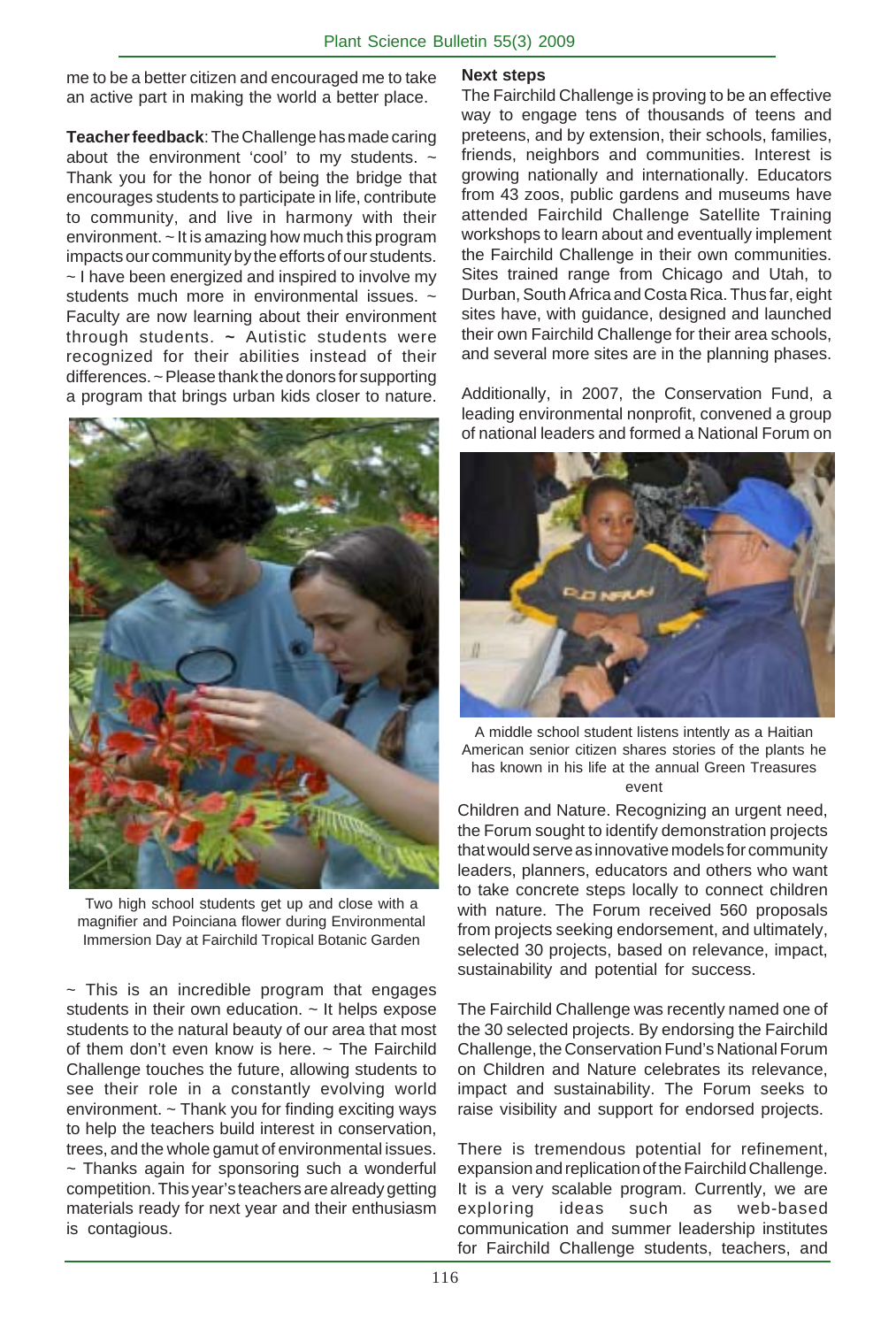partners from the various satellite programs. Conceivably, millions of urban youth (40,000 in 20+ cities over 5 years) could be engaged in the Fairchild Challenge in the near future. Long term, the program could well effect systemic change across the country and beyond with respect to bridging young people's chasm-like disconnect from nature.

Working with the National Forum on Children and Nature to gauge interest and lobby support, we plan to approach several large Foundations sensitive to initiatives like the Fairchild Challenge and share the program's ability to: reconnect youth with nature and promote creativity, scholarship and civic engagement; align the scope of work to state and national education standards; and influence education by providing real-world, interdisciplinary, open-ended learning opportunities. Ultimately, we would love funders to consider endowing the Fairchild Challenge, ensuring its existence for generations to come.

Teenagers are at an interesting time in their lives; many believe they can do anything, and they have passion, time and energy. By nature, they are bright, articulate, confident, assertive, fearless, and funny. But teens are also confused, angry, shy, selfish, and narcissistic. Often, they are looking for something bigger than themselves to embrace and the Fairchild Challenge seems to provide an outlet. It allows diverse audiences of urban teens to connect with nature physically, emotionally, creatively, and intellectually. We, educators, parents, administrators, and community partners, should offer support and cheer loudly!

*Leading a GREEN MOVEMENT in schools everywhere*



Caroline Lewis, Director of Education Fairchild Tropical Botanic Garden 10901 Old Cutler Road, Coral Gables, FL 33156 USA Telephone: 305.667.1651, ext. 3376 Fax: 305.661.8953 calewis@fairchildgarden.org www.fairchildgarden.org

All photographs courtesy of the Fairchild Educational Staff.

# **Botany in Equatorial Guinea & in the Island Nation of São Tomé and Principe**

Anitra Thorhaug,

School of Forestry and Environmental Studies, Yale University

#### INTRODUCTION

Equatorial Guinea is one of the smallest (28,051 km<sup>2</sup>) and most botanically interesting of the West African nations. This nation has a small human population of just over half a million and a small terrestrial spatial extent (28,051 km<sup>2</sup>), but a rich flora with both offshore volcanic islands and its mainland part forms a portion of one of the legendary world hot spots the Cameroon Forest ( Figure 1). The oceanic space of the archipelago is very rich and far larger (500,000 km2). The island archipelago portion of Equatorial Guinea is comprised of Bioko Nor and Sur, Annabon, and geologically the archipelago includes the island nation of São Tomé and Principe (Figure 2). All of these islands are a botanist's dream. There are two portions of the nation of Equatorial Guinea :1) the mainland portion ,which reaches east from the coastline inland to the Cameroon highland jungles of Central West Africa, with plant species and ecosystems similar to the Cameroon Highlands included in the Guinea hotspots and one of the three richest biodiversity areas in Africa (Figure 1): and 2.) the two offshore Islands (Bioko and Annabon), which are onto themselves a botanical ecosystem akin the Galapagos or Hawaiian islands for their endemism, although crops species have been brought from the African mainland for millennium and Europe from for five hundred years( Figure 2). Equatorial Guinea has 3250 plants species with 66 endemic plant species and 23 (while others estimate 61) threatened plant species. Threats are increasing : government mining, petroleum and gas business, make this nation the number three exporter of oil and Gas in Africa. Offshore fisheries and exploitation by foreign nations of the timber are also accelerating.

I had the excellent fortune of being sent there in winter of 1992 by the United Nations and welcomed as the guest of the government so that I could look first hand at the nation.

The nations' mainland (Figures 1 & 2) borders Cameroon highlands on the Equatorial Guinea mainland north coast, Gabon to the east and south, while the chain of Atlantic islands included in Equatorial Guinea have Nigeria to the north and Cameroon and Gabon to the east as their neighbors. Spatially the terrestrial portion of the mainland is only 26,017 km<sup>2</sup>, São Tomé and Principe lie further away from the mainland and cover approximately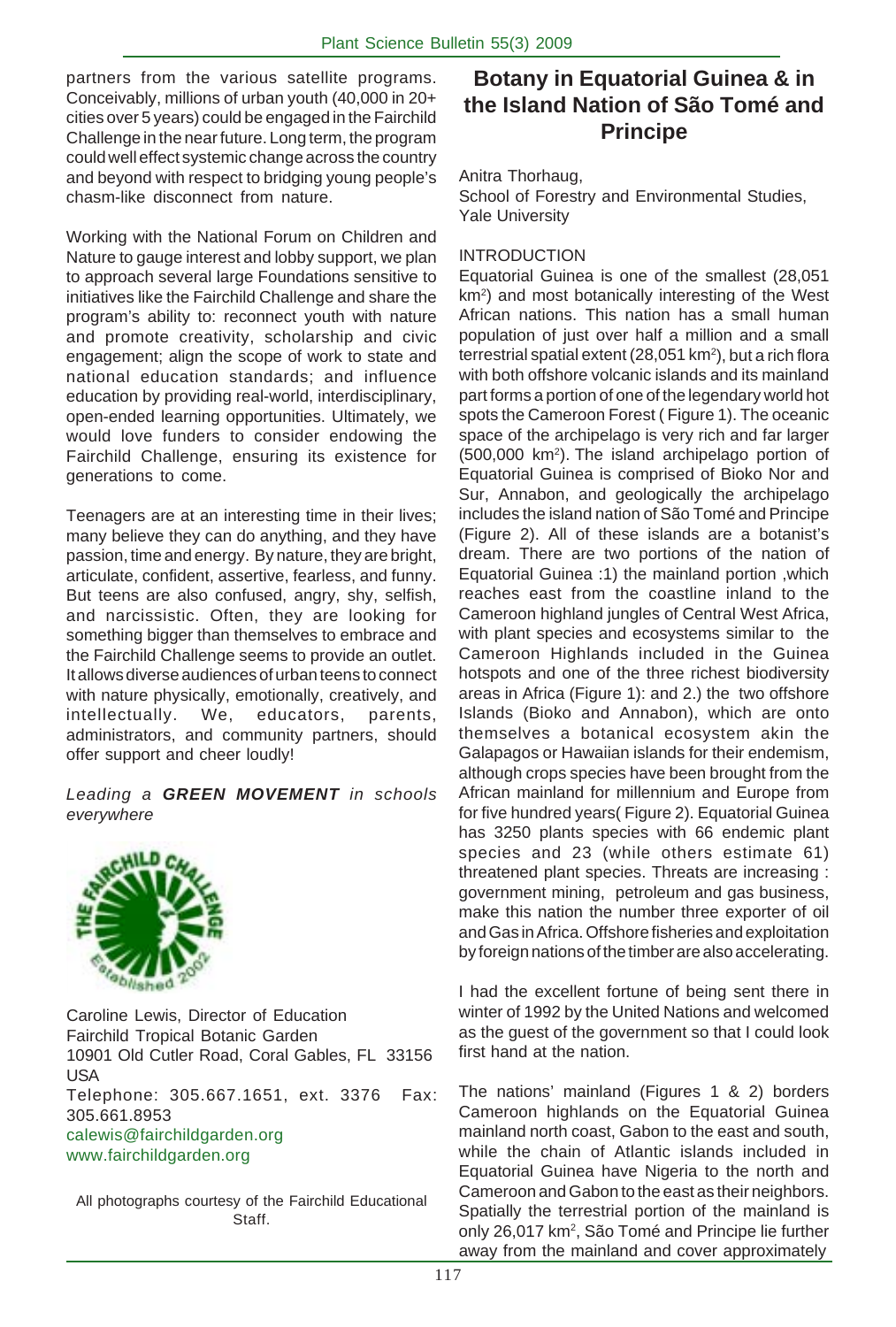

Figure 1. Map of mainland Equatorial Guinea (Rio Muni) seen in white in lower right and largest Island of the archipelago (Bioko with capital Malabo) also seen on white in upper left. See the below satellite map in Figure 2 for outlying islands in archipelago of Annabon, Principe, and São Tom¿. (from United Nations FAO)



Figure 2.) NOAA 2002 satellite photo with superimposition of mainland borders of Rio Muni on the African Mainland. The four inhabited portions of the island chain can clearly be seen to the left. Additionally the underwater portions seamounts of the Equatorial Guinea islands, Bioko Nor and Sur (large island outlined in white at the top center in the ocean), and Annobon (furthest to the extreme lower left in chain appearing as a white dot) and Island nation of Principe and São Tomé ( which appear as two green islands between the white dot and the outlined island in the center left oceanic area).

836 km<sup>2</sup>, and while the Equatorial Guinean island of Bioko covers over 2000 km<sup>2</sup>, Annobon is the furthest from the mainland coast with an territorial area of 44 km<sup>2</sup>. But due to the line of volcanic islands, the archipelago of Equatorial Guinea and Annabon plus St Tomé and Principe have an enormous oceanic space of 500,000 km2. Situated in the Gulf of Guinea, there are a series of neighbors to the north of the islands with neighbors (west to east) Liberia, Cote d'Ivoire, Ghana, Togo, Benin, Nigeria, and Cameroon.

#### BACKGROUND of GEOLOGY, OCEANIC and ATMOSPHERIC CURRENTS AFFECTING the BOTANY of the TWO NATIONS

Equatorial Guinea is unusual in several ways which includes being composed of a series of offshore volcanic islands which are theorized by some to be formed in the Triassic-Jurassic period when the Atlantic Ocean between Africa and South America was being formed. A prevalent geological theory is that the "Cameroon line" was a fracture from a triple junction point in the Atlantic and became a geological fault about 80 million years ago extending along a zone from Mount Cameroon eastward toward Lake Chad and westward to the Gulf of Guinea but the fracture did not continue to extend toward the European plate (a failed arm of the fault). The fault contains the Mbere rift Valley and the Cameroon Highland Mountains. This theory attributes the fault line formation to the African plate rotating counterclockwise which opened up magma conduits so that a line of volcanoes formed which includes Annobon and Bioko. The oceanic portion of the line of volcanoes are clear in the satellite photos (Figure 2) showing the string of offshore islands and sea mounts, of which 9 are active (receiving shocks 3 times in the last hundred years). Also, an eruption occurred in 2000 in the string of craters and crater lakes (Lake Nyos) in the mainland portion of the fault. The most active volcano is connected with a large fracture zone evidently on the African Continent itself including Lake Chad and Mount Cameroon. The island of Bioko (previously named Fernando Pó) is the farthest island north in the volcanic archipelago in the Bight of Biafra . The structure of the island is cones of two volcanoes reaching 3,008 m named Pico de Santa Isabel. Bioko is primarily of volcanic origin, resting on a sedimentary base, and having thickly wooded mountains, with predominantly a steep, rocky coast. Bioko is just offshore of Cameroon (25 mile to Cameroon's west) and Nigeria (to Bioko's northeast). The smaller and more distant (latitude 1° 24´ S) island of Annobón with the small area of 44 km<sup>2</sup> is primarily composed of a volcano 900 m high and is part of Equatorial Guinea. The mainland portion of Equatorial Guinea is Rio Muni with its terrestrial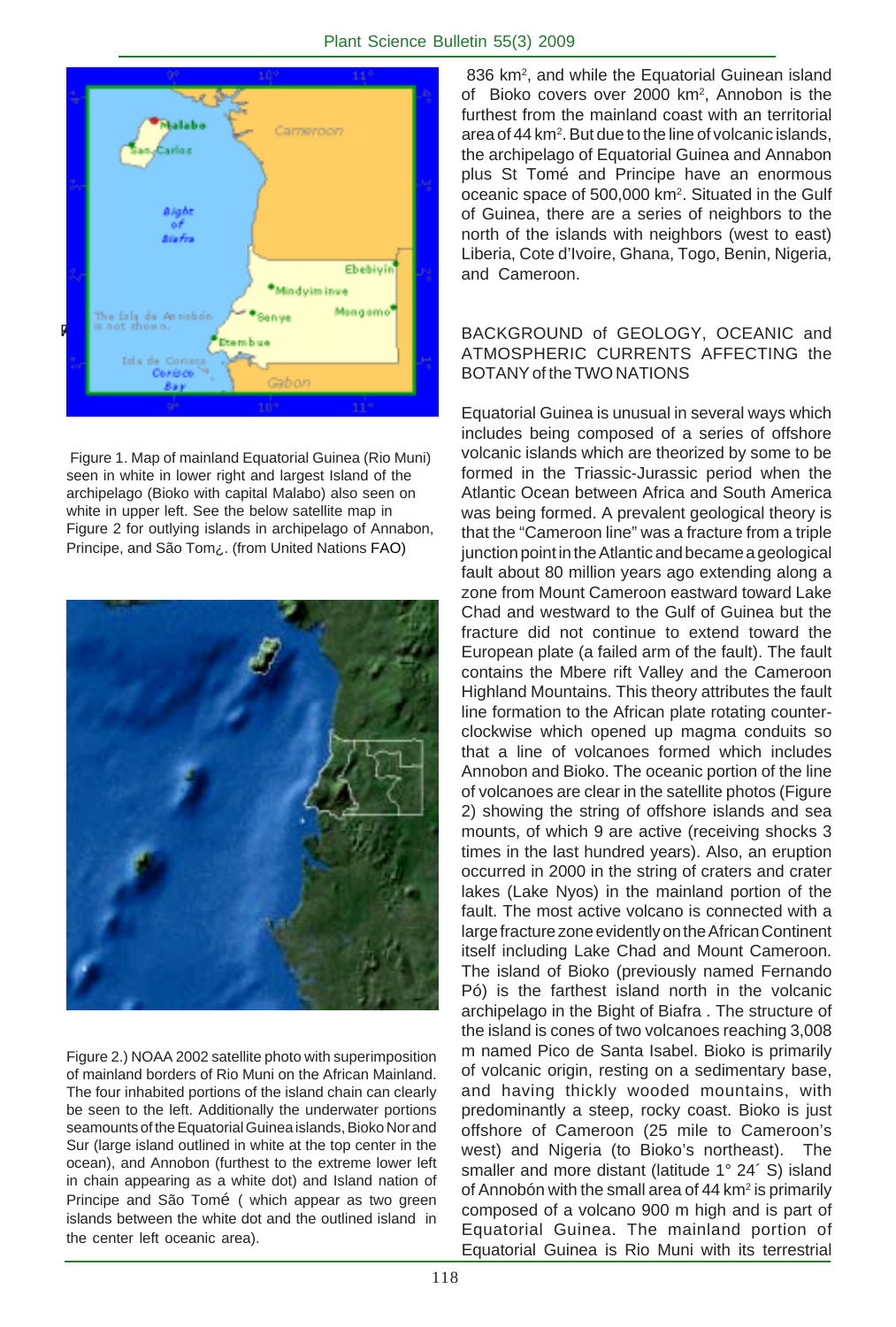area of 26,017 km  $2$ . Its width is 130 km with an average western seaboard to mountains length of 200 km. Rio Muni has small offshore islands of Corisco, Elobey Grande and Elobey Chico. Rio Muni's coastal plain is composed of sediment which is about 15 km deep with a tiered escarpment of strata at 300 m, 500 m, and 600 m, where a granite plateau formed being the western extension of the Gabonese Crystal Mountains. As one progresses eastward up into the mountains the land becomes heavily forested and higher so that mountains can reach 1200 m. The Mbini (formerly the Benito) River drains about 60 percent of the area. The entire mainland portion of the nation Rio Muni, as in many other West African nations, is drainage basins of a dominant river system. The central mainland area lies in conjunction with the upland forests of the Congo and thence eastward to the interior tropical African jungles, especially the Cameroon Highlands and the Gabonese Crystal Mountains. The geography of the two portions of the nation obviously differs greatly especially with large rivers on the mainland portion.

The climate is humid, tropical with an average temperature in the Islands' area  $25^{\circ}$  C, which does not vary greatly. Equatorial Guinea generally has a hot, humid tropical climate with average annual rainfall varies from 1,800 mm in the north-east to 3,500 to 4,000 mm in the south-west (Cape San Juan) of Río Muni, over 2,500 mm in Bioko, and reaching over 10,000 mm in some interior places in Rio Muni. Seasonal rains are greatest December through February which are accompanied by highly energized storms.

The Central West African nations north of Cameroon have a portion of the Basement complex of West Africa covered by sedimentary formations. Also there are sandstone deposits, both having rich oil reserves, as in Nigeria. There is a ridge of volcanic highlands which form the western end of the East African Rift Valley. Running to the south west (as already mentioned), this volcanic fracture zone includes the islands of Bioko, San Tomé, Principe and Annobon ( Figure 2). The edge of the West African tectonic plate (less studied than other plates) lies close to the island chain and is active. Terrigenous sediment predominates over much of the oceanic region. In the Gulf of Guinea, 90% of the sediments are terrigenous. The shelf grows deeper rapidly on the west side of the archipelago islands except in Bioko which sits on part of the continental shelf.

The oceanic setting of the island chain is highly interesting since it involves a set of currents and counter currents which bring the mid-Atlantic equatorial waters past the island portions of the nation. The cooler and nutrient-rich Benguela

Current flows along the Southern-Western African Coast from the south to north reaching Rio Muni, where it turns west ( away from the coast) toward Bioko, and may be found at differing seasons and wind conditions east, west or south of Bioko. This brings a richness of phytoplankton not yet fully explored. The Guinea Current flows eastward and south-eastward along the coast of the Gulf of Guinea, reaching its end at Bioko. The waters near Bioko are those of upwelling and potentially excellent fisheries and rich marine plants. The South Equatorial Current flows westward near the equator and then south. The above currents are mainly wind driven. Several large rivers draining nations to the east and north of Bioko on the African continent produce ocean current velocities from their mouths outward into the sea tens of kilometers due to rainy season discharges. Thus the currents around Rio Muni and the islands especially Bioko are complex and changing with far fewer scientific records and studies than on the Western Hemisphere's South Equatorial Atlantic coast. These currents potentially bring spores and seeds of marine plants and occasionally terrestrial plants into the convergence of the Equatorial Guinea area, although this rafting and current dispersal is not well studied.

Atmospheric mixing also occurs in the strong air patterns over the tropical Atlantic bringing offshore winds having strong meterological events. The large-scale, seasonal wind patterns originate from the Azores and The Canary Island pressure centers in the Atlantic. Prevailing winds are from the northeast in the northern part and from south to southeast in the southern part of the region except in the Gulf of Guinea, where wind directions vary considerably. The south-west monsoon dominates being the strongest yearly wind event which reaches the furthest north in summer. Violent tropical Atlantic storms are common and highly energized. Lightening in these storms is frequent and consistently causes forest fires which rage until rains extinguish them.

Botanically, during glacial periods, these islands's environmental conditions from Bioko to Annabon were not changed as greatly as the mainland flora's conditions so that the island flora formed a botanical refuge with ancient African plants which still occur on these islands (or their successors) ( Leal , 2004). Possibly, the islands' conditions were sufficiently different from the temperatures and humidity of the mainland (due to the conservative tendency of the ocean water) that the island temperatures remained sustainably tropicalsubtropical for a range of plant species (or their predecessors) found there today. The mainland became drier, while the islands retained humidity from aersols, fogs, dews, and other oceanic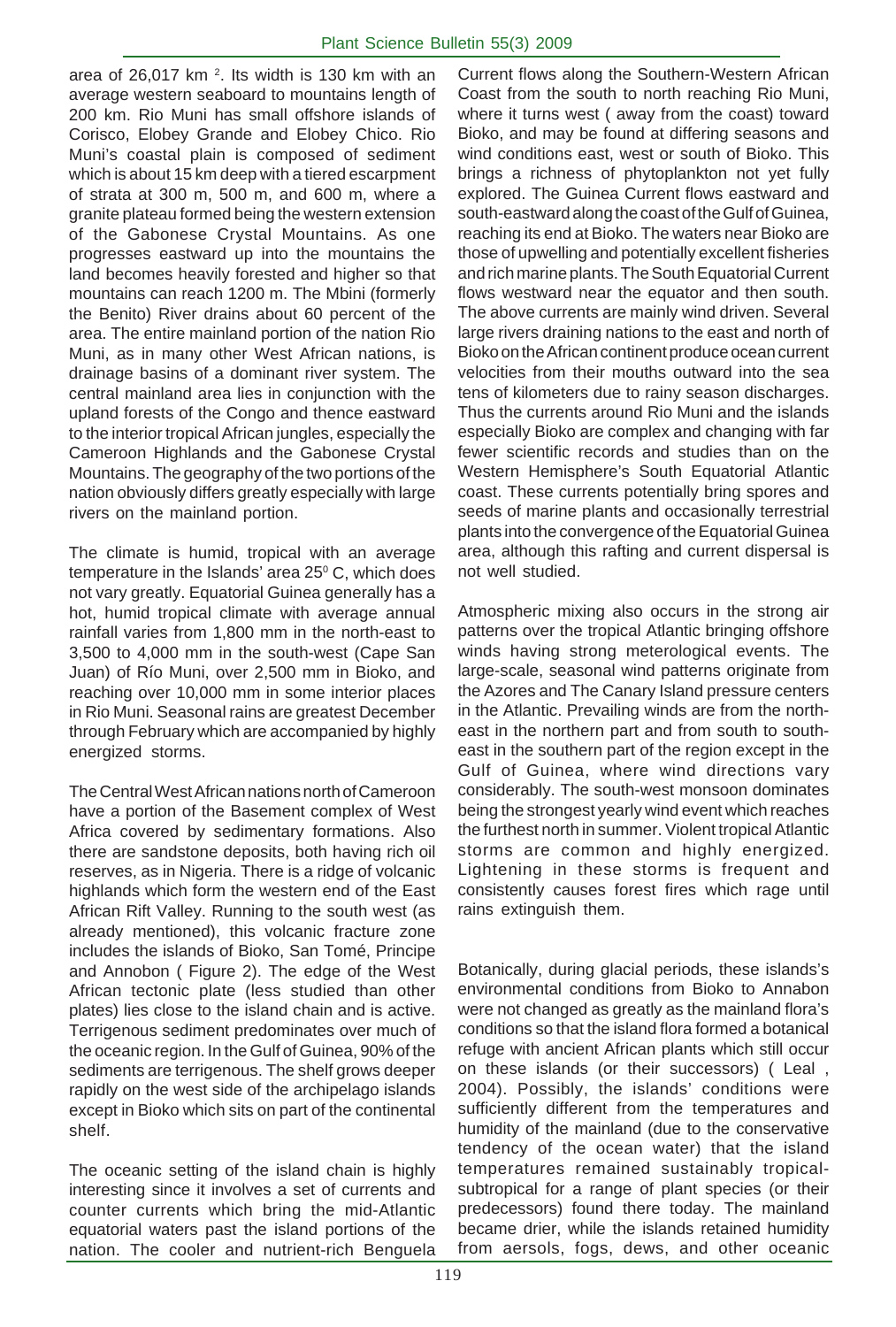moisture. The next question is what occurred to the oceanic and nearshore marine flora of the islands versus mainland during these climatic upheavals? The marine flora is still not well defined at the inception of the second millennium except for the mangroves, although the intertidal contains large stands of seagrasses and a rich array of red and brown algae, and the benthic habitats contain a richness of marine plants helping to support a rich fisheries. This question marine benthic history remains unanswered at present.

#### BIODIVERSITY and ITS THREATS, PROTECTED AREAS, and FOREST DIVERSITY in EQUATORIAL **GUINEA**

Protected areas are 16.8% of the total land in 2003 (WRI, 2009) located in 10 protected sites locations. Of the 3250 plant species, 66 are endemic and 23 are threatened (various authors' estimates run from 21 to 61 threatened species probably due to recent threats of logging plus forest removal for agriculture). Protected animal species associated with the forest habitat are also present having one of the highest areas of animal species (194 species of mammals, 418 birds, and 91 reptiles) (World Resources Institute 2009) in Africa. For example, the mainland highland forest areas have been called the third richest in species of birds in Africa (Stuart, 1986, Gartlan, 1989, and Statterfield et al. 1998).

Loss of biodiversity is an ongoing environmental problem. FAO has expressed concern about the rate of conversion of lowland forests into agriculture which rate is unsustainable. As these critical forest habitats are destroyed and converted to farmland, both plant and animal species are lost. Many of the International treaties dealing with plant and animal species exportation, sales, exploitation within the nation, biodiversity and other treaties have been agreed to by the government, which is an active member of the United Nations. Equatorial Guinea is a party to the following treaties: Biodiversity, Climate Change-Kyoto Protocol, Desertification, Endangered Species, Hazardous Wastes, Law of the Sea, Ship Pollution. All these treaties are signed, but not ratified. (This is not meant by me as a statement of adherence to the treaties, but is set forth as a factual statement of legal signatures.)

The biological assessment and evaluations of the flora and fauna of the islands have been described in a number of recent publications (Collar and Stuart, 1988, Jones and Tye, 1988, Jones, 1994, Atkinson *et al*., 1991, 1993, Leal, 2004, 2005) and more below where details are found. Endemism at the generic, specific and sub-specific level appears extremely high for such a small land area. As with island faunas elsewhere, the high taxonomic rank of endemic forms indicates that the process of

relictualization has occurred on these islands for millions of years. Hilton-Taylor (2000) has predicted that many critical species on these islands have small populations which are threated with extinction. Much of the protected area is in covered in forestland, little is protected for other ecosystems such as wetlands, nothing for marine ecosystems. In the opinion of this writer more wetland area should be set aside, especially on the south coast of Rio Muni and the islands. Also any coral reefs should be set aside as protected. Forests cover 79% of the inland portion of the mainland Rio Muni and much of the offshore islands ( although on the islands, due to historical colonial farming much area is secondary forest therein definitions and amounts vary between estimates). The most critical ecosystems botanically are those on the islands full of endemism and secondly those in proximity to the Cameroon highlands, one of the highest terrestrial biodiversity areas on the planet besides Pacific coral reef systems. According to FAO, forests presently dominate 52.8% of about 1.6 million hectares of the nation, which are being harvested at 0.89% per annum. FAO estimates about 600,000 ha of forests are virgin. According to FAO, there has been a recent rapid change in forest cover. Between 1990 and 2000, Equatorial Guinea lost an average of 15,200 hectares of forest per year (0.82%). From 2000 and 2005, 0.89% per annum. Thus, from 1990 and 2005, Equatorial Guinea lost a total of 12.3% of its forest cover (228,000 hectares). Wetlands of international importance include only three Ramsar sites made official in 2005. (There are more deserving of the Ramsar site certification). The number of tree species in the IUCN red list include 1 critically endangered, 3 endangered and 11 vulnerable species.

This ecoregion of the four islands of Príncipe, São Tomé, and Bioko and Annobon in the Gulf of Guinea, off the west coast of central Africa support high numbers of endemic species, including several endemic genera and families. This area has been compared with other island centers of endemism (e.g. Galápagos or the Hawaiian archipelagos including their underwater seamounts, which in the case of Equatorial Guinea's seamounts are underexplored. Being volcanic there should be submarine lava tubes which may have fantastic marine flora and animals as do those lava tubes near the Canary Islands.) Evolutionary features typical of island faunas and floras, such as gigantism, dwarfism and unusual ecological, physiological and behavioral adaptations are also found in a range of species.

The Guinean hotspot (Figure 3) (an estimated 9,000 vascular plant species and 1,800 endemic species) includes two distinct sub-regions, whichncorporate several important Pleistocene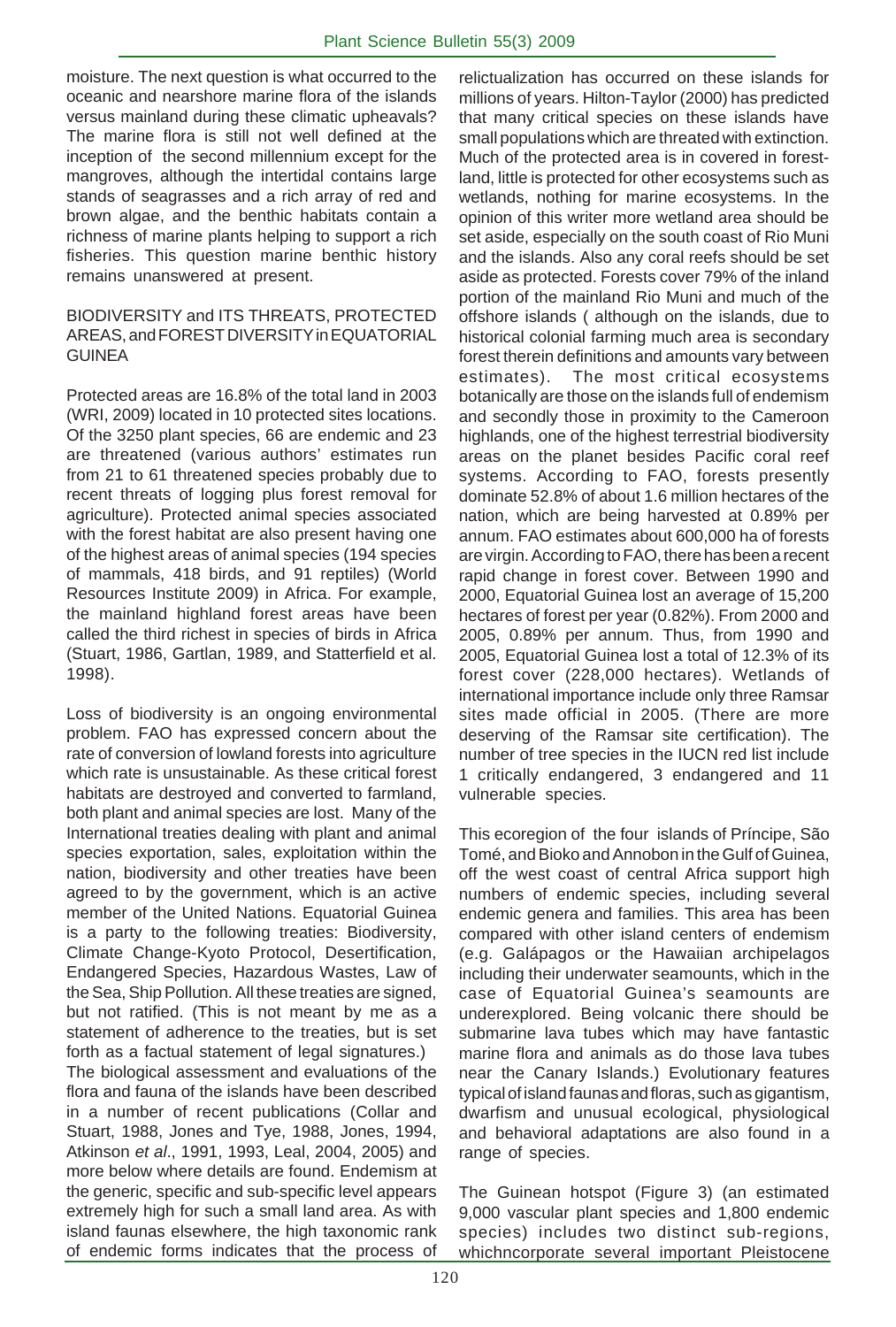

forest iFigure 3. Map of the Guinean Forests of West Africa, one of the world's biodiversity hotspots. (Source: Conservation International).

refugia created by the retraction and fragmentation of forests of the last 80 million years: 1.)Upper Guinea hotspot stretches from southern Guinea into eastern Sierra Leone and eastward through Liberia, Cote d'Ivoire and Ghana into western Togo; 2.) Nigeria-Cameroon hotspot , extends along the coast from western Nigeria to the Sanaga River in southwestern Cameroon. The two sub-regions are separated by the Dahomeny Gap in Benin, an area of farmland, savanna and highly degraded dry forest.

The Upper Guinean hotspot includes the four islands in the Gulf of Guinea: Bioko and Annobon, and São Tomé and Principe. Bioko is considered geologically to be a continental-shelf island, whereas the remaining three are considered oceanic (See Figure 2). The flora of these islands is highly distinctive. The island of Bioko has 1105 plant species of which 12% are endemic (Excell, 1973). There are 37 endemic plant species on Príncipe, 95 on São Tomé (along with one endemic genus), and 20 endemic species on Annobon (Figueiredo, 1994, WWF and IUCN, 1994). Only 16 of the region's endemic plants are shared by more than one island. This emphasizes the high degree of isolation under which these island's floras evolved and it indicates that potentially each island received its flora separately from the mainland. (The patterns of current of wind and water would be potentially possible to corroborate this theory.) The Rubiaceae, Orchidaceae, and Euphorbiaceae are characteristic of the islands' flora having high generic diversity and high numbers of endemics according to Figueiredo (1994). Significant endemic radiations among other plant genera (e.g. *Begonia* and *Calvoa*) are also found. The Pteridophyte flora of the islands is also considered particularly rich (Figueiredo 1998). The islands are distinguished as Centers of Plant Diversity (WWF and IUCN 1994). For instance giant begonias (*Begonia crateris* and *B. baccata*) are found as are other plant and animal giantism and dwarfism. Some international agencies and

NGO's have proposed to protect the remaining areas of primary forest on São Tomé and Príncipe as national parks. A law establishing procedures for the proclamation and management of a protected area system was passed in 1999. The proposed parks would protect the largest remaining habitat blocks, including areas of primary forest. São Tomé and Príncipe are preparing to declare protected areas for the Parques Naturais d'Ôbo, which will cover a total of 293  $km^2$ . It is pleasing to be able to state that the entire island of Annobon was recently ratified as a protected area. Let us hope these legal status declarations have some effect. The second Guinean sub-region, Nigeria-Cameroon, extends along the coast from western Nigeria to the Sanaga River in southwestern Cameroon going inland toward the east. Important montane regions, including the Cameroon Highlands (Mt. Cameroon, at 4,095 m is the highest peak in West Africa) and with south ends of the range of ecosystems in mainland Equatorial Guinea (Rio Muni) as well as on the island (Bioko). Part of the value of the region is the high number of both endemic plants and animals. Also the rapid development of farming and forestry as well as population growth in these areas puts the species in threat. As previously mentioned, FAO is concerned about lower altitude mainland areas being rapidly converted into forests. There are a number of economically important species found among the outstanding plant species in this second Guinean hotspot. This region forms the origin for a series of important cultivated plants. The original native oil palm (*Elaeis guineensis*) (widely cultivated throughout the tropics for palm oil) is found along with valuable timber species including African ebony (*Diospyros gracilis*), two genera of African mahogany (*Entandophragma and Khaya*), and iroko (*Milicia excelsa*), which have been widely exploited. In the Bamenda Highlands a distinct subregion within the Cameroon Mountains 120 plant species are endemic. The subregion has rare woods such as Mahogany, ironwood, cam wood and mimosup . In a smaller sub-region within these highlands, the Kilum-Ijim forests within these highlands have *Arundinaria alpine* (Alpine Bamboo) and quantities of endemic species. These forests form the habitat for a food web of animals with 62 mammalian species (11 are endemic). There exist 36 endemic bird species, 40 amphibian endemics, 9 reptiles and possibly a large number of endemic fish. Butterflies species exceed 950 with over 100 endemics.

#### CURRENT FOREST STATUS

There is currently estimated to be 40 km<sup>2</sup> of primary forest on Príncipe, and 240 km<sup>2</sup> on São Tomé. Over larger areas of both islands, secondary forest vegetation is regenerating on old plantations. On Annobon, much of the forest, with the exception of the high peaks of Santa Mina and Quioveo, has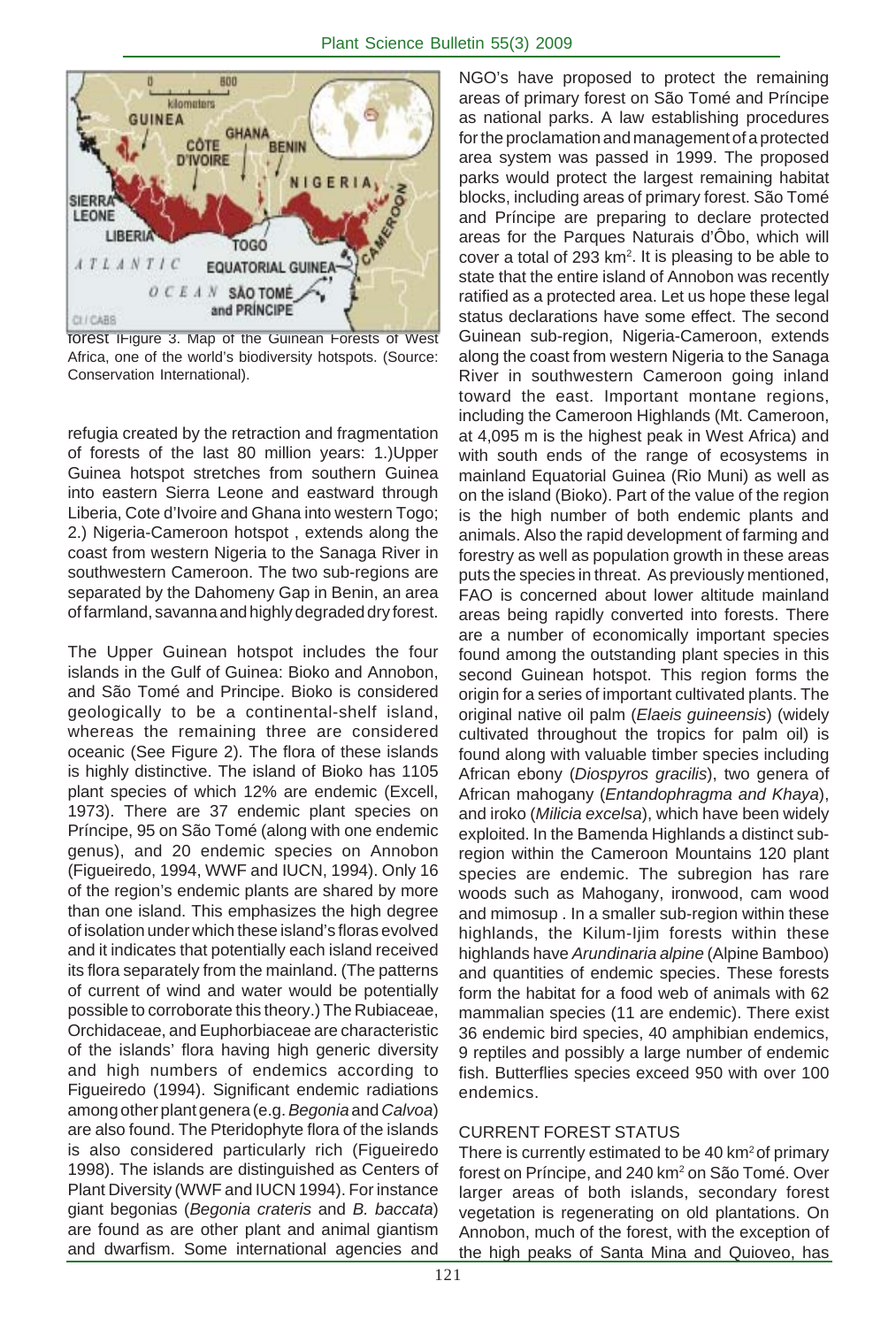been modified by humans over several centuries but remains important habitat for endemic species. Many of the endemic species have adapted to modified habitats on the cocoa and coffee plantations because of the use of shade trees to protect crops. Some International agencies have for decades proposed to protect the remaining areas of primary forest on São Tomé and Príncipe as national parks. A law establishing procedures for the proclamation and management of a protected area system was passed in 1999. The proposed parks would protect the largest remaining habitat blocks, including areas of primary forest, as has been done with Annobon. Concerns exist over the protection and status of the remaining areas of drier forest on São Tomé, and for the long-term survival of species confined to lowland forests of these islands. The remaining lowland forest habitats are being gradually cleared for agriculture. Knowledge of many species of conservation concern is so poor that it is difficult to assess whether the proposed national parks on São Tomé and Príncipe will adequately protect these populations.

#### Threats to Plant Species

During the sixteenth century, a large area of dry forest in the north and northeast of São Tomé was cleared for sugar cane production. After the decline of this cash crop at the end of that century, some of this forest recovered. From the middle of the nineteenth century, large coffee and cocoa plantations were established on both Príncipe and São Tomé, which led to the widespread modification and destruction of primary rain forest. Rain forest in the north of Príncipe was also severely modified during a campaign against sleeping sickness from 1911-16. However, many endemic species adapted to the shade forest found in plantations. After the 1930s, and especially following independence in 1975, many plantations were abandoned, and there was some regeneration to secondary forest. Since the mid-1980s, land reforms have led to the development of market gardening and consequent land conversion from coffee and cocoa plantations. Some secondary forest areas have also been cleared once more for agricultural use. This is of some concern because it will put pressure on endemic species that have adapted to secondary and plantation shade forest, and it will also increase pressure on remaining primary forest areas.

Agricultural practices on Annobon have traditionally been based on a forest agricultural system that was less damaging to biodiversity than the large-scale plantations of Príncipe and São Tomé. However, there remains a danger that agricultural encroachment in the primary montane forest zones of Pico Quioveo and Pico Santa Mina will result in irreversible damage to these habitats.

#### PLANT INTRODUCTIONS:

The crop plants of the colonial plantations such as cocoa and coffee are introduced plants, as are those which the pre-colonial groups brought with them, namely, the Fang, Bantus, Bubis and other tribes. Earlier biodiversity on the four islands may have been particularly susceptible to the introduction of non-native species. On all four islands, a number of terrestrial mammals, both domestic and wild, have been introduced over the centuries (Dutton 1994) some of which have done damage to native species. For example,recent introductions of terrestrial gastropod species have been recorded on all three islands (Gascoigne 1994a). Little direct exploitation of the endemic terrestrial wildlife occurs. Medicinal plant use is almost exclusively concerned with non-endemic species.

#### Educational Botany and Botanical Groups

 There is the Universidad Nacional de Guinea Ecuatorial (Equatorial Guinea National University), founded in 1995 in Bata (on the Mainland) with a medical school and other active professional schools. Botanical activity is found in the Agricultural School and the Fishing and Forestry School. None of the islands, nor Fernando PÜ"has a University. Citizens wishing higher education have been accustomed to going to Europe, Russia, or the USA for university training, where many of the present government engineers, administrators and scientists have been schooled.

There are a series of donor government projects and multi-governmental projects ( EU and other regional groups). Overseas development projects from Spain, Portugal, USA, EU have been central in the botanical research being carried out. Also there are a series of various disciplinary projects at an International level by African Development Bank, African Union, BDEAC, CEMAC, FAO, G-77, IBRD, ICAO, ICRM, IDA, IFAD, IFC, IFRCS, ILO, IMF, IMO, IOC, ITSO, ITU, MIGA, NAM, OIF, OPCW, UNCTAD, UNESCO, UNIDO, UNWTO, UPU, WFTU, WHO, WIPO, UNDP, and other international agencies. Thus, during the past thirty years much more information has been obtained about the flora of Equatorial Guinea than previously.

#### Anthropological history

Probably the original mainland inhabitants were pygmies (groups of Pygmies are presently located in scattered locations in Rio Muni). Historically recorded are waves of Bantu migrations occurred in the 1600-1800 after the Portuguese had claimed the area. Later migrations included the Fang tribes from the Cameroon into Rio Muni displacing Neolithic populations and the Bubi (chiefly into Bioko where they became the first human inhabitants). Migrations between the 17th and 19th centuries brought further coastal tribes (such as Ndowes, Bujebaes,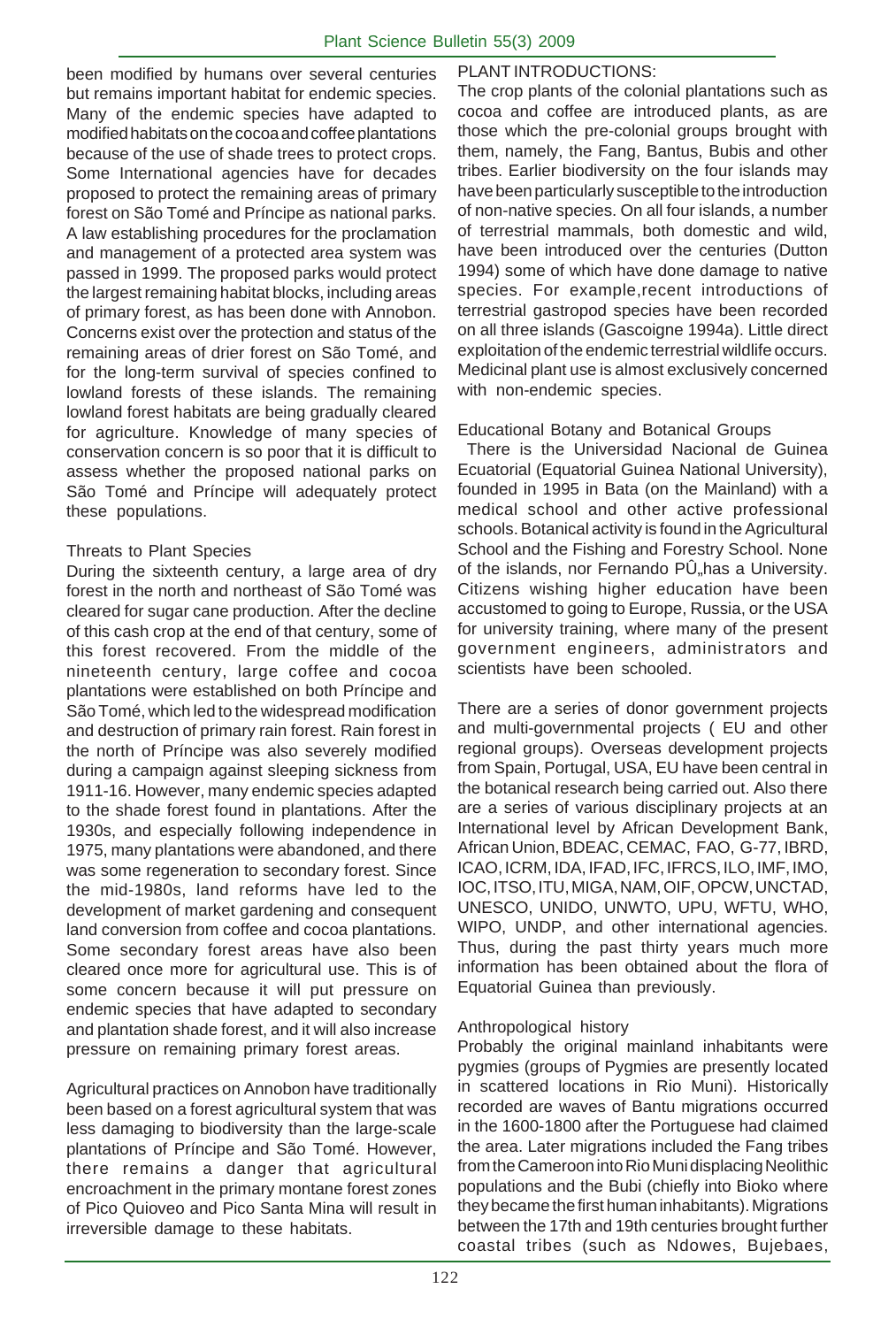Balengues, Kombis and Bengas) along with their languages. The Fang comprise about 80% of Equatorial Guinea's population, while the Bubi comprise about 15% along with some Fernandinos. Probably the Annobon population was brought by the Portuguese from Angola for colonial plantations, which also was the case in São Tom¿"and Principe. At present there are also Europeans, other African groups, and Asians living in Equatorial Guinea.

#### Recent Human History

The history of the small nation has been a bit strained in the twentieth century. After being a Portuguese colony, for hundreds of years, in 1778, the island of Bioko, adjacent islets, and commercial rights to the mainland between the Niger and Ogoue Rivers were ceded to Spain in exchange for territory in the Western Hemisphere and then governed from Buenos Aires. These areas were ruled by Spain until 1958. Colonization began in the early sixteenth century when São Tom¿"became the world's largest sugar producer and, after this crop's decline, the island grew to be an important slave trading post. Annobon became a Spanish colony in the eighteenth century and now forms part of Equatorial Guinea. In the nineteenth century, coffee and cocoa plantations were established on São Tomé and Príncipe so that Africans from Angola chiefly were moved to the islands to work on the estates. These islands have remained populated and became an independent country in 1975.

The Republic of Equatorial Guinea is now an African democracy which exports oil. Since its recent beginnings to pump gas and oil to export abroad in 1992, it has rapidly become Africa's number three in exports of gas and oil ranking after Nigeria and Angola. Equatorial Guinea also has other natural mineral resources such as gold, bauxite, diamonds, tantalum, sand and gravel. The sea in this portion of Africa has plentiful fish for the native artisanal fishermen, although dangerously offshore rights are sold to foreign fishing companies.

The population of Equatorial Guinea is slightly greater than a half a million of which about half live in the major cities with Malabo the nation's capital. Average life expectancy is 49.7 years in Equatorial Guinea. Median age is 18.83 year with fertility rates over 4. Infant mortality rate is 85.13 deaths per 1000 births (WHO, 2005). About 52% work as farmers, arborists and artisanal fishermen. Artisanal fishing is important in the coastal and island areas, while arbors, livestock and farming are central employment sectors in the mainland and growing inland replacing forest-based livelihoods. Little English is spoken, although knowledge of Portuguese, Spanish, and French are common with the inhabitants, who also speak several indigenous languages such as Fang and Bubi. The

population of São Tomé and Principe is 206,000 of which 95% live in São Tomé who are chiefly farmers, with 2300 fishermen. The São Tomé average life expectancy is 65.3 years with 63.8 of men and 66.7 for women. The São Tomé median age is 14 with 4.39 fertility rate. A series of other employment sectors are available, although the population is very young. There is some service work.

Equatorial Guinea now has the second highest per capita income in the world, after Luxembourg, although this is derived by simply dividing the GDP by the population. This ranking has several effects. The United Nations can no longer provide the nations the loans and other newly industrializing nations' services. Second, the other nations expect a developed nation set of standards from this young democracy which is independent from Spain only some 50 years.

Two emerging regional governance issues are the following: first, a great deal of piracy occurs along the Bay of Guinea coastline in general, both within these territorial waters and those of all the adjacent nations of Gulf of Guinea. A second regional problem is the illegal immigration of citizens of many West African nations along the general coastline from Gabon to Liberia then northward into Morocco and thence into Europe in small boats. Both trends are occurring in increasing numbers.

#### REFERENCES AND LITERATURE CITED

Atkinson, P.W., N. Peet, and J. Alexander. 1991. The status and conservation of the endemic bird species of São Tomé and Príncipe, West Africa. *Bird Conservation International* 1: 255-282.

Atkinson, P.W., J.S. Dutton, N. Peet, and V.A.S. Sequeira. (eds.) 1993. *A study of the birds, small mammals, turtles and medicinal plants of São Tomé, with notes on Príncipe*. BirdLife International Study Report 56: Cambridge.

Bibby, C.J., N.J. Collar, M.J. Crosby, M.F. Heath, C. Imboden, T.H. Johnson, A.J. Long, A.J. Stattersfield, and S.J. Thirgood. 1992. *Putting biodiversity on the map: Priority areas for global conservation.* ICBP, Cambridge, UK.

Collar, N.J., and S.N. Stuart. 1988. *Key forests for threatened birds in Africa*. ICBP, Cambridge, UK.

Dutton, J. 1994. Introduced mammals in São Tomé and Príncipe: possible threats to biodiversity. *Biodiversity and Conservation* 3: 927-938.

Fa, J.E. 1991. *Conservacion de los ecosistemas forestales de Guinea Ecuatorial.* IUCN, Gland & Cambridge.

Figueiredo, E. 1994. Diversity and endemism of angiosperms in the Gulf of Guinea islands. *Biodiversity and Conservation* 3: 785-793.

Figueiredo, E. 1998. The Pteridophytes of São Tomé and Príncipe (Gulf of Guinea). *Bulletin of the Natural History*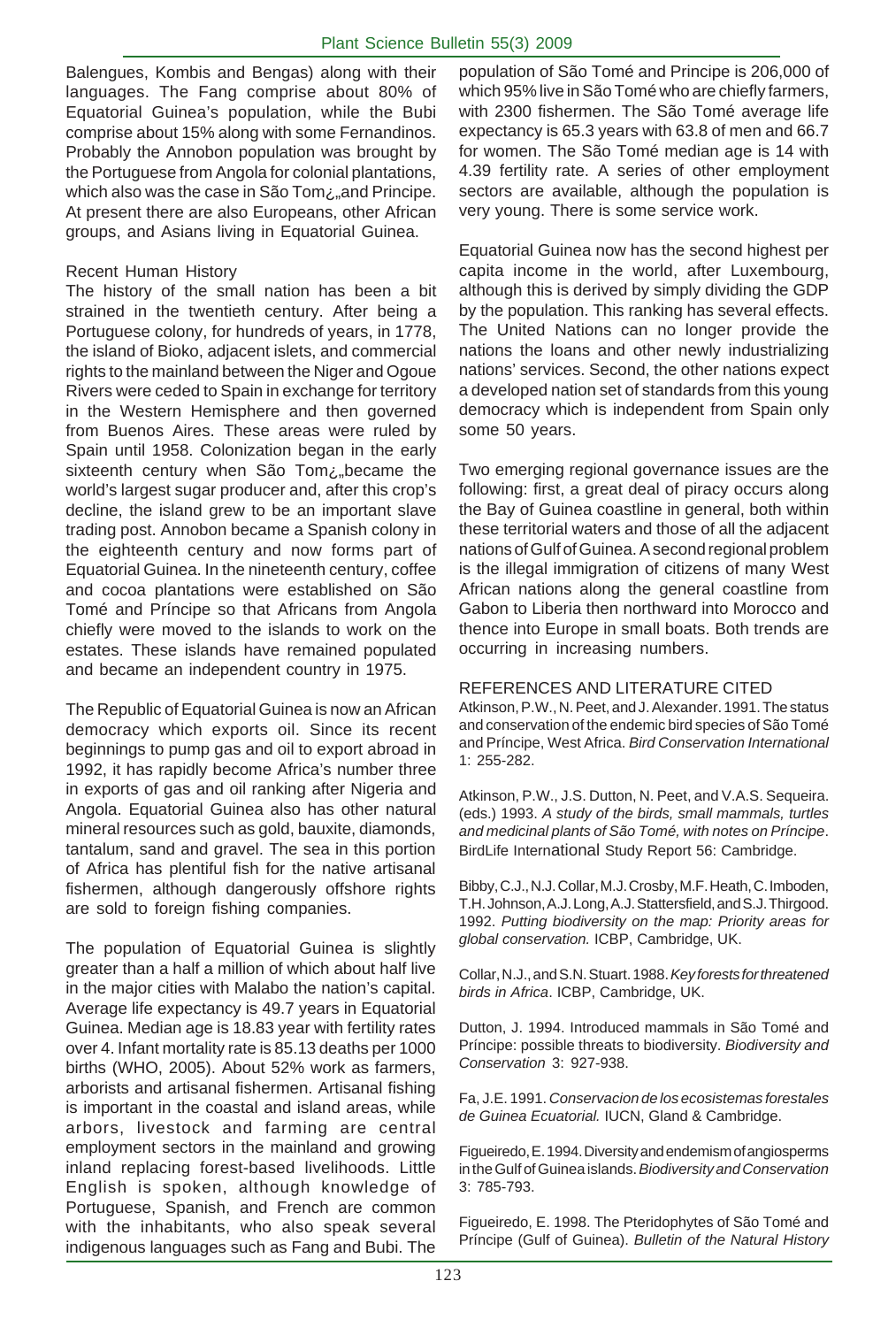*Museum, London (Botany)* 28 (1): 41–66.

Gascoigne, A. 1993. A bibliography of the fauna of the islands of São Tomé e Príncipe and the island of Annobon (Gulf of Guinea). *Arquipélago* 11A: 91-105.

Gascoigne, A. 1994a. The dispersal of terrestrial gastropod species in the Gulf of Guinea. *J. Conchol*. 35: 1-7.

Gascoigne, A. 1994b. The biogeography of land snails in the islands of the Gulf of Guinea. *Biodiversity and Conservation* 3: 794-807.

Gascoigne, A. 1996. Additions to a bibliography of the fauna of the islands of São Tomé e Príncipe and the island of Annobon (Gulf of Guinea). *Arquipélago* 14A: 95-103.

Gartlan, S. 1989. *La conservation des ecosystémes forestiers du Cameroun.* IUCN, Gland and Cambridge.

Hilton-Taylor, C. 2000. *2000 IUCN Red List of Threatened Species*. IUCN, Gland, Switzerland and Cambridge, United Kingdom.

IUCN 1989. *La Conservation des ecosystems forestiers d'Afrique centrale*. IUCN, Gland and Cambridge.

Jones, P.J. 1994. Biodiversity in the Gulf of Guinea: an overview. *Biodiversity and Conservation* 3: 772-785.

Jones, P. J., and Tye, A. 1988. *A survey of the avifauna of São Tomé and Príncipe*. ICBP Study Report No. 24. ICBP, Cambridge, UK.

Jones, P. J. and Tye, A. 1991. *Conservação dos ecossistemas florestais na República democrática de São Tomé e Príncipe*. UICN, Gland, Switzerland and Cambridge, UK. x + 78 pp.

Juste, J. 1996. Trade in the gray parrot *Psittacus erithacus* on the Island of Príncipe (São Tomé and Príncipe, Central Africa): Initial assessment of the activity and its impact. *Biological Conservation* 76: 101-104.

Juste J., and C. Ibanez. 1994. Bats of the Gulf of Guinea islands: faunal composition and origins. Biodiversity and Conservation 3: 837-850. Pyrcz, T. 1992. Provisional checklist of the butterflies of São Tomé and Príncipe islands. *Lambillionea* 92: 48-52.

Leal, M.E. 2005 A new rare endemic *Calvoa* (Melastomataceae) from the Mbé National Park, Gabon Novitates Gabonenses 61. *Blumea: 50*, 473-475.

Leal M.E.2004. The African rain forest during the Last Glacial Maximum, an archipelago of forest in a sea of grass. 2004. Ph.-D. thesis. Wageningen University, the Netherlands.

Leal,M. E. 2002 Microrefugia, small scale ice age forest remnants.*Geography & Systematics of Plants* 71: 1073- 1077.

Stuart, S N 1986 *The conservation of the montane forests of Western Cameroon*. Cambridge, UK: International Council for Bird Preservation Report.

Stattersfield, A.J., M.J. Crosby, A.J. Long, and D.C. Wege. 1998. *Endemic Bird Areas of the World. Priorities for Biodiversity Conservation*. BirdLife Conservation Series No. 7. BirdLife International, Cambridge, UK.

White. 1983. *The Vegetation of Africa*. A descriptive memoir to accompany the UNESCO/AETFAT/UNSO vegetation map of Africa. Paris:UNESCO. pp.356.

Wojtusiak, J., and T. Pyrcz. 1997. Taxonomy of three butterfly species from the islands of São Tomé and Príncipe in the Gulf of Guinea: *Neptis larseni* n. sp., *Charaxes thomasius* n. stat., *Papilio furvus* n. stat. (Lepidoptera: Papilionoidaea). *Lambillionea* 97: 53-63.

World Wildlife Foundation. 2003. Biological Priorities for Conservation in the Guinean-Congolian Forest and Freshwater Region. Proceedings of Workshop held on March 30 - April 2, 2000 in Libreville, Gabon. Kamdem Toham, A., D. Olson, R. Abell, J. D'Amico, N. Burgess, M. Thieme, A. Blom, R. W. Carroll, S. Gartlan, O. Langrand, R. Mikala Mussavu, D. O'Hara, H. Strand, and L. Trowbridge (Editors). Available from http:www.worldwildlife.org/ ecoregions

World Resources Institute 2009 Equatorial Guinea.

WWF and IUCN. 1994. Centres of plant diversity. A guide and strategy for their conservation. Volume 1. Europe, Africa, South West Asia and the Middle East. IUCN Publications Unit, Cambridge, U.K. Prepared by: Angus Gascoigne



TY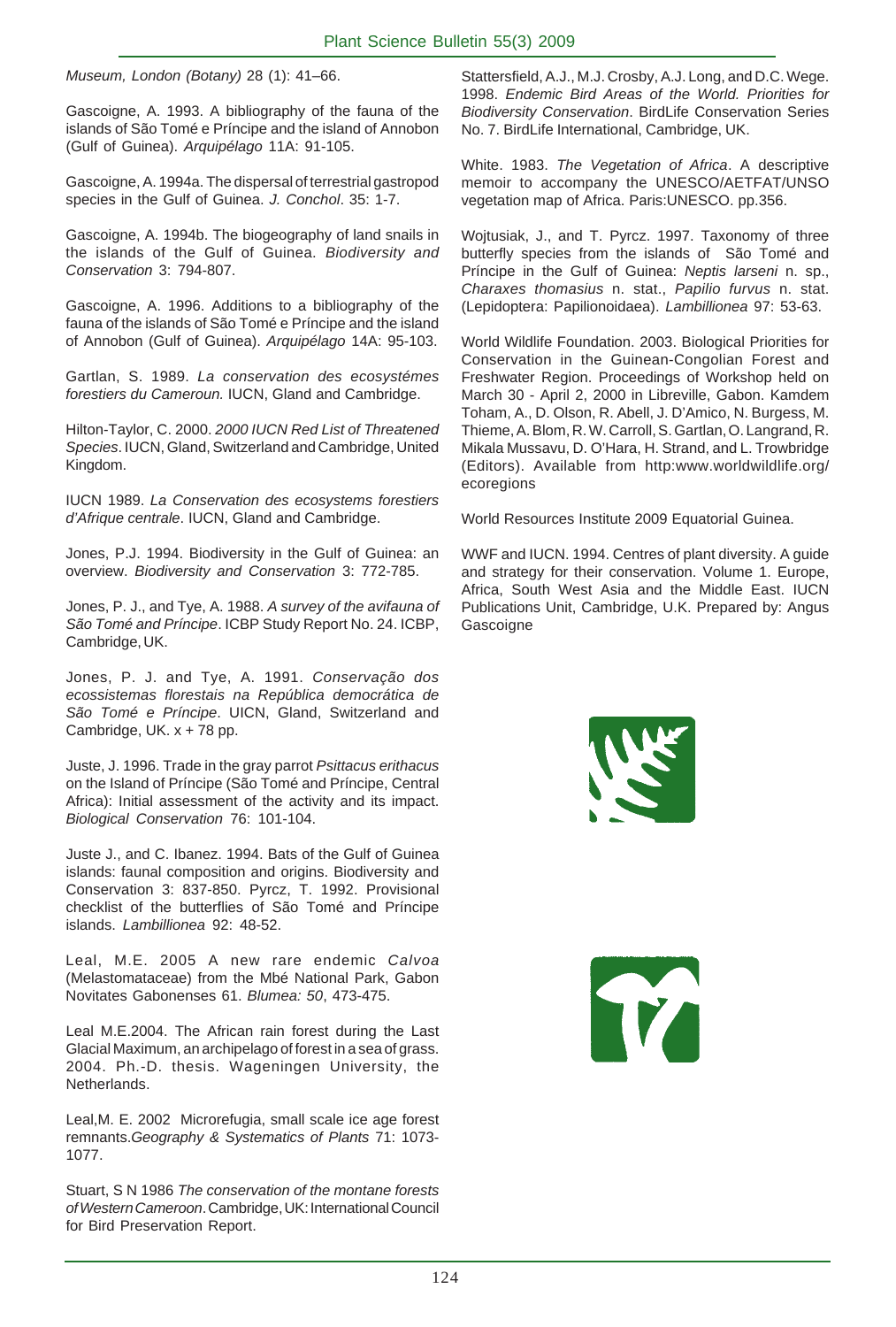# **Books Reviewed**

#### **Ecological**

| Positive Interactions and Interdependence in Plant Communities. Callaway, Ragan M<br>- William R. Brogan, Hale, Alison N., Heckel, Christopher, D., Hua, Jessica, Montesinos, Alicia, Rohde,<br>Alexandra, R., Shaffery, Heather, M., Stoler, Aaron B., Wolfe, Marnin, Ashman, Tia-Lynn, and Walter P.      |
|-------------------------------------------------------------------------------------------------------------------------------------------------------------------------------------------------------------------------------------------------------------------------------------------------------------|
| A Primer of Conservation Biology, 4th ed. Primack, Richard B - Shannon Fehlberg127<br>Self-Incompatibility in Flowering Plants: Evolution, Diversity, and Mechanisms. Franklin-Tong, Vernonica                                                                                                              |
| <b>Economic Botany</b><br>Chocolate: Pathway to the Gods. Dreiss, Meredith L. and Sharon Edgar Greenhill- Carolyn Wetzel129<br>Mushrooms as Functional Foods. Cheung, Pater C.K. (ed.) - Michelle A. Briggs130                                                                                              |
| Physiological<br>Micropropagation of Orchids, Second Edition, Arditti, Joseph.-Michael Strauss131<br>Plant Desiccation Tolerance. Jenks, Matthew A. and Andrew J. Wood (eds.)- Adrian Renshaw132<br>Plant Signal Transduction: Methods and Protocols (Methods in Molecular Biology), Vol. 479, Pfannschmidt |
| <b>Systematic</b><br>The Marie Selby Botanical Gardens Illustrated Dictionary of Orchid Genera. Peggy Alrich and Wesley<br>Higgins. Bruce Hansen, Robert L. Dressler, Tom Sheehan and John Atwood, eds.                                                                                                     |
| Moth Orchids. The Complete Guide to Phalaenopsis. Frowine, S. A. - Tim Wing Yam and Joseph                                                                                                                                                                                                                  |
| Plant Taxonomy: The Systematic Evaluation of Comparative Data, Second Edition. Stuessy, Tod F.                                                                                                                                                                                                              |
| Rare Wildflowers of Kentucky. Barnes, Thomas G., Deborah White and Marc Evans. --Dr. Nina L. Baghai-                                                                                                                                                                                                        |

**Positive Interactions and Interdependence in Plant Communities.** Callaway, Ragan M. 2008/ ISBN 978-1-4020-6223-0 (Hardcover) 415 pp. Springer, P.O. Box 17, 3300 AA Dordrecht, The Netherlands.

In this book, Ragan Callaway argues persuasively that ecologists have vastly underestimated the influence of facilitation and positive interactions among species in plant communities. In particular, beginning with chapter one, he forges into battle with the ghost of Henry Gleason and his individualistic view of the biotic forces responsible for structuring plant communities. Callaway makes it clear that the individualistic view is inadequate as a means to describe plant assemblages because positive interactions among species create webs of interdependence. By reviewing a century's worth of literature that spans terrestrial ecosystems across all biomes, Callaway mounts a convincing argument for facilitation as a potent force driving patterns in the succession, structure and function of plant communities.

In chapters two, three, and five, Callaway provides a comprehensive review of the mechanisms that cause direct, indirect, and species-specific positive interactions. He marshals a very large, and arguably excessive, number of examples from the literature to support each purported mechanism. Even Callaway laments that his approach is "a bit mind numbing", but he ultimately concludes that, "sometimes science by siege can make a point." Despite the tedium, these chapters should be required reading for anyone interested in studying facilitation. Callaway challenges the dogma that competition is the primary structuring force in plant communities, although he acknowledges that positive interactions are not new to ecological understanding. He further argues that a renewed appreciation of positive interactions could "catalyze new thinking about old theories." In the end we came to agree with him.

As a complement to the extensive literature review, Callaway also provides two chapters centered on e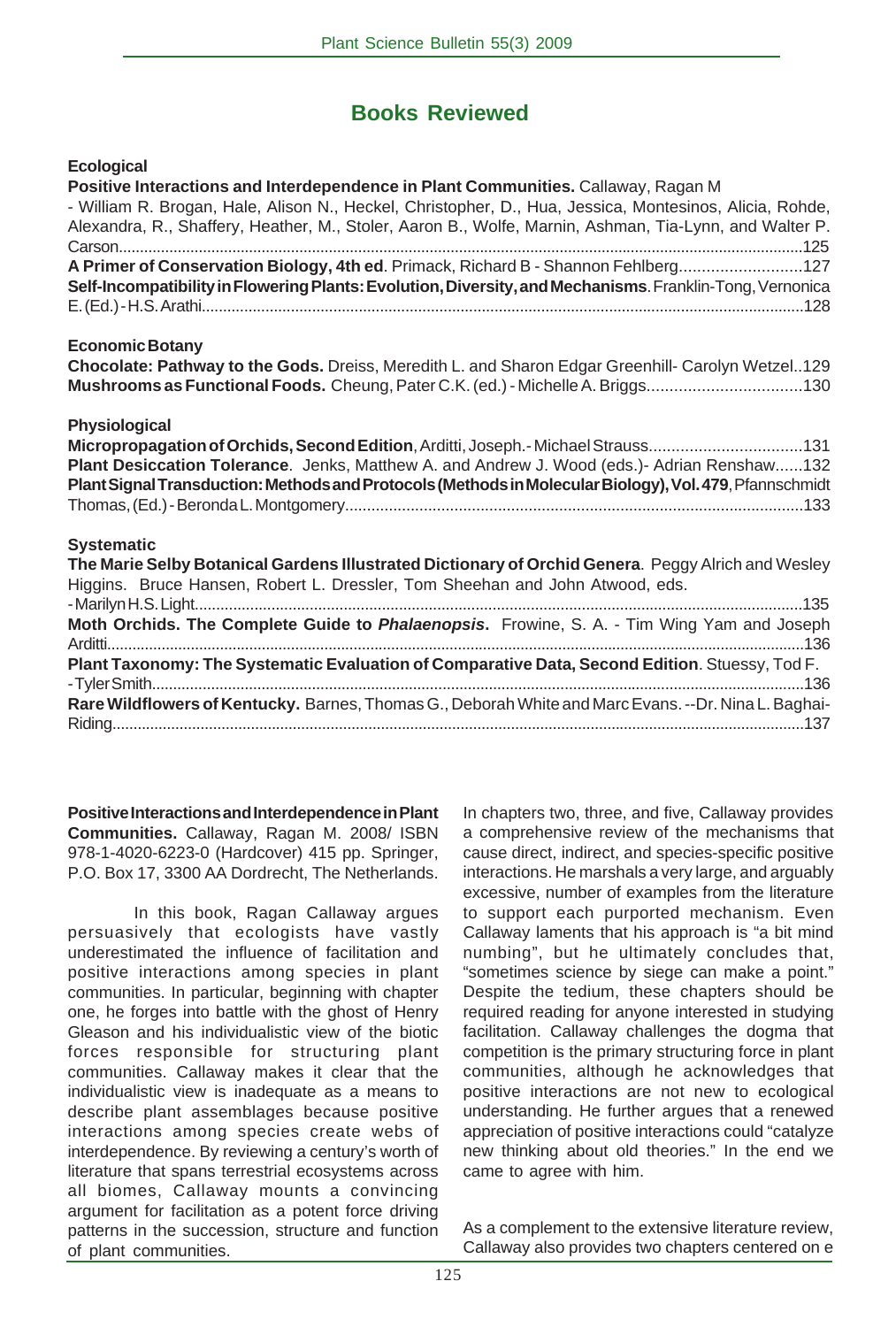the Stress Gradient Hypothesis (SGH), which predicts that as abiotic stress increases, positive interactions will increase disproportionately in importance relative to competitive interactions. The SGH is unfortunately the only major theoretical synthesis explored in any detail but it serves as a refreshing reprieve from the barrage of examples from the literature covered in the first half of the text. Chapter 6 provides a substantial number of thoughtprovoking examples of facilitation expanding species' realized niches, promoting community stability and biodiversity, impacting exotic species, and the most likely way that facilitation could cause evolutionary changes among interacting species. It was this chapter that stimulated our most thought provoking discussions of potential future research avenues.

This book is almost certainly the most extensive review of the literature on positive interactions in plant communities to date and thus a key source of references on nearly any topic regarding facilitation and its importance. For those specifically interested in facilitation, Callaway's attention to detail in these examples will be a valuable introduction to the most commonly used experimental designs and their shortcomings. To supplement his review of the literature, Callaway occasionally points out specific areas in need of further study, making this book a valuable springboard for those interested in facilitation research. Nonetheless, some of us felt that Callaway missed an opportunity in many places to identify holes in our knowledge regarding specific areas where research is most critically needed to advance the field.

We read this book as part of a graduate-level seminar course, and by the end, nearly all of us were wishing for a more synthetic approach to the topic. Our primary complaint was that the book read more like an annotated bibliography rather than a synthetic work designed to provide novel insights to community ecological theory. Perhaps this is too much to ask when the major thrust of the book is seemingly to convince ecologists that ignoring these interactions leads to scientific peril. Callaway could have made a more compelling argument if he had illustrated that facilitation is the major force influencing species composition or dynamics in communities where competition had previously been the accepted explanation. From an editorial perspective, the book had numerous typos, figures that lacked clarity, references left out of the bibliography, and an index that had too few entries to be of much value.

Initially, the book seemed like a timely and pertinent read for anyone interested in plant community ecology. However, after pouring through the exhaustive list of examples of facilitation that the balance between competitive and facilitativ

interactions (Chapter 4) and how research on facilitation contributes to an understanding of a diverse range of topics in community ecology (Chapter 6). Most importantly, Callaway presents dominates over two-thirds of the text, we felt that the target audience for this book should be narrowed to scientists primarily interested in pursuing facilitation-oriented research or to community ecologists who are firmly rooted in the dogma of competition as the driving force in communities. For these groups, the book will undoubtedly provide insight into the methods used to conduct solid research in, and highlight the importance of, positive interactions in plant communities. The extensive literature review will certainly prove invaluable for this audience. For readers with a more general interest in plant or community ecology, however, we suggest reading Chapters four and six first. The introduction to the SGH and the link to larger themes in community ecology (e.g., niche space and coevolution) will lay the conceptual foundation that gives the reader the context to understand the importance of the numerous examples of facilitation found in other chapters. We also recommend supplemental reading (e.g. Bruno et al. 2003, Brooker et al. 2008) to buttress the theory behind facilitation introduced in this text.

Despite the overall paucity of theoretical implications and syntheses, this book provides a thorough and compelling argument for the critical importance of facilitation in plant communities. Surprisingly, many ecologists still appear to adhere to the Gleasonian (individualistic) paradigm that Callaway effectively skewers. Even as recently as last year, Ricklefs (2008) argued that, "communities are not integral entities." Callaway's myriad examples assault this ideology, and will leave readers with a much greater understanding of the interdependence of species and the influential role that positive interactions play in plant communities. For this Callaway has done the field of plant community ecology a great service.

#### Literature Cited

Brooker, R., F. Maestre, R. Callaway, C. Lortie, L. Cavieres, G. Kunstler, P. Liancourt, K. Tielborger, J. Travis, and F. Anthelme. 2008. Facilitation in plant communities: the past, the present, and the future. Journal of Ecology **96**:18-34.

Bruno, J.F., J.J. Stachowicz, and M.D. Bertness. 2003. Inclusion of facilitation into ecological theory. Trends in Ecology and Evolution 18(3): 119-125.

Ricklefs, R.E. 2008. Disintegration of the ecological community. The American Naturalist 172(6): 741-750.

-William R. Brogan, Hale, Alison N., Heckel, Christopher, D., Hua, Jessica, Montesinos, Alicia, Rohde, Alexandra, R., Shaffery, Heather, M., Stoler, Aaron B., Wolfe, Marnin, Ashman, Tia-Lynn, and Walter P. Carson Department of Biological Sciences, University of Pittsburgh, Pittsburgh, PA 15260.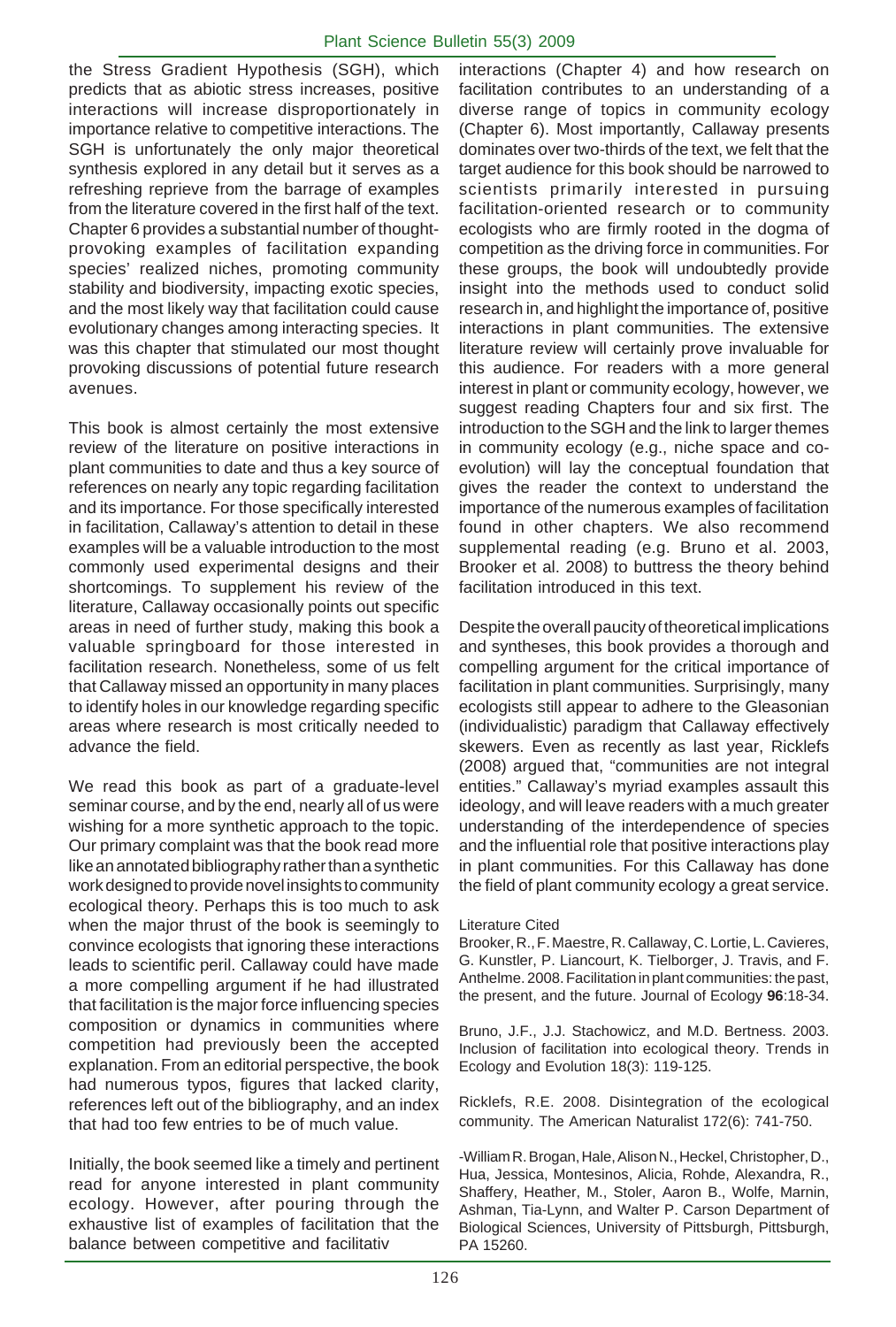**A Primer of Conservation Biology, 4th ed**. Primack, Richard B. 2008. ISBN 0-87893-692-0 (Paper US\$49.95) 349 pp. Sinauer Associates, Inc. P.O. Box 407, Sunderland, MA 01375-0407.

This introductory book by the qualified and knowledgeable Professor Richard Primack is a clearly written, beautifully illustrated, accessible, comprehensive summary and guide to the field of Conservation Biology. Students enrolled in a number of different introductory or non-major courses, as well as non-scientists, citizens, and professionals who wish to learn more about the field will find this book to be precisely the breadth and depth of information they are seeking.

"A Primer of Conservation Biology" begins in the first chapter with an introduction to the field including its history, major definitions and concepts, and unifying goals. Each chapter then successively builds on previous chapters in terms of both content and concept. The first four chapters following the introduction describe and explain topics in biodiversity including identification of species, measures, types and patterns of biodiversity, placing economic values on biodiversity, major threats to biodiversity, processes of extinction, and specific challenges faced by small populations. The final four chapters summarize broad conservation efforts including methods used to evaluate and monitor populations, creation of new populations, establishment of protected areas, conservation outside of protected areas, and sustainable development in the future. The book ends with a poignant charge to conservation biologists to take on active roles that will help bring about the protection of the world's biodiversity.

This book fulfills its stated purpose as a "concise guide for those who require a well documented overview of the subject but do not require in-depth experimental data or lengthy scientific discussion" and is perfectly suited for its intended audience. The text is easy to read, terms are carefully explained, and the use of jargon is avoided. The main takehome message from each chapter or chapter subdivision is clearly discernable. Topics covered and references used are current and relevant. Several features enhance the utility of this book as an introductory text for students such as an instructor's resource CD that includes all the tables and figures from the book, chapter end summaries of the main points covered, excellent discussion questions that encourage students to digest and apply what they've read, and annotated references for further reading.

Throughout the book, the use of simple color figures and tables and real-life examples bring

understanding and relevance to the subject matter covered. Figures include graphs, diagrams, flow charts, maps, and high-quality photos. The choice of real-life examples is well balanced and makes use of a full range of species (including plants), habitats and geographic areas of the world. Examples are also chosen to familiarize the reader with some of the most important and well-known stories in conservation biology, for example, the recovery of sea turtles, multiple uses of horseshoe crabs, and plight of the American Chestnut.

In my opinion, this book has only a few shortcomings. First, some topics are possibly oversimplified and presented without controversy. In other words, the reader might be given the impression that certain concepts are straightforward and free from disagreements or challenges, for example, ecological economics, global climate change, reintroductions, mass extinctions, and minimum viable population sizes. Perhaps a discussion of controversy and complexity for these and other issues is outside the scope of this book. Second, some portions of the text are very dense – the author attempts to cover large amounts of complex information briefly and simply, for example, ecosystems in chapter two. This dense text likely reflects the need to introduce certain terms and concepts for later discussion to readers who are not already familiar with them. Finally, a few minor complaints are that the heading and subheading designations within chapters are not clear, the discussion of extinction rates in chapter 5 is somewhat confusing, and the chapters at the end of the book could possibly be subdivided into smaller chapters, each with a more precise focus.

This fourth edition of "A Primer of Conservation Biology" appears to be a significant improvement over previous editions in that color figures and photos have been added, topics have been better organized into shorter chapters, and recent developments and approaches in conservation have been included.

In summary, this book is informative, interesting, and fun to read. It covers a wide range of topics in conservation biology and can be enjoyed by anyone wishing to learn more about the field. Although it suffers from some oversimplification, I would not hesitate to adopt it for my own introductory course or recommend it to a friend or professional in another field.

-Shannon Fehlberg, Ph.D., Conservation Biologist, Desert Botanical Garden, 1201 N. Galvin Pkwy, Phoenix, AZ 85008.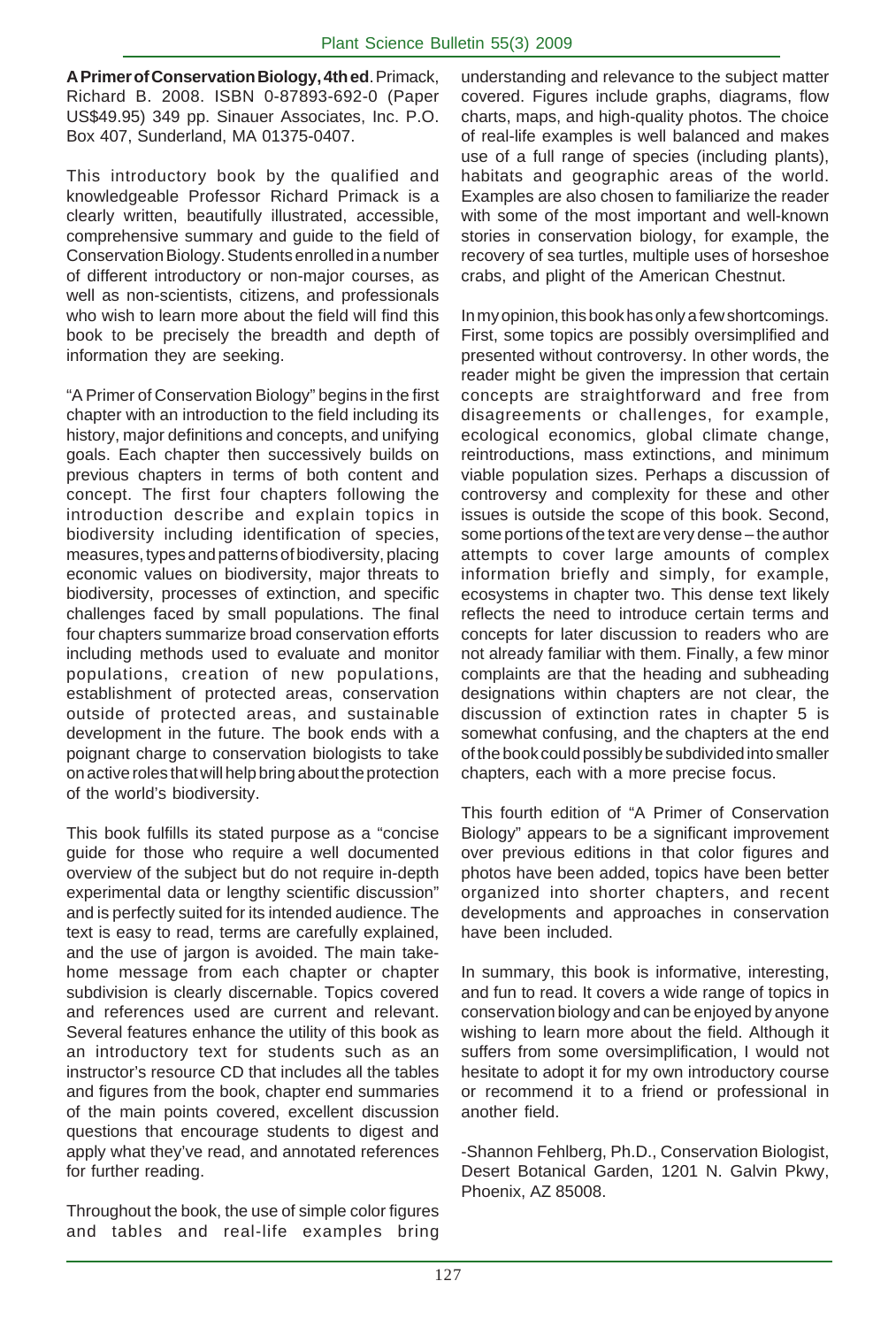**Self-Incompatibility in Flowering Plants: Evolution, Diversity, and Mechanisms**. Franklin-Tong, Vernonica E. (Ed.) 2008 ISBN: 978-3-540-68485-5 (Cloth, \$219.00) 314 p. Springer. 233 Spring Street , New York, NY 10013.

*Self-Incompatibility in Flowering Plants* serves as a reference to the latest advances in selfincompatibility (SI) research. Although it cannot be a replacement to the classic 1977 (2<sup>nd</sup> revised edition 2001) text book, it provides a more recent summary of the current status of self-incompatibility research. The book contains brief descriptions of topics providing a good source for the recent literature on this topic. The book can serve varied audience – an ecologist, evolutionary biologist, molecular biologist or cell biologist. It would also help some one trying to gain a peek into all of these different areas and then explore any of these in greater detail by going through the original articles. Being an edited book, the writing style varies from chapter to chapter and that is a little frustrating as some chapters do not offer the same detail as others do. The book forms a really good compilation of the works by the authors' research in the field of SI. The book overall is a good summary of the recent advances in SI and can form an immediate reference on topics but priced at \$219, I would say it is on the expensive side.

The focus of the book includes ecology, evolution, phylogeny, molecular and cell biology of selfincompatibility and provides details on the complexity and diversity of interactions. Providing a glossary of terms at the beginning is really the best part of such a specialized book. The book is divided into two parts – the first focusing on the evolution and genetics of SI while the second delves completely into the molecular and cellular bases of SI. Some chapters on ecology, environment and genetics of SI really read a little choppy desiring continuum across the different topics described but provide a good segue into the remaining chapters in the book. The evolutionary genealogies of SI and individual case studies of evolution of SI in Brassicaceae form a good transition into advances in molecular and cell biology of SI. In addition, the book also deals with other individual cases such as poppy, *Ipomoea*, grasses and finally terminates with the classic SI example of *Primula*.

The first two chapters by Barrett and Shore and Good-Avile et al respectively summarize the ecology and genetics of heterostyly and self-incompatibility. Barrett and Shore begin with a description of the sexual organs of a flower and with a diagrammatical representation the heterostylous floral polymorphisms present a clear description of the heterostylous variations. The chapter then progresses into the phylogenetic reconstructions

and the functional significance of heterostyly and its effect on the reproductive ecology. These parts of the chapter are very brief and are essentially the summary of many recent reviews as the authors have mentioned. The authors have described and contrasted the different theoretical population genetic models to explain the evolution of distyly. Being an ecologist myself, I finished reading this chapter wishing it was not as brief and wanting some details especially on the topics of floral morph ratios and reproductive success and theoretical models and predictions. Good-Avila et al take the book into the genetics of self-incompatibility beginning with a brief introduction on the evolution of breeding systems, the advantages of selfing and the genetic and environmental interactions determining self fertility. This chapter provides a 'non-exhaustive' peek at the many mechanisms that underlie self fertility of individuals in selfincompatible species. The chapter provides a good description of the S-locus, self fertility in the presence of S-alleles, modifiers of SI, and it includes mentions of pseudo self fertility and plasticity in self fertility. I found the discussion on the fate of self-fertility genes and the conditions for maintaining stable polymorphisms of self fertility and SI to be a very interesting summary of the theoretical aspects of self fertility and SI. The chapter by Allen and Hiscock discuss the diversity of SI systems and summarize the different hypotheses on the evolution of SI in angiosperms and the underlying phylogenetic relationships. This chapter presents a picture of the evolution and the phylogeny of SI by attempting to combine the current SI data with the recent angiosperm phylogenies. The description of SI in basal angiosperms is fairly detailed and forms a good beginning moving onto SI in monocots, phylogenetics distribution of SI in the different angiosperm families leading to the different expressions of SI including late acting ovarian SI and the more common gametophytic and sporophytic SI. This chapter is interspersed throughout with possible avenues for future research. Sherman-Broyles and Nasrallah begin with an excellent contrast of Darwinian thoughts on self fertility and Stebbins hypothesis of selfing being the most frequently travelled path in plant evolution. They focus on the studies of sporophytic SI system in the Brassica family and briefly discuss the loss of SI in many plant lineages. They focus on selffertility in *A. thaliana* and summarize the hypotheses explaining the switch to self-fertility in the species.

The latter chapters deal with the molecular and cellular bases of SI each discussing either single species, family or a set of families where cellular pathways and molecular mechanisms have been explored in great detail. The chapter by Watanabe et al highlights the important milestones in the research on SI in *Brassica* beginning with an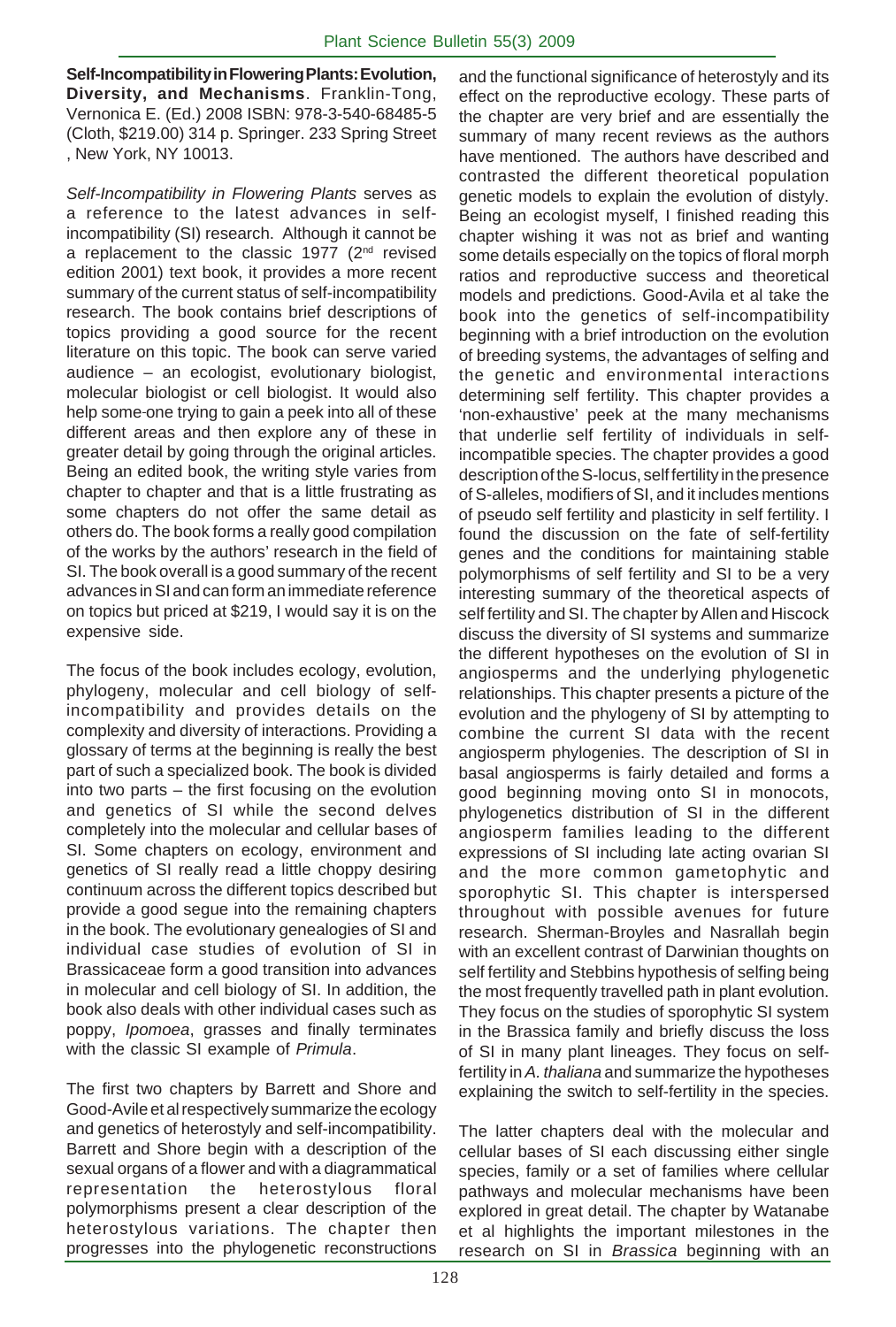introduction on the importance of SI for agriculture. The chapter contains brief descriptions of the Bateman model of the sporophytic control of the Slocus, and identification of S-locus glycoproteins (SLG). It follows a chronological progress in *Brassica* SI with the discovery of the second S-linked gene for SI in *B. olerecea*, the functional evidence for the role of this S receptor kinase (SRK) in SI and a bioassay system for the identification of a pollen 'S gene' that would interact with SRK. With a description of the dominance relationships among the complex set of S genes in Brassica, the chapter concludes with future prospects of SI and how we can allow our knowledge of the SI system to be applied in a plant breeding context. The chapters by Zhang and Xue and that by McClure deal with the flowering plants of the family Solanaceae. Rosaceae and Plantaginaceae exhibit the most widely distributed S-RNase-based SI system described so far. These chapters describe the molecular bases of S-RNasebased SI and the S-RNase genes on the female side and the S-locus F-box on the male side and the influence of non S-locus genes on their functions. The chapter by McCubbin forms a good culminating point by taking on the classical example of SI in Primula. This chapter ties in the different topics discussed by Barrett and Shore in the first chapter and with a reassessment of the historical information on SI in *Primula*, McCubbin excellently reviews how the recent developments at the molecular level could generate promising tools to improve our understanding of self incompatibility in *Primula*. The chapter summarizes the floral characteristics of the mating types in Primula and the functions of the heteromorphic characters. The genetic structure, location and size of the S-locus, the allelic dominance and the current status of the molecular genetic characterization of the genus are described fairly briefly. The chapter concludes with a description of future prospects and ties in the aspects described in the ecology and diversity parts of the book into the molecular developments of SI.

-Arathi, H.S. Department of Biology, Colorado State University, Ft. Collins, USA

**Chocolate: Pathway to the Gods** (subtitle: The Sacred Realm of Chocolate in Mesoamerica) 2008. Dreiss, Meredith L. and Sharon Edgar Greenhill. ISBN 978-0-8165-2464-8 (195 pages, hardcover with DVD, \$30.00) University of Arizona Press.

*Chocolate: Pathway to the Gods* is a visually impressive book, containing numerous beautiful full-color images of artifacts, places, and practices historically associated with chocolate and its production. The book focuses on Mesoamerica, especially the Mayan period. Despite the plethora of high-quality books available on the social and natural history of chocolate, this book fills an open niche by providing an overview of chocolate in Mesoamerica that is approachable to non-scholars while maintaining a suitable level of well-documented scholarship to appease the specialist.

The book is loosely divided into topics such as rituals, wealth, healing powers, and ecology, but the topics overlap significantly because of their inherent interactions. Page space is about equally divided between images and text. There are a few maps to clarify locations mentioned in the text. The authors state that the book arose because they had collected too many images for their 60 minute DVD (included with the book, see below). It is apparent that they used the text and interesting stories to tie the images together, versus using images to illustrate the text. Because of this, one can approach the book either by flipping through and stopping at an eye-catching image and learning about it from the text, or by more methodically reading through each section.

My only criticism of the book has to do with its somewhat irregular and ill-defined timeline. The mental crisscrossing of centuries within any given section can be bewildering. The reader is thrown, for example, from "Early Classic Maya" to the "Madrid Codex" with little to no explanation of the relationship between the two. It is assumed that the reader is familiar with the major periods of Mesoamerican history and therefore there is no definition of them in the book. Readers would greatly benefit from a one page timeline listing the major periods and location of the described cultures by year. [As a substitute, you can consult the entry on "Mesoamerican chronology" in Wikipedia.org]

The 60 minute DVD (2005) that is included with the book is well-produced and really interesting to watch. It suffers a bit from the same time-travel giddiness of the book, but having the information portrayed in video helps the viewer maintain a better sense of time and place. My two pre-teen kids wandered through the room while I was watching it and stayed for the whole movie. I later heard one of them describing the role of chocolate in presentday "Día de los Muertos" (Day of the Dead) rituals to her friends.

In summary, *Chocolate: Pathway to the Gods* is a worthwhile addition to your library if you are interested in chocolate, Mesoamerican history, and/or economic botany. The combination of book and DVD would be useful in a class on Mesoamerican history, Latin American studies, or economic botany. It also provides clear photographs of period artifacts that may serve as inspiration for Mayan-themed art.

- Carolyn Wetzel, Dept. of Biological Sciences, Smith College, Northampton, MA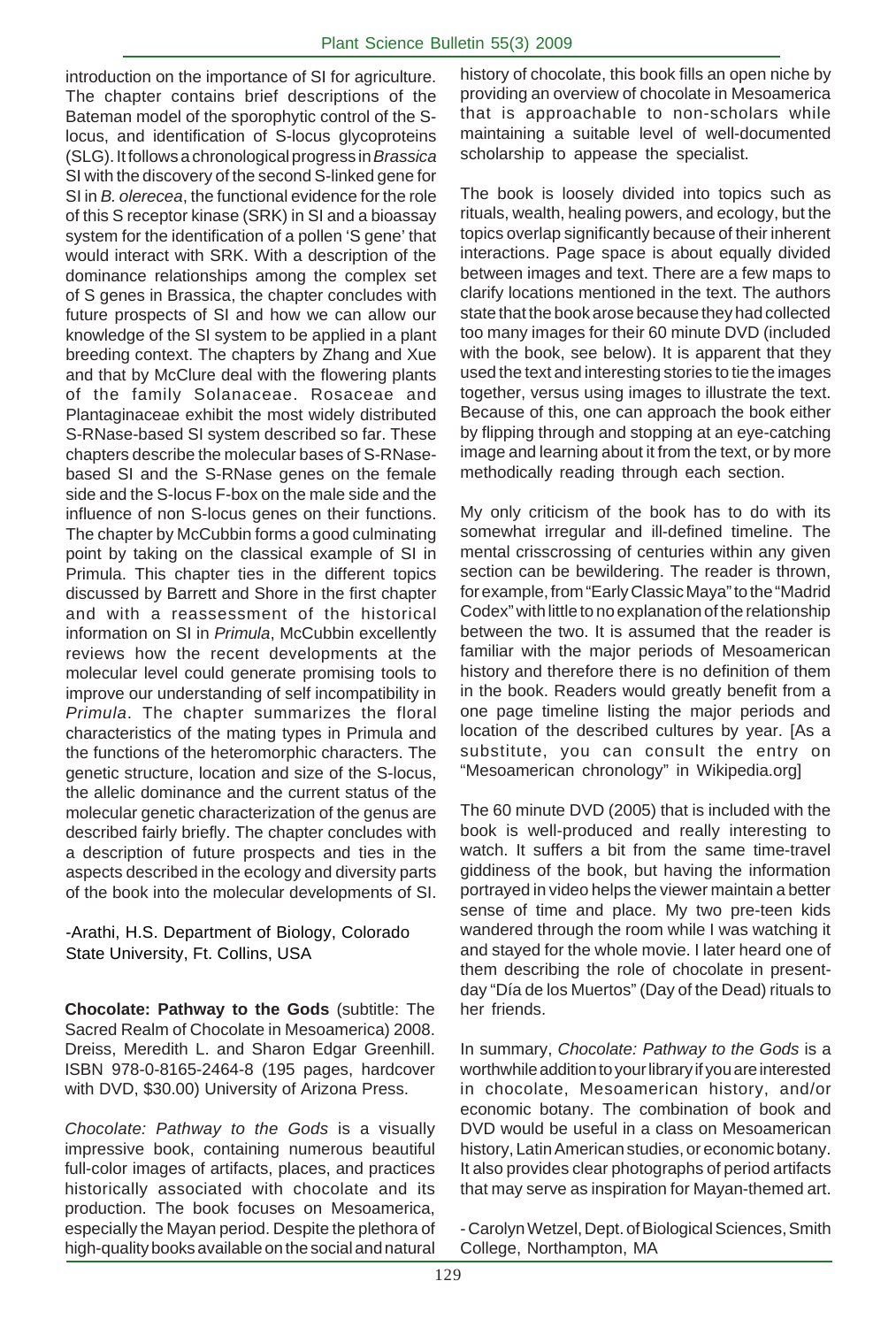**Mushrooms as Functional Foods.** Cheung, Pater C.K. (ed.) 2008. ISBN 0-470-05406-2 (Cloth US\$90.00) 259 pp John Wiley & Sons, 111 River Street, Hoboken, NY 07030.

As our interest in the medicinal aspects of plant chemicals increases, it makes sense that our focus should also include chemicals produced by fungi. Interestingly, more than 400 fungal species have known medicinal properties. These medicinal uses are responsible for approximately \$6 billion in global sales; however, less than 0.1% of those sales occur in North America.

When discussing health benefits of any food, the first step is obvious: nutritional value. Cheung's chapter covers this topic comprehensively. For example, mushrooms typically contain more protein than plants, while being low in fat and calories. But as a functional food - one that promotes health and reduces disease risks - mushrooms offer us much more. For example, they have known antioxidant ability (although little information on the character of these antioxidants is known) and the ability to lower blood cholesterol. Cholesterol-lowering effects may be due to a variety of effects. These include presence of compounds like lovastatin, which block cholesterol biosynthesis, or may even be due to fungal cell wall components interfering with cholesterol absorption from the gut. Mushrooms are also associated with lowering plasma glucose levels, a bonus for diabetics.

While most mushroom nutriceuticals (a refined or partially refined extract) are derived from mycelia and culture filtrates, sclerotia are an underutilized resource. Wong and Cheung's chapter not only discusses characteristics of sclerotia, but goes on to describe three specific sclerotia that are used both as food and medicine. The chapter also explains pharmacological activities of their cell walls, and especially <sup>2</sup>-glucans, on physiology, ranging from their ability to increase calcium and magnesium absorption to their ability to modulate the immune system.

I felt the chapter most central to the book's focus was V. C. E. Ooi's chapter on the antitumor and immune modulating roles of higher fungi. Ooi focuses on how mushroom polysaccharides activate macrophages and natural killer cells, induce apoptosis, and suppress metastasis. The author also discusses the relationship between polysaccharide size and anti-tumor activity - the larger the polysaccharide, the greater the antitumor effect. It also appears other structural characteristics like branching and helices influence antitumor activity. The information in this chapter certainly points out the folly of not including these

compounds in cancer treatment regimens.

The final chapter of *Mushrooms as Functional Foods* deals with global inconsistencies in how mushrooms as dietary supplements are regulated. The regulatory systems in the U.S., Canada, European Union, Australia, Japan and Israel are all discussed, as well as the best techniques for obtaining consistent nutriceuticals, and potential methods for consolidating food safety systems.

The one major drawback I found was that the title leads one to believe the book will focus almost solely on the ability of fungal compounds to improve health. While *Mushrooms as Functional Foods* included several chapters specifically on the nutritive and medicinal nature of mushrooms (see above), it also included several sections that don't easily fit the topic. For example, bioremediation is discussed in the introductory chapter. Another subject that stretches to fit the idea of functional foods was the molecular analysis of *Lentinula edodes* (shiitake) growth and development strategies. I was hoping that this chapter would include information on its main medicinal compound, lentinan, but due to limited research, the only information on this functional aspect was the post-harvest degradation of lentinan. Most material in this chapter discussed items such as the molecular basis of fruiting body development and the chemistry of food source degradation. Interesting, but I feel the topic is perhaps not yet worth an entire chapter in a book on mushrooms as functional food.

The book is targeted at those in working with functional foods, in the areas including nutrition and complimentary/alternative medicines. The writing was clear, findings concisely described, the sections well-marked, material was exceptionally wellreferenced, and all authors pointed out areas where little research has occurred - making this a great jumping off point for future research projects.

-Michelle A. Briggs, Department of Biology, Lycoming College, Williamsport, PA 17701, Briggs@Lycoming.edu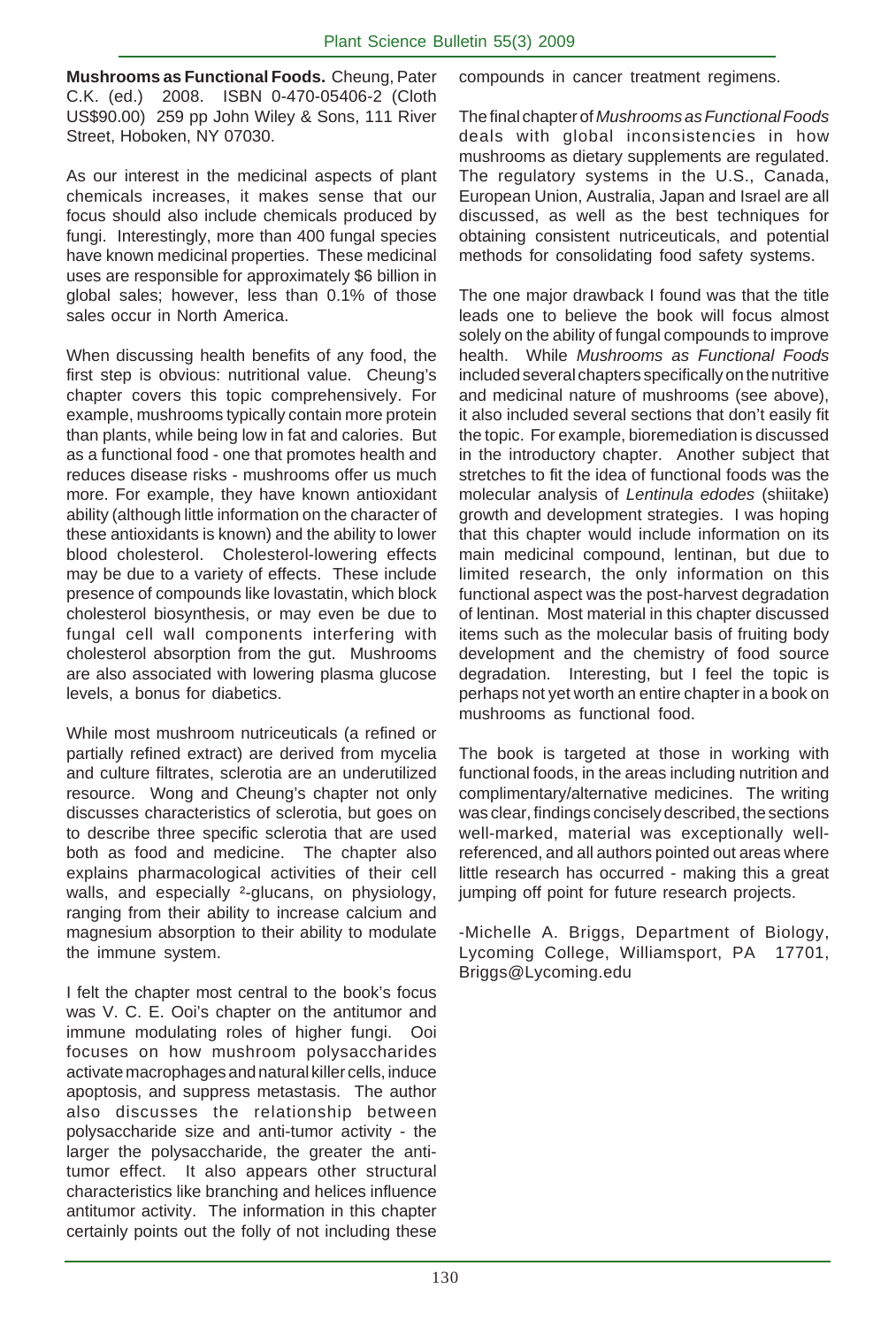**Micropropagation of Orchids, Second Edition**, Arditti, Joseph. 2008. ISBN 978-1-4051-6088-9 (Cloth US\$475.00 ) 1523 pp. Blackwell Publishing Ltd, 350 Main Street. Malden, MA 02148-5020.

Only the skilled can judge the skillfulness, *but that is not the same as judging the value of the result.*

C.S. Lewis, *A Preface to Paradise Lost*

This might seem a rather improper way to begin a review. I do not attribute to myself the quality of skill, but rather an assessment of the value of the result. As to the notion of the skilled as judges, this is an apt description of the second edition of Joseph Arditti's *Micropropagation of Orchids.* At first glance one might believe this to be a mere compilation of recipes gleaned from the published literature. That would overlook its true value. Arditti is not merely a scribe or compiler transmitting what others have done, but a synthesizer who, having himself been an active scientist and micropropagator, has sought out, studied, interpreted, and (where necessary) inferred the details of orchid micropropagation. He has brought to this massive work the skills of a scientist and the art of a teacher. In so doing he provides not only the method, but also a judgment of its skillfulness.

This is hardly a book one sits down by the fire to enjoy. It also is not likely to find a place on many coffee tables. But it does contain a wealth of information drawn from a career devoted to all things orchid—and if put to proper use will become a marked up, dog-eared essential in the laboratory.

A carefully detailed and important initial chapter is devoted to the history of orchid micropropagation. Therein Arditti seeks to right what he perceives as the flawed record of history (for which he apologetically takes some small responsibility). He admits in his preface to having been "made to remove parts of the story which placed the discovery and its discovers in proper perspectives…" from a similar chapter in the First Edition. This new edition's chapter on history carefully details the many who were instrumental in advancing orchid micropropagation, and reinstates those removed parts. In so doing it provides the full picture and acknowledges the contributions by many deserving individuals to the development of orchid micropropagation.

Through Arditti's history the reader gains an appreciation of the fact that while we often attribute advances in science to a handful, it is the contributions of many taken together that forms a body of knowledge. Like a teacher, he introduces us

to many who might otherwise be forgotten (we see not only a name, but in addition for many a photo, a signature, and an occasional personal note). Was the fact that only one individual has received the greatest credit for the work deliberate fabrication by those with commercial or other interests? An error of understanding? The result of commercial protectionism? Arditti leaves his reader to decide but provides a thorough history that reads like a good mystery novel.

Having dispensed with the background, for the rest of this work it is time to roll up your sleeves. As noted, this is no simple "how to cookbook." Rather, Arditti provides the reader the details and tools (from how to make the necessary stock solutions and media to how to deal with contamination in cultures, or where to purchase supplies) to become skilled in the art of micropropagation. And as fitting the largest of plant families, we see that the methods are as diverse as the forms of the orchid flower. For some the details are manuals in themselves (see, for example, methods for *Cymbidium* or *Dendrobium* in Volume 1 and those for *Phalenopsis* in Volume 2). While for many others they are only brief notes, as is the three-paragraph entry for *Dactylorchis*. But even here there is valuable information for while the original publications provide only scant information, Arditti, drawing on his understanding of the topic, infers for us details omitted by the original authors.

When teaching them the techniques of tissue culture and micropropagation, I used to warn my students that success was a mix of science, experience, luck, and a bit of "witchcraft." Many years ago, for example, we sought to develop methods for culturing *Paphiopedilum* (the success for which Arditti suggests remains uneven). After numerous failed efforts we were overjoyed to find a piece of ovary tissue packed with what appeared to be bright green callus growth. A laboratory accident led to the loss of that culture and despite many efforts, we were never able to repeat it. Thus, Arditti cautions his reader that these techniques are far from foolproof. And, perhaps most valuable, he provides throughout editorial evaluations and advice that could prove invaluable for adapting individual efforts.

The publisher's description of *Micropropagation* refers to it as a "classic." Certainly if one lines this up with Shakespeare, it would fail that test. And even in science, I would hesitate (as I am sure the author would) to list it alongside Darwin's *Origin of Species*. But in the sense of its universal value and importance, this Second Edition will undoubtedly be considered a classic, if only because it will serve as a sole and invaluable resource on the subject. It has grown from an appendix in a volume of the series *Orchid Biology, Reviews and Perspectives*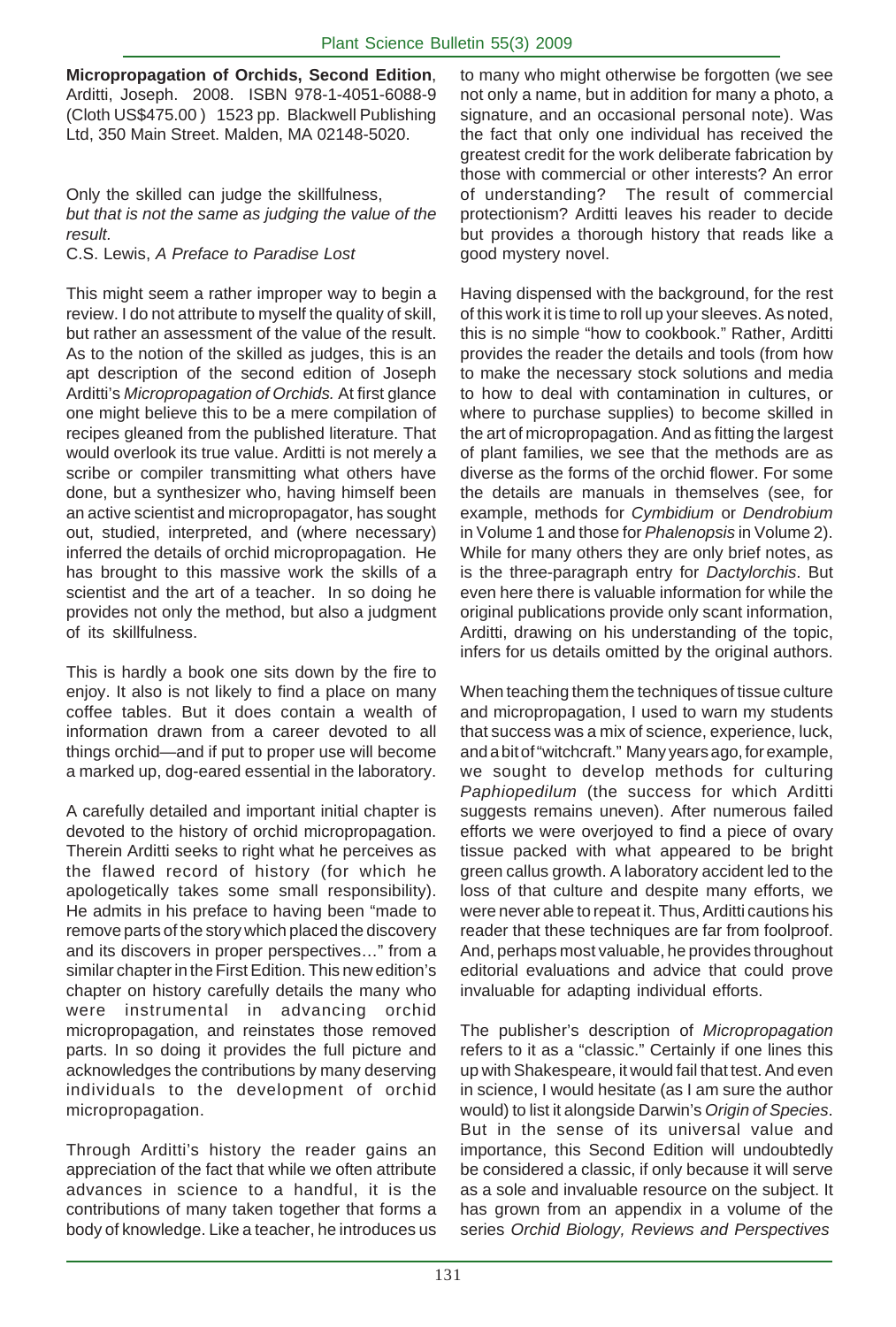(edited by Arditti and others), to the nearly 700-page First Edition, to the present more than 1500 pages, 2-volume work…a measure of how far and how rapidly the techniques of micropropagation have expanded.

While most of the two volumes is devoted to a species by species listing of methods, there are valuable appendices on supplies, Internet resources, and some fundamental chemical and physical resources (e.g., light, units of measure, glossary, etc). A very substantial bibliography allows the interested reader to research and study the original references themselves…and serves as a testament to the fact that this is the result of a lifetime devoted to the study of orchids.

As the author of what he says will be the last such volume he will produce, Arditti takes opportunity to project into the future. He sees, not surprisingly, continued growth and spread of these techniques and looks to (hopes for?) others who would take up the task of the next edition in another 15-20 years. If I could speculate, I would suggest that it would be difficult to find someone with a similarly intimate knowledge of orchids and the science and intrigue that surrounds them. Finally, I would predict that this work will be considered a classic in one more sense: it will (very soon I expect) be scarce and out of print. There is, to return to Lewis's admonition, therefore, great value in this result.

Michael S. Strauss Office of Scientific Quality Review USDA-ARS Beltsville, MD 20705



**Plant Desiccation Tolerance**. Jenks, Matthew A. and Andrew J. Wood (eds.). 2007. ISBN 0813812631 (Cloth US\$200.00) 311 pp. Blackwell Publishing Professional, 2121 State Avenue, Ames, IA, 50014.

I chose to do this review as I wanted to know more about desiccation tolerance in plants. I now do, however, it is ultimately a book for physiologists, biochemists, molecular biologists and perhaps it is most suited to those in agronomy, plant breeding and conservation. The book does not deal in any great depth with the ecology and evolution of desiccation tolerant plants or methods in plant desiccation tolerance research. Bewley (1975) described desiccation as the ability of an organism to dry to equilibrium with dry air and resume normal metabolic function on rehydration. He proposed that desiccation tolerance is an inherent property of the cell. That property limits damage to a repairable level while maintaining integrity in the dried state and upon rehydration, mobilizes repair mechanisms. Sugars, glasses, proteins and genes all play a role in the different organisms and structures that are desiccation tolerant. This book provides an up-to-date review of the various molecules and mechanisms involved.

Structurally the book is divided into three sections with 10 chapters. Each chapter is followed by a list of references. It has an index, but not a glossary or list of abbreviations that it might well have had. For example, ABA or GA are abbreviations that many plant biologists of any description may readily recognize; however,  ${\sf T}_{_{\cal g}}$  (glass transition temperature) or even LEA (late embryogenesis abundant) are at another level of specialization. Having said this, I must also say that there are not a lot of abbreviations and a one-page list would have done the job. Section 1, Vegetative desiccation tolerance has five chapters. One chapter is dedicated to angiosperms and one to lichens. Section 2, Desiccation tolerance of pollen, spores and seeds has 4 chapters. Section 3, Applications of Desiccation tolerance research curiously has only one chapter.

Regardless of the extent of future changes in our climate, many regions of the world already struggle with drought, many of those also with famine, and it was somewhat surprising, that only one chapter was dedicated to applications of desiccation tolerance. That chapter focused on the work done on one desiccation tolerance associated gene (*XvSap1*). A chapter on climate change, world food supplies and a discussion on such things as elucidating the relationship between desiccation tolerance and productivity (Alpert, 2006) may have rounded off the last section and provided a better finish. I make this comment in light of what I read in the preface and on the cover to this book. I did expect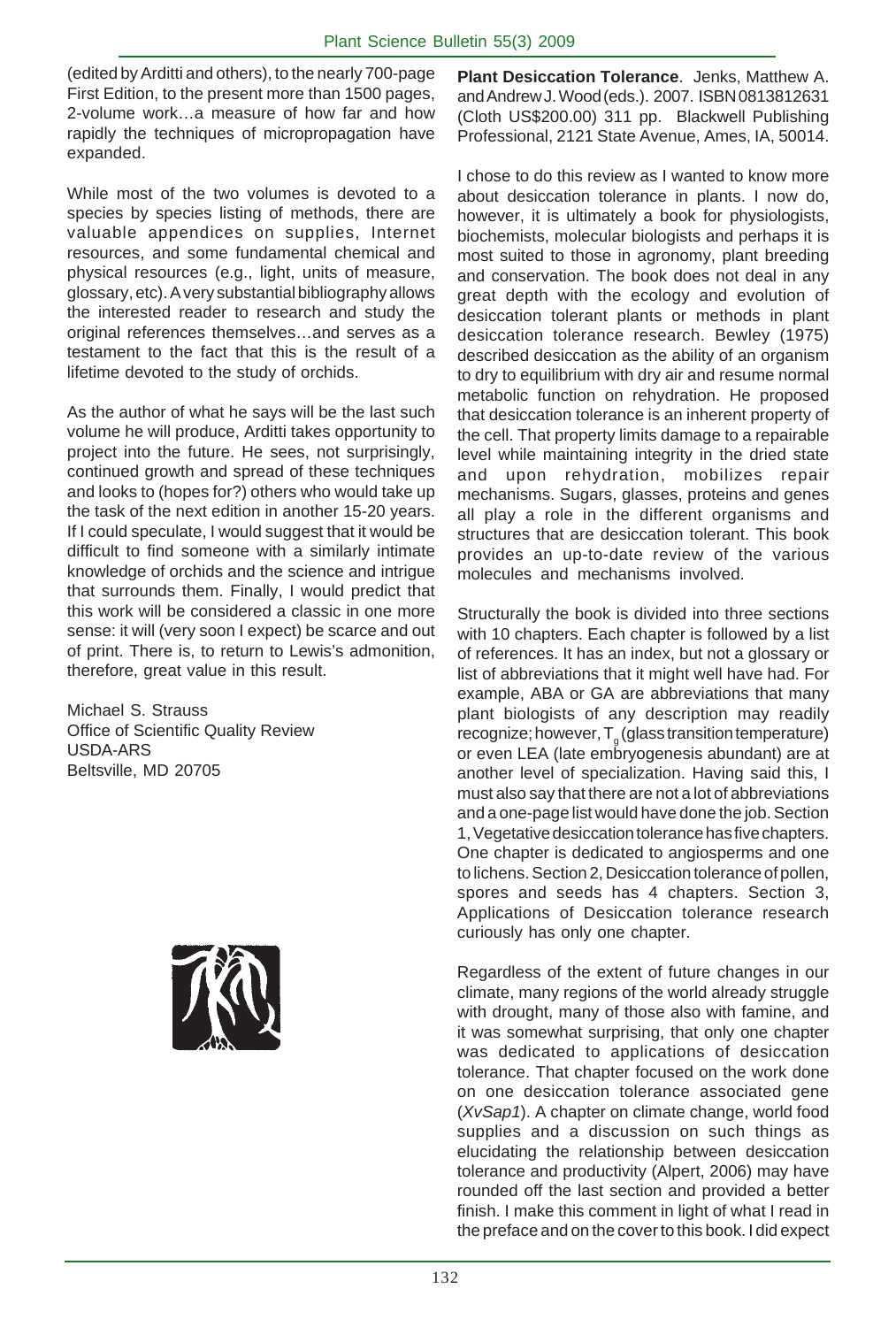to see more on the practical applications of desiccation research. Interestingly, issues relating to the application of desiccation tolerance research are often mentioned; however, the text stops at exploring them in that context. For example, the desiccation tolerance/productivity tradeoff hypothesis is mentioned in reference to the evolutionary history of the tracheophytes but is otherwise not considered. This is the only thing that distracts from an otherwise well-written and presented book and it might have been better to have omitted Section 3 but kept the chapter, '*XvSap1* a desiccation tolerant gene with potential for crop improvement'.

Chapter 1 was a very informative, enjoyable read and not limited to plants. 'Desiccation, unlike dehydration, is both a *process* and a *destination*' (page 7), made me want to read on. Sufficient introductory information was provided in Chapter 1 for the rest of what followed. For example, anhydrobiotes (desiccation tolerant organisms) may be divided into two broad categories based on their differing abilities to survive rapid or relative slow desiccation. This was one central theme that came up numerous times throughout the book. The chapters were well edited and there is continuity between them. For example, in Chapter 2 we find that there are two general strategies for surviving desiccation: constitutive and induced cellular protection, both coupled with rehydration-induced repair. In part these two strategies reflect the board categories introduced in Chapter 1 (being able to survive rapid or relatively slow desiccation).

In summary the book provides a comprehensive and recent review of plant desiccation tolerance. There is an emphasis on the physiological, molecular and genetic aspects; however, it is well supported with general biological and ecological information making it a more palatable read for the non-specialist as well.

#### References

Alpert, P. 2006. Constraints of tolerance: why are desiccation-tolerance organisms so small or rare? The Journal of Experimental Biology 209, 1575-1584.

Bewley, J. D. 1975. Physiological aspects of desiccation tolerance. Annual Review of Plant Physiology 30, 196- 238.

-Adrian Renshaw, University of Western Sydney, Australia.

**Plant Signal Transduction: Methods and Protocols (Methods in Molecular Biology), Vol. 479**, Pfannschmidt Thomas, (Ed.) 2009. ISBN 978-1- 58829-943-7 (Cloth US\$99.00) 357 p. Humana Press, a part of Springer Science + Business Media, 333 Meadowlands Pkwy Secaucus, NJ 07094.

This text pertinently addresses the field of signal transduction in plants. Largely framed in the area of plant responses to the environment, the text overviews methods for investigating a broad range of areas related to plant signal transduction, primarily for use with model systems such as *Arabidopsis thaliana*. The stated emphases of the text are on *in planta* studies, as well as methods for studying plant signal transduction proteins.

This volume covers a wide range of basic and cutting edge techniques that can be used in any number of areas of plant signaling research. The text opens with an insightful overview chapter that frames the many signals – both external and internal – that plants must respond and adapt to in the environments in which they exist and reproduce. An overview of some eminent areas of plant signal transduction are examined and described. The nature of signals and locations of signal perception, i.e. local, neighboring or long distant, as well as the receptors that perceive signals and receptor outputs are covered using well-known examples. The complexity of each of these components is also addressed, as is the resulting intricacy of signaling networks. This overview is an appropriate introduction to the techniques needed to unravel and probe experimentally complex plant signaling networks, which are the focus of subsequent chapters.

There are a number of major themes covered by the chapters included in this volume. These themes include mutant analyses and complementation for probing gene function, imaging and microscopybased analyses, techniques for probing protein function, and methods for exploring protein-nucleic acid interactions. Each of these major themes is addressed in a number of complementary chapters that in some cases are dispersed throughout the text.

Mutant analysis is addressed first. One of the most widely used tools for probing gene function is reverse genetics – i.e. assaying mutants that harbor a mutation in a gene of interest for disrupted phenotypes that may lead to insight into gene function. Approaches for identifying developmental phenotypes in *Arabidopsis* mutants are addressed in Chapter 2 entitled "Phenotyping of *Arabidopsis* Mutants for Developmental Effects of Gene Deletions." The full spectrum of assays needed for analyses from seed sterilization and germination to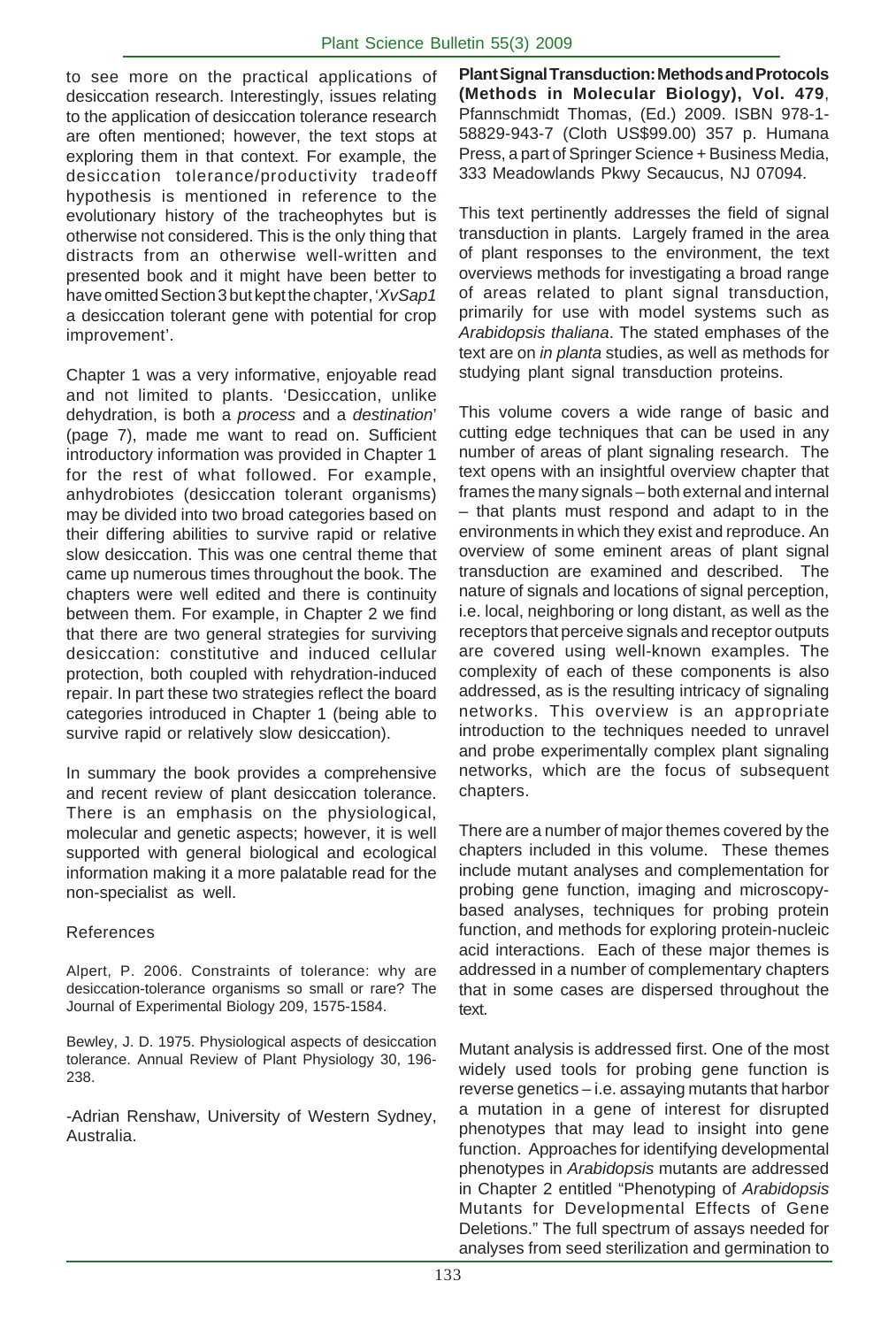the assessment of a number of phenotypic characters, including cotyledon shape and size, hypocotyl lengths and a number of other physiological parameters are addressed. In the following chapter "Phenotyping of Abiotic Responses and Hormone Treatments in *Arabidopsis*", the search for phenotypes that are dependent on external stressors, i.e. abiotic factors and hormones, are discussed. The experiments described in this chapter provide methods for identifying conditional phenotypes or functions of genes that may not lead to readily observable developmental phenotypes. While these two chapters provide a brief overview to a large variety of screening conditions, detailed analysis of the impact of any one of the factors or conditons will require additional insight into the potential impact of distinct factors on specific pathways or biological functions. Later in the volume, a heterologous mutant approach is presented as an effective tool for probing the functions of plant signaling proteins (Chapter 15). In this chapter entitled "Functional Complementation of Yeast Mutants to Study Plant Signalling Pathways", the approach of complementing yeast mutants to probe plant gene function is explored. This approach is described in the context of having been used successfully for studying plant stress response genes. A practical method for probing the impact of disrupted gene function or the impact of changes in the ambient environment on plants is the quantification of changes in gene expression. Quantitative Realtime reverse transcription PCR (RT-PCR) is a widely used method employed for this purpose. In chapter 4 of this volume, quantitative RT-PCR using SYBR green chemistry is described. This fluorescencebased method allows high-throughput gene expression analyses. The chapter addresses a number of issues related to primer design, generation of standards, utilization of controls, and data analysis.

The discussion of imaging techniques ranges from more general approaches using confocal microscopy to more specific experimental measures, such as the detection of intracellular calcium concentrations (Chapter 5) and the measurement of cellular redox states (Chapter 6) and the detection of reactive oxygen species (Chapter 7). Each of these chapters provides detailed steps for the effective use of particular probes or biosensors, feeding or expression of probes/biosensors and microscopy-based detection. Later in the text, a number of chapters focus on confocal laser microscopy-based imaging techniques. Confocal imaging has emerged as a powerful tool for investigating protein localization and function *in planta*. One emergent, powerful technique for studying protein-protein interactions using confocal imaging is Bimolecular

Fluorescence Complementation (BiFC). The widely used BiFC technique can be used in protoplasts, as well as for transient expression in tobacco as discussed (Chapter 12). The mating-based splitubiquitin system also is addressed (Chapter 14). This system, which uses a yeast host to probe plant protein interactions, is purported as complementary to *in planta* assays such as BiFC. Additional specific confocal-related techniques addressed include fluorescence cross-correction spectroscopy (Chapter 13).

Protein-based methodologies are discussed in a number of contexts. The discussion of these methodologies includes a chapter on thioredoxinbased redox regulation (Chapter 8), which describes a rather specific affinity-purification of thioredoxin target proteins. Methods for detecting *in vivo* protein phosphorylation (Chapter 9) and phosphatase activities (Chapter 16) also are discussed. As the phosphorylation status of many proteins are critical for their roles in signaling, these chapters provide key insight into practical methods for understanding protein function in signal transduction pathways. Protein phosphorylation methods are discussed specifically in regards to the detection of phosphorylated proteins in thylakoid membranes. The chapter on phosphatases addresses investigating phosphatase activities *in vivo*. As protein kinase and protein phosphatase activities are often antagonistic, the discussion of protein phosphorylation and phosphatase activity, though dispersed in the text, seems well aligned. Protein regulation also is discussed in regards to the impact of the ubiquitin-proteasome system on protein stability in *Arabidopsis* – an emergent issue in many plant signaling pathways. The methods useful for identifying proteins that are a part of the protein degradation system or targets of the system are detailed (Chapter 10). The more global proteinbased method of proteomics is the focus of Chapter 11. The technology is discussed based on its use for probing circadian rhythms in *Chlamydomonas reinhardtii*. This chapter, unlike the majority of the included chapters, reads as a case study on the efficacy of the technique for addressing a specific research question in this case in *Chlamydomonas.* Protein interactions with nucleic acids and the resulting impact on plant signaling are addressed in a number of chapters. Chromatin Immunoprecipitation (ChIP) assays have become increasingly important for investigating *in vivo* transcription factor binding properties. These types of studies can be complementary to gene expression studies. In chapter 17, a general overview to ChIP analyses is presented. Additional methods for probing DNA-protein interactions are covered including fluorescence-based electrophoretic mobility shift assay (Chapter 18), the yeast-onehybrid assay (Chapter 19), and transient protoplast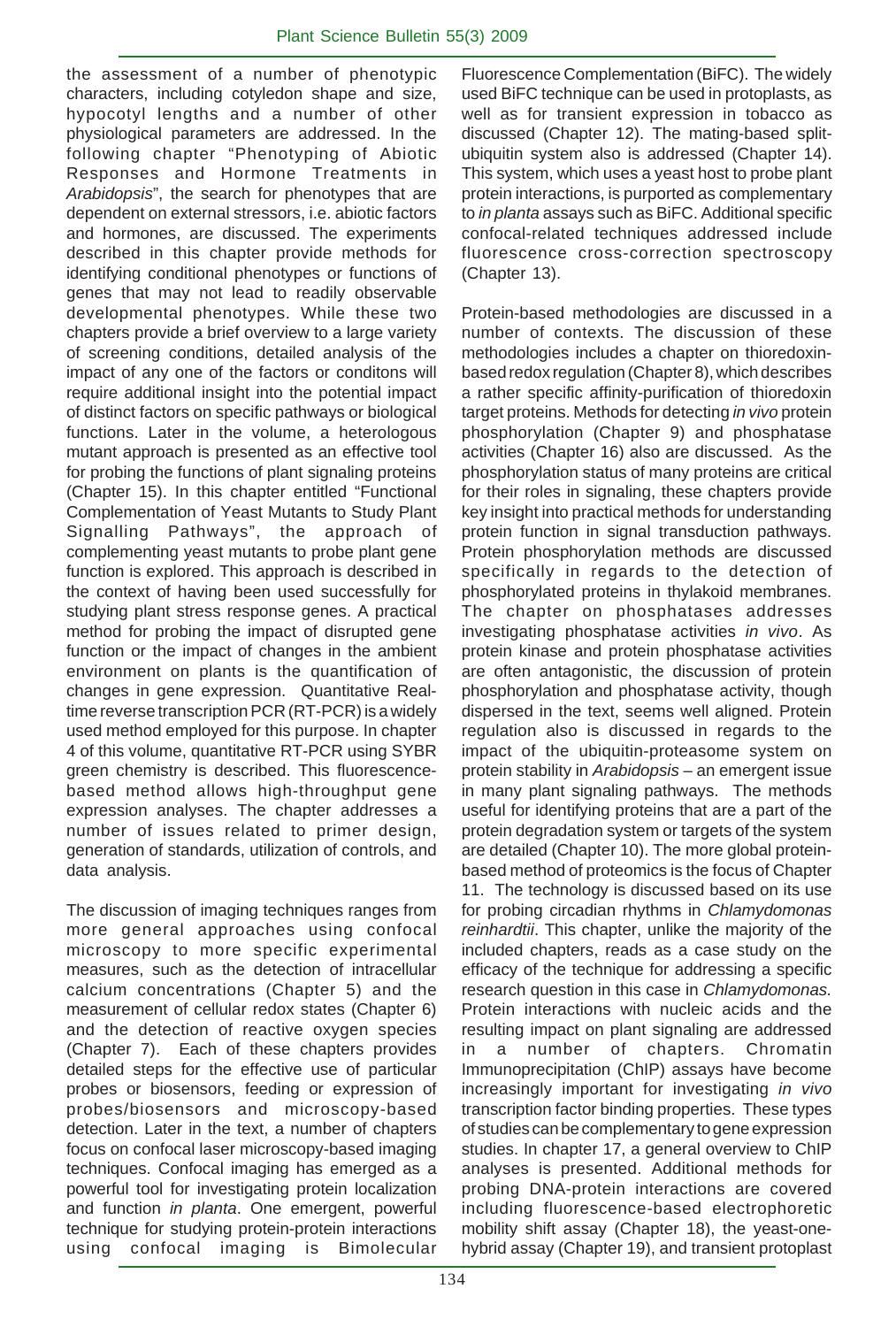assays and *in silico* analyses (Chapter 20). RNAprotein interactions also receive some coverage as a case study of RNA-protein interaction in the *Arabidopsis* circadian system (Chapter 21).

This volume of Springer Protocols covers a wide range of cutting edge techniques that are leading to novel insight into signal transduction pathways in plant biology. Most of the chapters are written as how-to guides in the successful use of these techniques, while a limited number of chapters are presented as case studies. A major drawback that I noted was the somewhat random organization of the chapters, rather than organization around emergent themes and/or related experimental approaches. All in all, however, this is a fine reference text that surveys a range of current plant experimental tools and techniques.

-Beronda L. Montgomery, Michigan State University, East Lansing, MI 48824

**The Marie Selby Botanical Gardens Illustrated Dictionary of Orchid Genera**. Peggy Alrich and Wesley Higgins. Bruce Hansen, Robert L. Dressler, Tom Sheehan and John Atwood, eds. 2008. ISBN 978-0-8014-4737-2 *xxx* + 482 pp. Cornell University Press, Ithaca, in association with Selby Botanical Gardens Press.

This comprehensive illustrated dictionary of some 2500 orchid genus names lists the approximately 850 genera recognized as of 2007 as well as those names validly published but no longer accepted, invalidly published names, orthographic variants, and names published before 1753 (pre-Linnean taxa). It is important to note that "The accepted names used in this dictionary follow the taxonomic use in the Orchid Identification Center at Marie Selby Botanical Gardens, Sarasota, Florida USA and may vary from other treatments."

The Table of Contents lists several small sections of interest including a profile of the orchid family by David H. Benzing which sets the stage for the largest section, Orchid Genera Botanical Descriptions. It is a challenge to introduce such a diverse family as the Orchidaceae in just a few pages but the profile of the family ably covers the defining characteristics of orchids including vegetative and reproductive structures, flower biology and speciation. There is a fascinating reference to the discovery of an extinct stingless bee preserved in amber excavated from a mine in the Dominican Republic in the year 2000 where the insect was found bearing orchid pollen (Ramírez *et al*., 2007). The Orchidaceae have hitherto lacked a definitive fossil record so the discovery of a bee carrying well preserved orchid pollinia, which in itself is an unique fossil observation of orchid-pollinator interaction, led to the naming of *Meliorchis caribea* as a new genus and species. *Meliorchis* is the single accepted fossil orchid genus name appearing in the dictionary.

The major part of this book is the list of orchid genera with their botanical descriptions. The authors recognized their daunting task in presenting a complex assemblage of names in a way that would be easily searched and most useful to the reader. A guide to dictionary use appears at the beginning of this section. The genera are presented in alphabetical order and color-coded according to current name status: a simple key to color coding appears at the bottom of odd-numbered pages thereafter. Whether a reader is simply curious about orchid names or is a serious student of the Orchidaceae, they will find the coding easy to master although there could be some difficulty for visually challenged readers with the shades of green, red and brown used. Also, if a reader had not first browsed the profile of the orchid family, they may not have known the name of the fossil genus, *Meliorchis,* and could spend some time searching the Botanical Descriptions section to find the one fossil genus name that is color-coded dark blue. *Antholithes* and *Protorchis* are fossil genus names that are not validly accepted. This category of names is printed in lighter blue type. It might have been helpful to note these few fossil genus names on the Guide page.

Flowering plants are diverse in their floral structures and orchids are particularly so. There is such an array of colors and shapes that perhaps the best way to present this diversity is to employ a pictorial approach. Color is used but the small medallionstyle images do not distract the reader rather serving to intrigue and beckon one to explore further. There is sufficient detail to recognize favorite genera and species, and colors are true. The majority of illustrations used in this work represent type species of currently accepted and validly published orchid genera. These are an eclectic mix of paintings, drawings and photographs. We also find reproductions of pages and plates from historic works such as *Species Plantarum* (Linnaeus 1753), and *Histoire Particulière des Plantes Orchidées* (Thouars, 1822). Some genera of historic interest are illustrated including *Viscum* Sloane, a genus name published in 1707. On the same page as *Viscum*, we find *Vanilla mexicana* Miller used to illustrate another pre-1753 genus, *Volubilis* Catesby. The type species, *Volubilis siliquosa plantaginis folio* Catesby, was published in *The*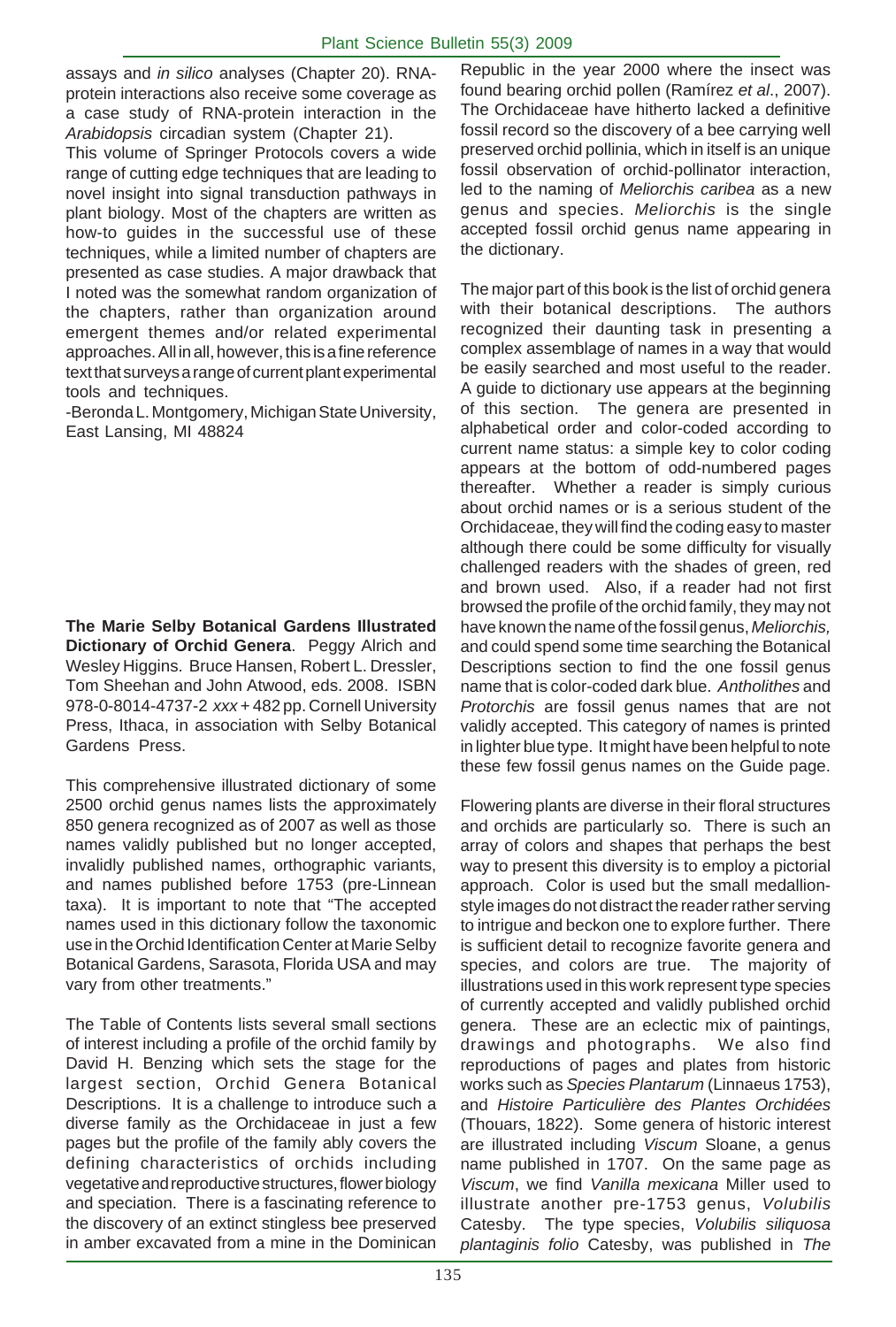*Natural history of Carolina, Florida and the Bahama Islands*, Savannah, in 1747.

Readers will appreciate the inclusion of a Guide to Book/Periodical Abbreviations used in this work. Additionally, there is a Guide to Taxonomists and an alphabetical listing of taxonomists who have published one or more new genus names. The taxonomist's name, date of birth (and death, if applicable), and the B&P standard abbreviation for the author is provided according to *Authors of Plant Names* by Brummitt & Powell (1992). The dictionary would not have been complete without sections on current nomenclatural rules and a glossary of terms used in the text.

The authors recognize the fluid nature of orchid nomenclature but we should bear in mind that there is limited cross referencing of accepted names and validly published genus names not currently accepted by the Orchid Identification Center at Marie Selby Botanical Gardens so that additional searching of databases may be needed to establish synonymy. There is certainly a wealth of useful material within the pages of this singular work for the specialist: the quantity of orthographic variants alone is impressive. This dictionary will also serve as a useful starting point for those with a casual interest in the field. The authors are to be commended for skilfully presenting complex information in an appealing fashion and assembling a vast array of citations in one remarkable book.

Ramírez, S.R., Gravendeel, B., Singer, R.B., Marshall, C.R., and N.E. Pierce. 2007. Dating the origin of the Orchidaceae from a fossil orchid with its pollinator. *Nature* 448: 1042- 1045.

- Marilyn H.S. Light, North American Region, Orchid Specialist Group, Gatineau, QC, Canada, K1N 6N5 bear a few or many flowers and can be erect of gracefully arching. The plants are no longer grown by expert amateurs. *Phalaenopsis* is now one of the most commonly grown orchids in the world. Millions of plants in full bloom are sold in nurseries, supermarkets, discount outlets, florist establishments, hardware stores, swap meets and of course orchid specialists. They can be seen in living rooms, offices, hospitals and in the background of movie and television sets. Some areas of Changi Airport in Singapore overflow with magnificent displays of white *Phalaenopsis* (that site alone is worth a trip to Singapore especially since other areas of Changi have equally magnificent displays of *Dendrobium*, *Oncidium* and other orchids)*.*

The popularity of *Phalaenopsis* and the many existing and potential growers of this orchid have created a need for "how to" manuals and guides which this book aims to fill. It does so very well by describing and illustrating a large number of hybrids, providing good and clear information about cultivation and including lists of sources, hybrids, fragrant forms, four page (two columns each) bibliography and a helpful index.

This is a very good horticultural guide which we can recommend highly as such especially for those who are just starting to grow *Phalaenopsis* or want to keep alive a plant or two received as a gift. It is not a botanical book and does not claim to be one. That is why this review is very short. A longer and more analytical review belongs in a horticultural publication.

 –Tim Wing Yam, Singapore Botanic Gardens, Cluny Road, Singapore and Joseph Arditti, Professor Emeritus, University of California, Irvine, CA 92604, USA

**Moth Orchids. The Complete Guide to** *Phalaenopsis***.** Frowine, S. A. ISBN-13-978–0- 88192-870-9. Hard Cover. \$39.95. pp. 204. Timber Press, Portland, Oregon.

About 50 years ago *Phalaenopsis* flowers existed in all imaginable colors as long as they were purely white only. Size varied, but not the color. And, the plants were grown mostly by knowledgeable hobbyists. At present *Phalaenopsis* flowers can be white, green, purple, pink, rose, yellow, orange, maroon and multicolored with dots, stripes, blotches and combinations of these. Inflorescences can

**Plant Taxonomy: The Systematic Evaluation of Comparative Data, Second Edition**. Stuessy, Tod F. 2009. 539 pp. ISBN 978-0-231-14712-5. \$99.50 (cloth). Columbia University Press, New York, NY.

Stuessy's "Plant Taxonomy" provides a comprehensive review of the literature of the field. As such, it will serve well as jumping-off point for taxonomists who need a deeper understanding of the theoretical or philosophical aspects of their science. Despite its comprehensive coverage and extensive bibliography (about a third of the total length!), I'm not convinced it would be a good introduction to taxonomic practice for upper-year undergraduates.

Literature cited: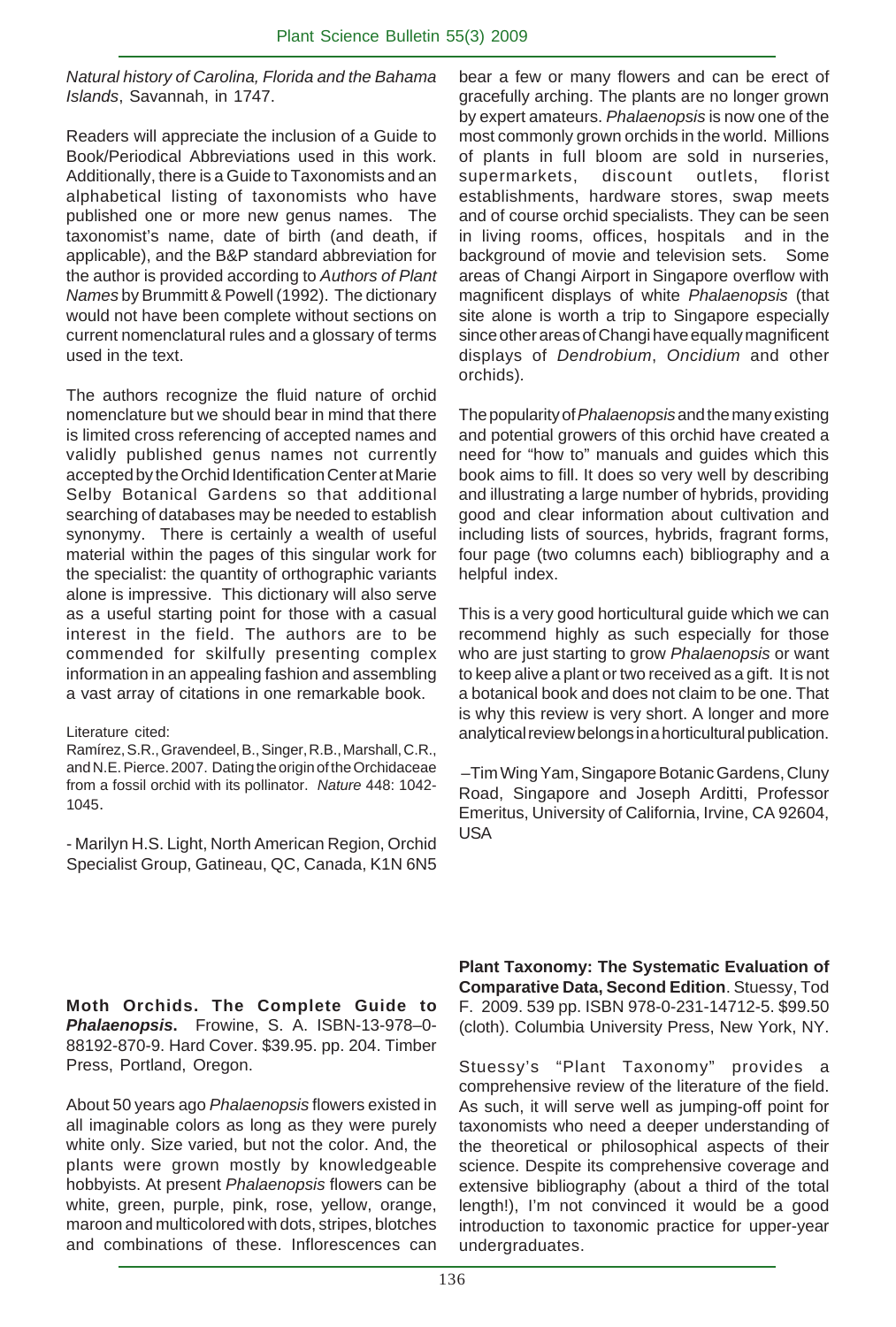The greatest strength of this book is the exhaustive review of the literature. I expect there are few 'dark corners' of taxonomy that are not illuminated in the text. I compiled a list of interesting papers to look up as I read, and I expect even experienced researchers will find previously overlooked nuggets in here. The focus is clearly on cataloguing the literature, and in places little context is provided. Many passages begin with a brief outline of an issue, followed by a list of papers on either side: "Jones argued that this was crucial (1970), while Smith disagreed (1971)". In other words, the book documents the arguments that took place, leaving the reader to look up the cited papers to evaluate the issue for themselves.

In other cases, Stuessy has gone to lengths to illuminate issues that warrant careful consideration. Species concepts are presented in some detail, as they should. However, I'm not convinced that the debate around whether subspecies or variety should be preferred as the primary infra-specific taxonomic rank is important enough to justify the pages devoted to it. Regardless, for those that disagree, Stuessy provides an interesting historical perspective.

The second part of the book is devoted to the various data used by taxonomists. Each of the ten chapters includes a selection of recommended references, an overview of the kind of information that can be acquired, the equipment and training necessary, and particular taxonomic issues to be aware of. These concise reviews will be quite useful for graduate students, or for researchers looking to develop a new data source.

A notable weakness of the book is the treatment of classification approaches. The debates among pheneticists, cladists and phyleticists are recorded here in some detail, but the methods themselves are not well explained. For readers already comfortable with these techniques, there is useful background here, but a graduate student with no previous exposure to ordination will not find this an accessible introduction. The explanation of cladistic techniques is hampered by an introductory example with a data matrix that doesn't match the associated cladograms. These shortcomings undermine the presentation of the explicit phyletic techniques, which depend on the reader understanding the previous two approaches.

A guiding theme throughout the book is the construction of hierarchical classifications. This is clearly the central issue in Stuessy's view of taxonomy, and this aspect of the discipline is thoroughly presented. The coverage of other issues, such as species diagnosis and delimitation and phylogenetic reconstruction, is less satisfying. I wouldn't recommend this book as a text for courses focusing on these latter topics. It would, however, be

a very useful resource for researchers and graduate students who need an overview of the taxonomic literature.

-Tyler Smith, MaGill University, Montreal, Quebec, Canada.



**Rare Wildflowers of Kentucky.** Barnes, Thomas G., Deborah White and Marc Evans, 2008, ISBN 978-0-8131-2496-4, 190 pages, (hardcover US \$39.95), The University Press of Kentucky, Lexington, Kentucky, USA.

Landscapes around the world are drastically changing. Natural resources are rapidly being consumed to support increasing human population growth. Old-growth forests, wetlands, and prairie grasslands are being cut down for agricultural and urban development. Paved roads are being constructed in areas that were considered remote less than 20 years ago. Pollution and over-collection of plants for pharmaceutical trade or that are attractive to collectors (e.g., orchids) have caused the demise of other species. Many exotic plants such as *Ailanthus altissima* (tree-of-heaven), *Pueraria montana var. lobata (*kudzu), and *Euonymus alatus* (winged euonymus), intentionally or accidentally introduced by humans are eliminating many native plant species that have evolved and adapted to local conditions for thousands of years. Apart from human disturbance, other native species are rare because they have a narrow geographic range, are habitat specialists, or represent historic relicts from colder climatic conditions associated with the last Pleistocene ice-age. For example, Mountain maple, an ice-age relict, is found at cool air flowing cave entrances that are isolated from the hot summer Kentucky sunshine. Climate change is in no small part, contributing to habitat decline. Native plants also are important as a food source, provide critical information about the health of natural communities, and serve as a basis of ecotourism.

*Rare Wildflowers of Kentucky* explores the decline of native plants in natural areas throughout Kentucky. At first glance, this text resembles a coffee-table book. It has a horizontal format (22.3 cm x 26 cm), large white margins, more than 200 color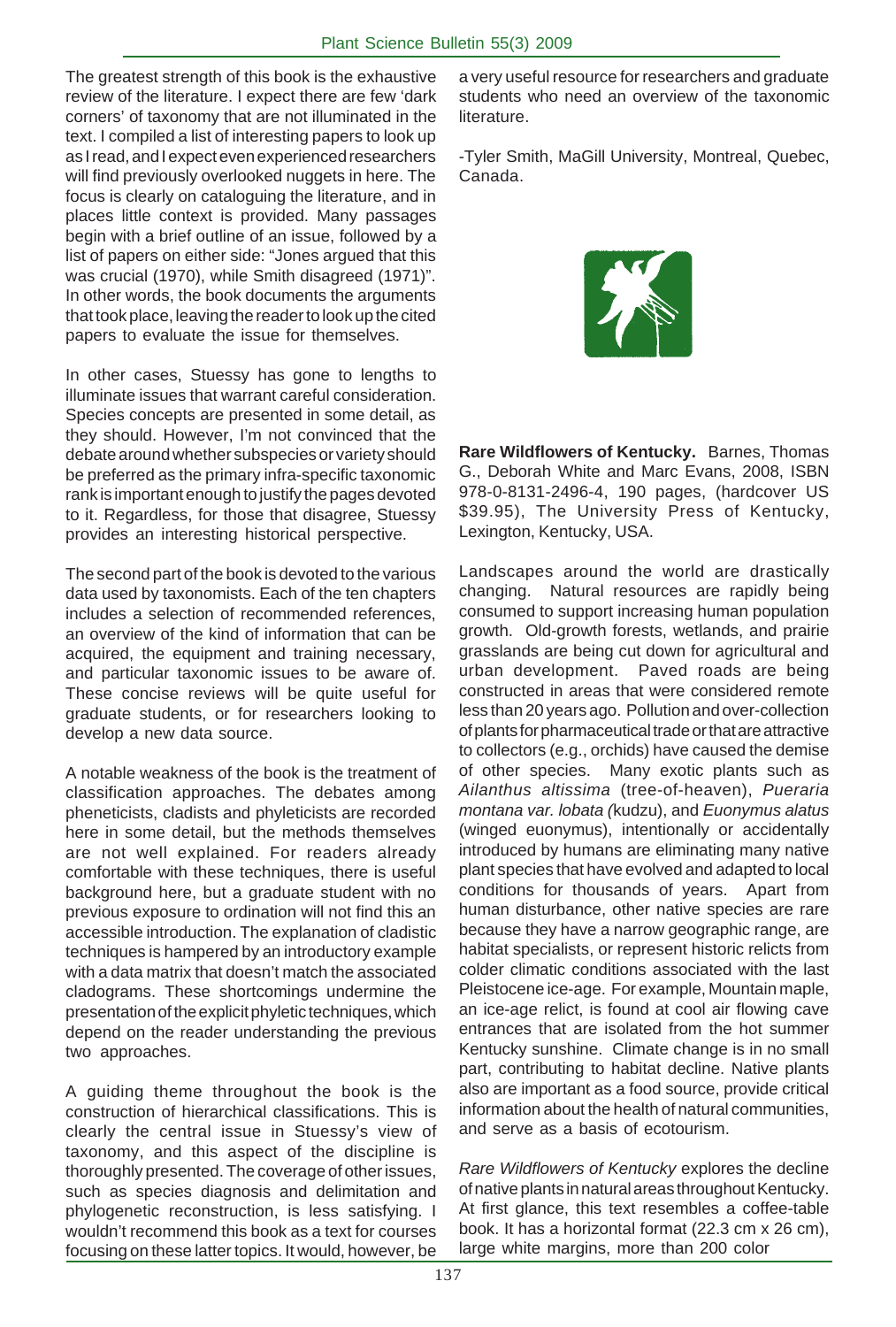fphotographs of particular wildflowers (some are full page), the lack of black-and-white illustrations, and it heavily relies on common names rather than scientific names. Barnes, a naturalist at the University of Kentucky took all or the gorgeous and stunning color photographs with his Nikon F100 camera. White and Evans of Kentucky's State Nature Preserves Commission wrote the majority of the text.

Many important scientific concepts (e.g., biodiversity and species rarity) are explained clearly throughout the book. Emphasis, however, is given to approximately 220 threatened or endangered species within Kentucky, most of which are vascular plants. Sixteen mosses and one lichen also are included. Species omitted were mainly grasses, sedges, and rushes that the photographer claimed were difficult to make photogenic. These authors mentioned that only two plants among the many that are listed as rare or endemic to Kentucky: *Leavenworthia exigua* (Kentucky glade cress) and *Solidago albopilosa* (white-haired goldenrod). Additionally, these authors noted that only eight of the 273 plant species listed as endangered or threatened within the state of Kentucky are on the Federal endangered/threatened species list. Many of the listed species within Kentucky, such as *Cypripedium parviflorum* (the small white lady's slipper), occur at the periphery of their natural range. The authors stressed that Kentucky is located in the middle of several neighboring plant communities that are defined by their geology, hydrology, relief, wind, and so forth. The Appalachians influence the east, the Gulf Coastal Plain the west, the Great Plain floras the west, and other species are associated with more northern temperate regions. Saving species at the edge of their range may contribute to genetic diversity and could possibly lead to evolution of new species.

The book is divided into two main parts. Part one contains a 45-page introduction, that is divided into small subsections including "reasons for decline of native species", "reasons for protecting native plants", "natural communities of Kentucky", "rarity", and "extinction and preservation of species". Short tables scattered throughout this part summarize several important scientific concepts including intrinsic and extrinsic values of plants, common exotic species, as well as provide succinct definitions for assorted biological terms including glades, extirpated, endemic, and mesic. At the conclusion of part one it states how an individual can assist with saving rare plants: green living and support conservation organizations either with financial donations or as a volunteer.

The natural communities subsection is especially informative. It discusses how the original landscape of Kentucky was transformed from being more than 90% old-growth forests prior to European settlement in the mid-eighteenth century to being degraded or damaged beyond recovery by logging practices, grazing, fires, and urban development. A half-page colored map depicts the major natural regions and physiographic province boundaries within the state near the beginning of this subsection. Each physiographic province and associated plant communities are briefly discussed and have accompanying photographs such as Appalachian dry forests, bluegrass mesophytic forests, upland non-forested communities, prairies, bluegrass savanna-woodland, and cliff communities.

Part two is a 117-page section entitled "The Rare Plants". This part is divided into five subsections: "Forests", "Prairies and Glades", In and along Rivers", "Wetlands", and "Cliff lines and Rockhouses". Interesting habitat strategies and facts are given about each rare plant that is discussed. For example, *Podostemum ceratophyllum* (thread-foot) that thrives in riparian regimes has thin long leaves that help it to reduce stress from river currents and possesses a cementlike compound in its roots that aid in anchoring itself to rocks. Captions associated with each photograph often provide additional information about a plant's distinguishing features. For example, the photograph caption of *Stenanthium gramineum* (eastern featherbells), mentions how the flowers help to distinguish it from a grass and that it possesses a six feet tall flowering stem.

At the end of the book are two appendices. The first appendix contains a three page list of scientific and common plant names that appear in the text. The second appendix provides a seven page list of rare, extirpated or extinct plants for the state that was compiled by the Kentucky State Nature Preserves Commission. Each plant in this list is given a code as to whether it is endangered, threatened, of special concern, or historic. A short but useful list of references and an index follows the appendices.

Overall the book is well organized but the photographs lack scales so it is difficult to interpret the size of plants and their respective parts. Also, the photographs are mainly of flowers rather than of vegetative features. Metric units also are not included in the text. However, this book is well written and is recommended for general naturalists, gardeners, horticulturists, lower-level biology undergraduate students, and concerned citizens interested in protecting rare plants.

-Dr. Nina L. Baghai-Riding, Delta State University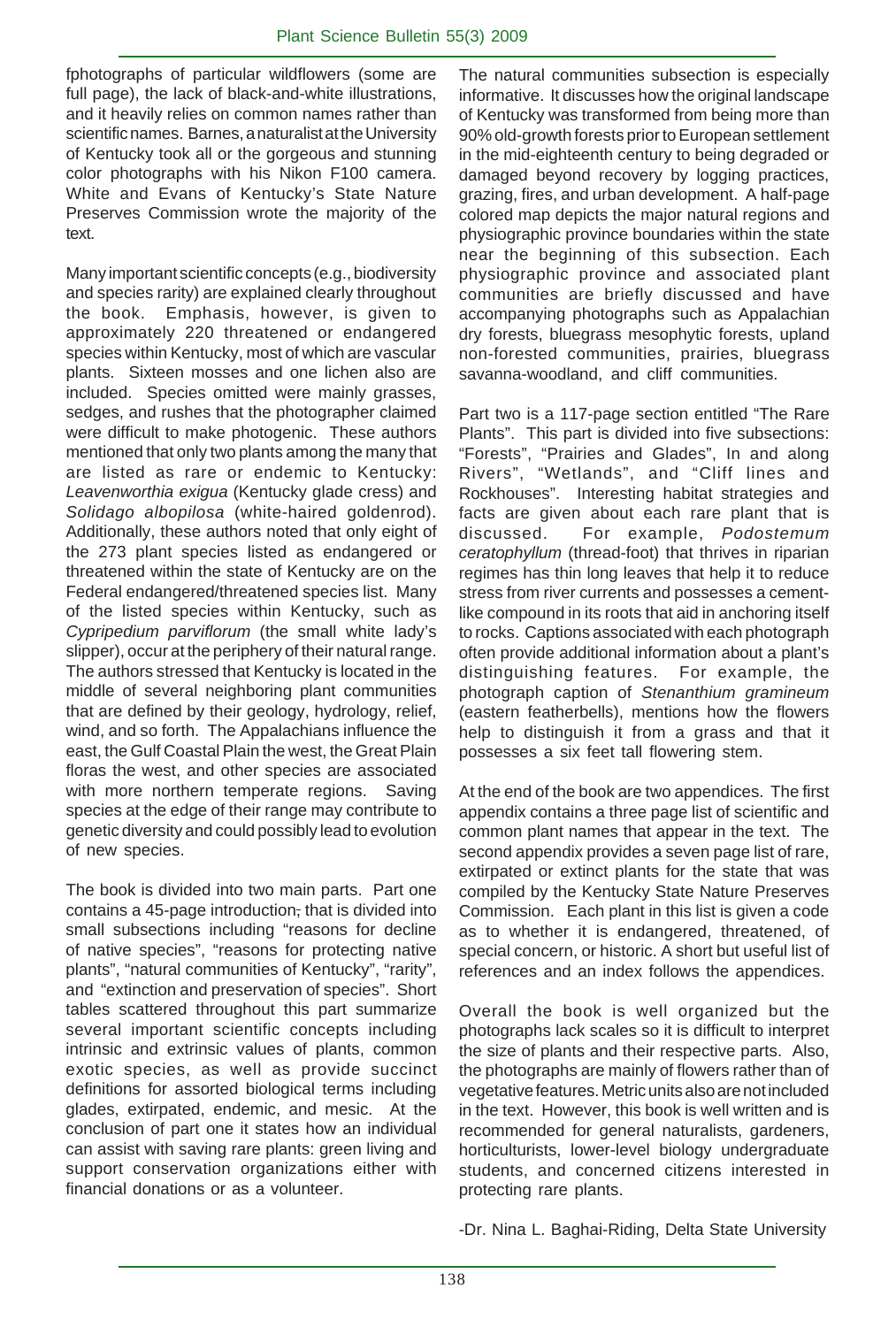#### **Books Received**

If you would like to review a book or books for PSB, contact the Editor, stating the book of interest and the date by which it would be reviewed (15 January, 15 April, 15 July or 15 October). E-mail

psb@botany.org, call, or write as soon as you notice the book of interest in this list because they go quickly! Note that books in green are already in review and no longer available. Books received are now posted on the web site as they become available and may be requested as soon as they are posted. - Editor

**Catálogo de las Plantas Vasculares del Cono Sur.** Zuloaga, F.O., O. Morrone y, M. J. Belgrano, eds. 2008. ISBN 978-1-930723-70-2 (entire work). 3 vols (Paper, US \$375.00) 3348 pp. Missouri Botanical Garden Press, P.O. Box 299. St. Louis, MO 63166-0299.

**Conifer Reproductive Biology**. Williams, Claire G. 2009. ISBN978-1-4020-9601-3 (Cloth US\$54095) 169 pp. Springer, Heidelberg, 69126, Germany.

**Flora de Nicaragua, Tomo IV: Helechos.** Stevens, W.D., Olga Martha Montiel y Amy Pool (editores), Luis Diego Gómez y Alba L. Arbeláez (autores), Alba L. Arbeláez (illustradora). 2009. ISBN 978-1- 930723-87-0 (In Spanish; hardbound, US\$109.00) 348 pp. Missouri Botanical Garden Press, Press, P.O. Box 299. St. Louis, MO 63166-0299.

**Flora of Great Britain and Ireland, Volume 3, Mimosaceae-Lentibulariaceae.** Sell, Peter and Gina Murrell. 2009. ISBN 978-0-521-55337-7 (Cloth US\$260.00) 595 pp. Cambridge University Press, 32 Avenue of the Americas, New York, NY 10013.

**A Guide to Florida Grasses**. Taylor, Walter Kingsley. 2009. ISBN 978-0-8130-3319-8 (Flex US\$49.95) 368 pp. University Press of Florida, 15 Northwest 15th St., Gainsville, FL, 32611-2079.

**Introduction to Bryophytes.** Vanderpoorten, Alain and Bernard Goffinet . 2009. ISBN 978-0-521- 70073-3 (Paper US\$45.00) 303pp. Cambridge University Press, 32 Avenue of the Americas, New York, NY 10013.

**Lone Star Wildflowers: A Guide to Texas Flowering Plants.** Nieland, LaSahara and Willa F. Finley. 2009. ISBN 978-0-89672-644-4 (Paper US\$29.95) 485 pp. Texas Tech University Press, Box 41037, 2903 Fourth St., Ste. 201, Lubbock, TX 79409-1037.

**Manual of Leaf Architecture**. Ellis, Beth, Douglas C. Daly, Leo J. Hickey, Kirk R. Johnson, John D.

Mitchell, Peter Wilf, and Scott L. Wing. 2009. ISBN 798-0-8014-7518-4 (Paper US\$29.95) 216 pp. Cornell University Press, Sage House, 512 East State Street, Ithaca, NY 14850.

**Paleobotany: The Biology and Evolution of Fossil Plants, 2nd ed.** Taylor, Thomas N., Edith L. Taylor and Michael Krings. 2009. ISBN 978-0-12-373972- 8 (Cloth US\$125.00 ) 1230 pp. Elsevier Inc. 525 B Street, Suite 1900, San Diego, CA 92101-4495.

**Palms of Southern Asia.** Henderson, Andrew. 2009. ISBN 978-0-691-13449-9 (Cloth US\$ 90.00) 264 pp. Princeton University Press, 41 William Street, Princeton, NY 08540-5237.

**Plastid Biology**. Pyke, Kevin. 2009. ISBN 978-0- 521-71197-5 (Paper US\$49.00) 203 pp. Cambridge University Press, 32 Avenue of the Americas, New York, NY 10013.

**Protocols for In Vitro Cultures and Secondary Metabolite Analysis of Aromatic and Medicinal** Plants. Jain, S. Mohan and Praveen K. Saxena, eds. 2009. ISBN 978-1-60327-286-5 (Cloth US\$110.00) 350 p. Humana Press Ï% C/O Springer Science + Business Media 333 Meadowlands Pkwy Secaucus, NJ 07094 USA.

**Raffles' Ark Redrawn: Natural History Drawings from the Collection of Sir Thomas Stamford Raffles.** Noltie, H.J. 2009. ISBN 978-0-7123-5084-6 (Paper US\$35.00) 180 pp. The University of Chicago Press, 1427 E. 60<sup>th</sup> Street, Chicago, IL 60637.

**Salt Marshes: A Natural and Unnatural History.** Weis, Judith S. and Carol A. Butler. 2009. ISBN 978- 0-8135-4570-7 (Paper US\$23.95) 272 pp. Rutgers University Press, 100 Joyce Kilmer Avenue, Piscataway, NJ 08854-8099.

**Seedlings of Barro Colorado Island and the Neotropics.** Garwood, Nancy C. 2009. ISBN 978- 0-8014-4753-2 (Cloth US\$99.95) 656 pp. A Comstock Book, Cornell University Press, Sage House, 512 East State Street, Ithaca, NY 14850.

**Syllabus of Plant Families, 3. Bryophytes and seedless Vascular Plants.** Frey, Wolfgang (ed.). 2009. ISBN 978-3-443-01063-8 (Cloth •89,-) 419 pp. Borntraeger Science Publishers, Johannesstrasse. 3a, 70176, Stuttgart, Germany.

**Tyler's Herbs of Choice: The Therapeutic Use of Phytomedicinals, 3rd ed.** Awang, Dennis V.C. 2009. ISBN 978-0-7890-2809-9 (Cloth US\$89.95 ) 269 pp. CRC Press, Taylor & Francis Group, 6000 Broken Sound Parkway, Suite 300, Boca Raton, FL 33487.